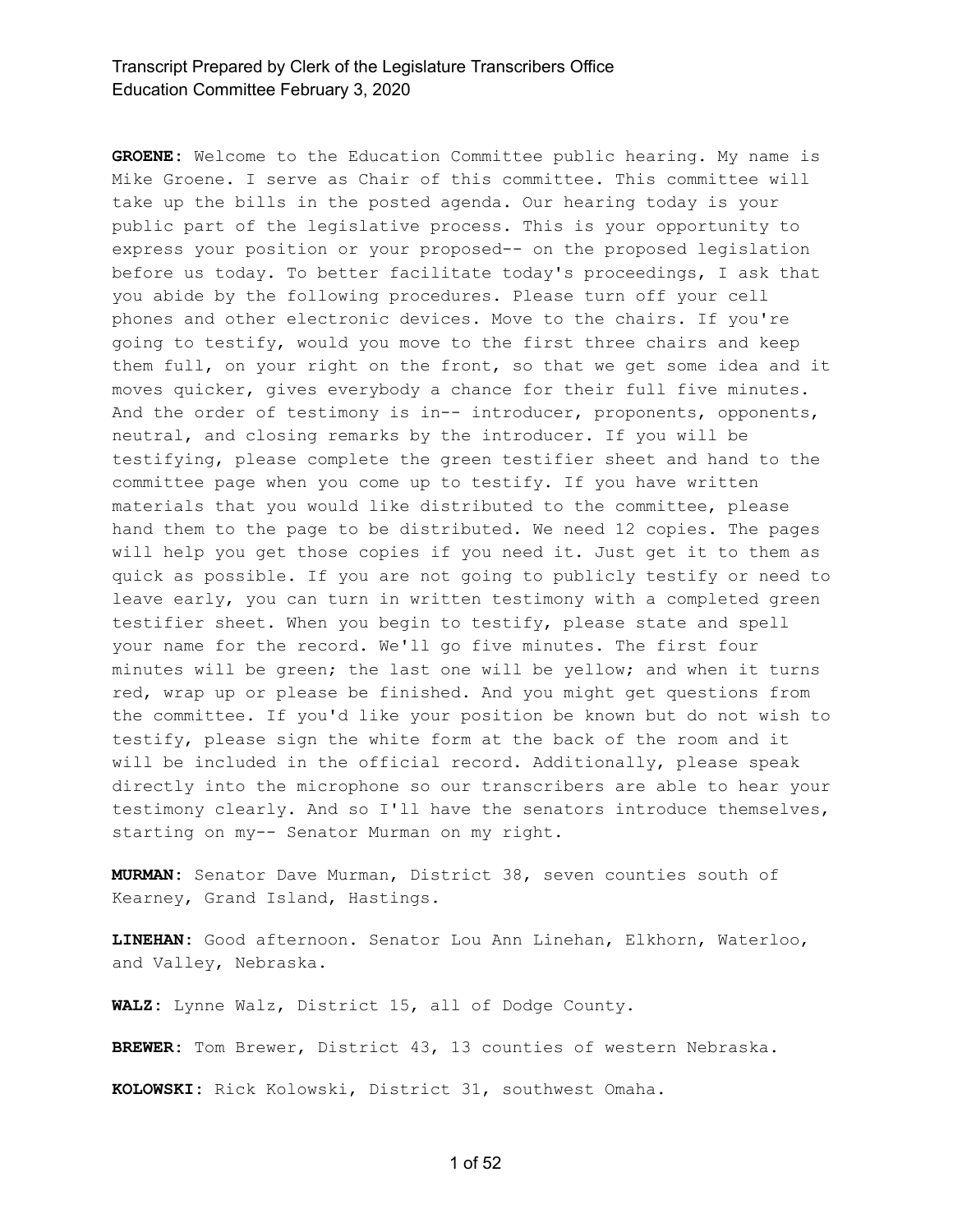**GROENE:** To my immediate left is Chris Jay, committee counsel. To my right, at the end of the table, is committee clerk Kristina Konecko. Our pages today is Nedhal and Kathleen [SIC]. Please remember that senators may come and go during our hearing as they may have bills to introduce in other committees. Also, I'd like to remind our committee members to speak directly into the microphones and to push them out of the way when you're not speaking. Lastly, we are an electronically equipped committee and information is provided electronically as well as in paper form; therefore, you may see senators and members referencing information on electronic devices. Be assured that your presence here today and your testimony are important to you-- to us and is critical to state government. So we will start with LB1089, Senator Vargas. Senator Kolowski, would you want to go first? Are you prepared?

**KOLOWSKI:** I am and can, yes.

**BREWER:** Excellent answer, excellent answer.

**GROENE:** Senator Vargas is staying for a little bit, so is Senator Hilgers. So we'll, I hope that's okay with everybody here who's testifying. Anybody who is coming late, they can be mad at me later. Senator Kolowski, would you change the sign, have the pages change the sign so the people watching on TV know which bill we're on?

**WALZ:** Senator Hilger.

**GROENE:** What?

**LINEHAN:** It's Hilgers.

**WALZ:** Hilgers.

**GROENE:** Oh, Senator Hilgers, are you ready to go?

**HILGERS:** Yes.

**GROENE:** Let's get-- let Senator Hilgers go.

**KOLOWSKI:** OK, I--

**GROENE:** There might be some testifiers coming a little bit later for yours, Senator Kolowski.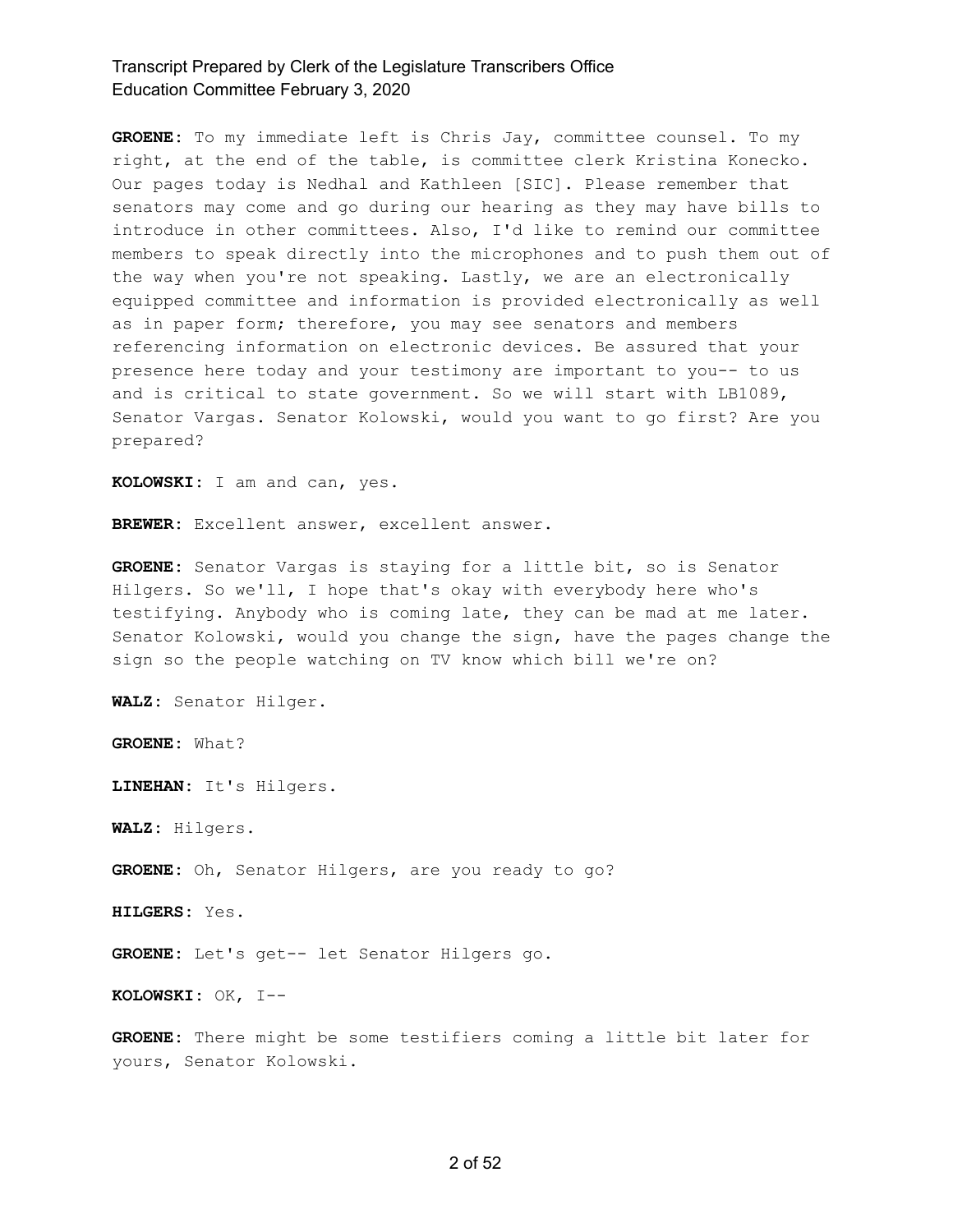**KOLOWSKI:** Not a problem, not a problem. Thank you.

**HILGERS:** Oh.

**GROENE:** Senator Vargas. [LAUGHTER]

**MURMAN:** They are called musical chairs.

**GROENE:** Must-- must be a millennial thing about coming quite late.

**VARGAS:** My apologies. Did you just say something disparaging about millennials? [LAUGH] OK.

**GROENE:** They're going to take over someday.

**VARGAS:** Thank you. All right. Good afternoon, Chairman Groene and members of the committee. My name is Tony Vargas, T-o-n-y V-a-r-g-a-s, and I represent District 7, the communities of downtown and south Omaha. Will a page pass these around? LB1089 is a fairly straightforward bill. Essentially, beginning in the 2021-22 school year, all high school students would be required to complete and submit a Free Application for Federal Student Aid, otherwise known as FAFSA. There is language in the middle of page 2 that allows for the requirement to be waived if a parent or guardian refuses to complete a FAFSA for the student or if the student is otherwise unable to fulfill the requirement due to extenuating circumstances. If this bill passes, Nebraska will become fourth state to implement this kind of requirement for high school graduation. The first state was Louisiana. It was passed into law in 2015 and implemented beginning with the 2017-18 school year, and just last year both Illinois and Texas passed similar bills. Since Louisiana started requiring FAFSA completion, they now have the highest FAFSA completion in the country. It jumped from around 50 percent to nearly 80 percent, as well as an increase in both high school graduation and college attendance following graduation. An annual analysis shows that the high school class of 2018 missed out on \$2.6 billion of federal financial aid when 661,000 graduates across the country who were eligible for a Pell Grant did not complete the FAFSA. The same analysis shows that over a third of high school graduates did not complete the FAFSA in 2018-- that's a third-- missing out on an average of \$4,000 in financial aid. The maximum award for a Pell Grant for the 2018-19 academic year was \$6,095. Last year, Nebraska exceeded the national average for FAFSA in completion rates, with 38 percent of students not completing and submitting the FAFSA. Now, as you all know, students pursuing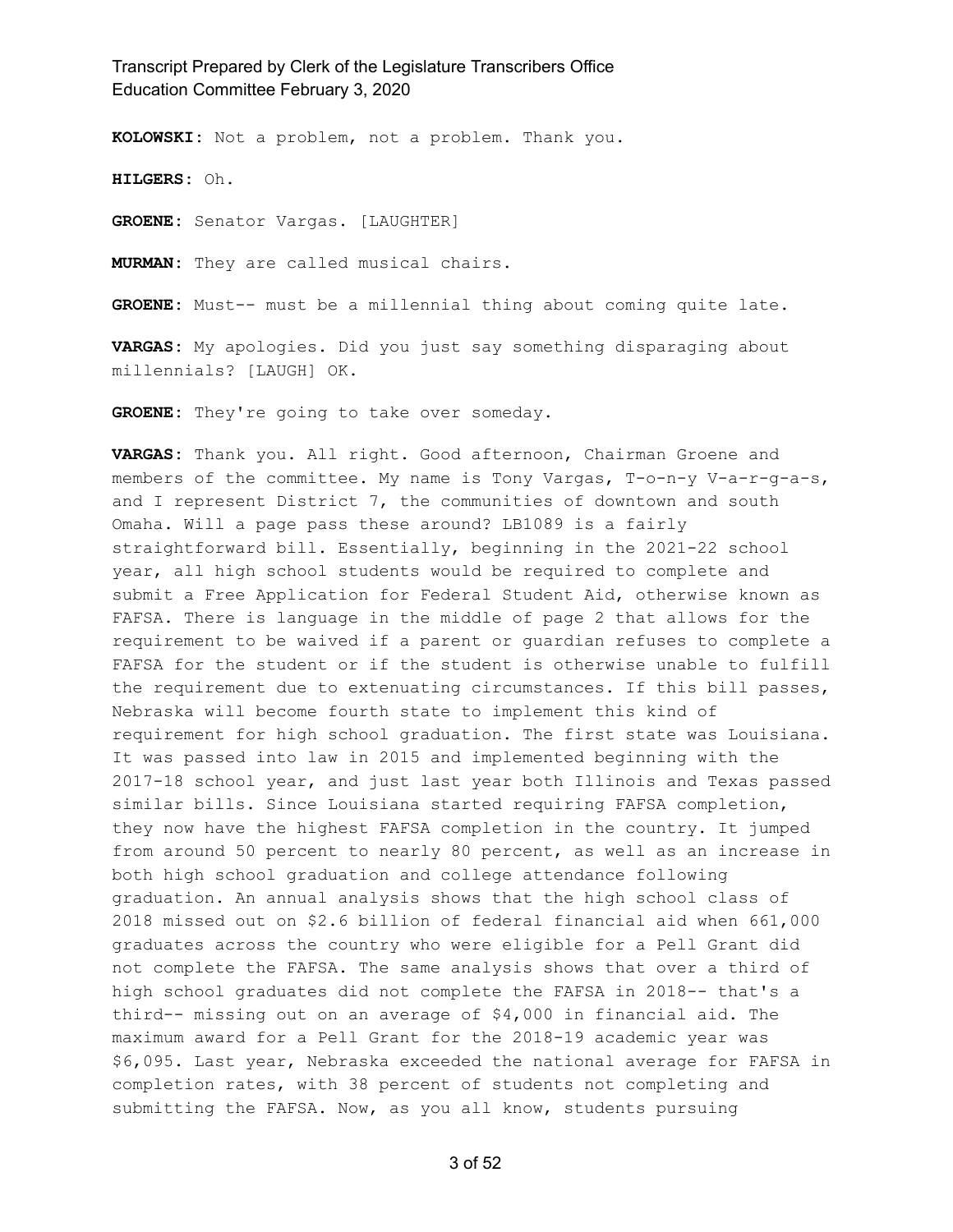postsecondary education currently have the option to complete and file a FAFSA in order to be considered for a federal Pell Grant, subsidized Stafford loan, federal Perkins Loan, federal work study program, or state-sponsored, like a Nebraska Opportunity Grant Program, and college-sponsored financial aid. By making FAFSA completion a requirement, schools would be able to provide more assistance and resources to students who may not otherwise have the assistance to complete a FAFSA application on their own or who do not know about the financial resources that could become available to them as if they did complete one. Now, when students do not apply for the FAFSA, many revert to private student loans, which often have higher interest rates and lack the consumer protections that federal student loans include. Research shows that 47 percent of private loan borrowers could have used some more affordable federal loans, saving them thousands and even tens of thousands of dollars in postcollegiate graduate student loan payments. Private loans are commonly recognized as a riskier way to finance college, and many students go that route simply because they don't believe they will qualify for federal financial aid. Now here's the reality. The vast majority of students actually do qualify for at least some federal aid. It's available for anyone with a household income below \$250,000, which is 95 percent of all households in the country. Requiring students to complete the FAFSA under LB1089 will lead to an increase in more affordable student grants and loans and hopefully college enrollment. When it becomes more affordable to low-income students and their families, so higher education, which includes college apprenticeships and other job and skill training programs, this is the best tool we have to spur economic growth in our state, and getting students the help they need to complete the FAFSA is critical to their ability to pursue higher education and ready themselves for a successful career in Nebraska. Now the last thing I want to know about LB1089 is that over the last week or so, my office has been working with some stakeholders that we work with that represent students to rework some of this waiver language that is currently in the bill. As I mentioned earlier, this language is derived from the Louisiana legislation and we believe that there's some language that can be tightened up to ensure that it is as clear as possible for students, parents, schools and the Department of Education. Now, with that, I'd be happy to answer any questions. One- one final thing I want to say about this is I think we all tend to look at bills that have a connection to us in some way, shape, or form and that's one-- one of the ways that we connect with it, either if we were business individuals or nurses or doctors-- I myself was a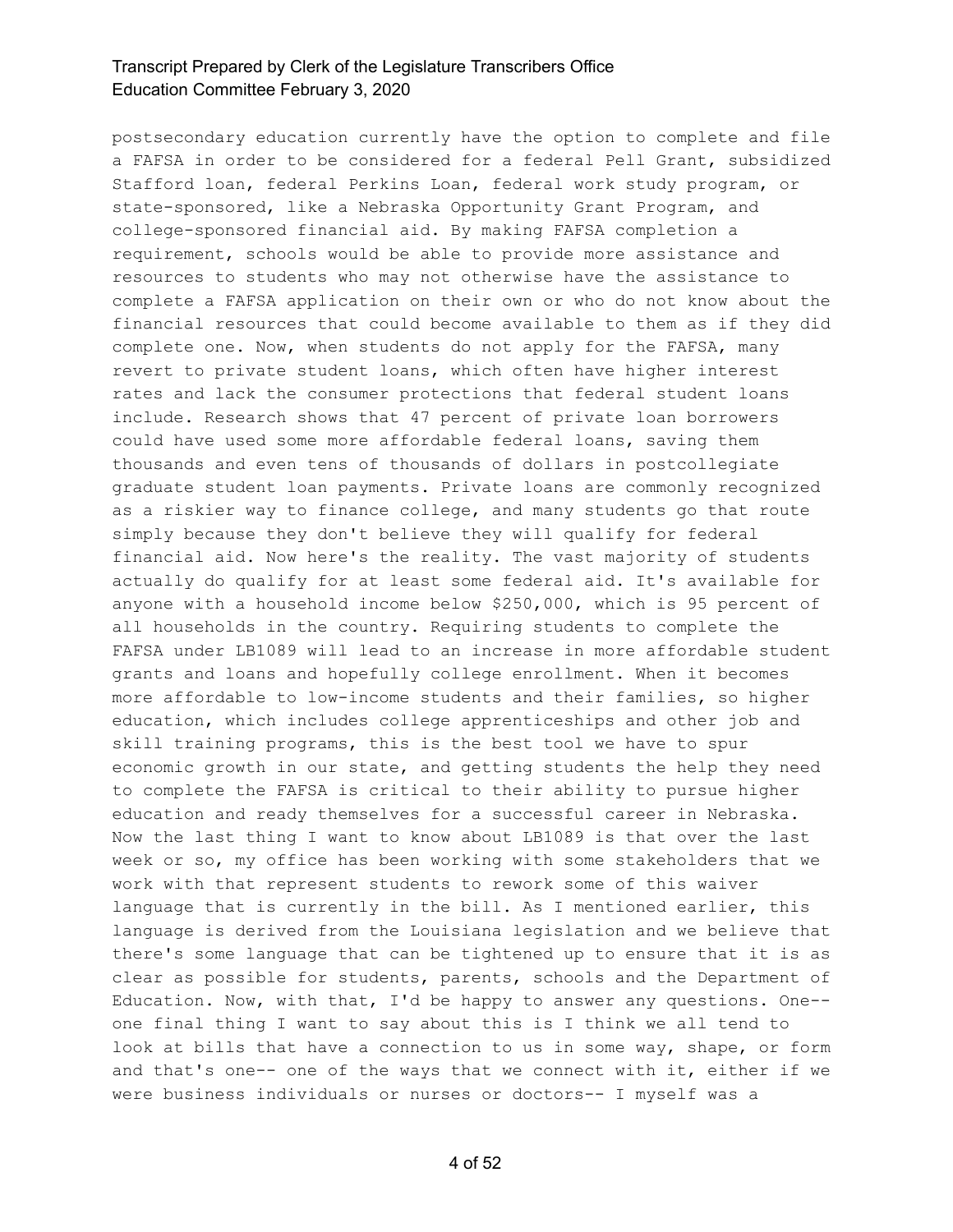teacher, but the way-- the connection I have with this is I was a student that-- that benefited from having a federal Pell Grant. Had I not applied for the FAFSA and gotten a federal Pell Grant and other types of aid from both the state, from the- the university, and specifically in low-interest loans, I would not have gotten my college degree and my master's degree. I think that's one of the opportunities that was afforded to me, and I'm proud to be a first-generation college student. And in Louisiana, it shows that this did increase college going in Louisiana, specifically for those that are first-generation college students. And so with that, I just wanted to tell you this is something personal to me, and I appreciate you taking the time, and happy to answer any questions.

**WALZ:** Thank you, Senator Vargas. Questions? Senator Kolowski.

**KOLOWSKI:** Thank you, ma'am. Senator, the numbers vary as you look at the-- the com-- combination of sheets that we have here. For the '19 and-- and '20 FAFSA completion, when and how do you-- how do you approach a large district when they would have a lot of kids wanting to get FAFSA forms completed, but they may not-- they also may not- they may need help getting that done. Who do you turn to in your school, counselors, teachers, combination, or where do you go? Because we're talking, in the three Millard district high schools, we're talking hundreds upon hundreds of students.

**VARGAS:** Yeah. I can't speak for how every district may approach this, but I think what we have are great examples, Louisiana being a bigger state than ours, Texas and Illinois. And one of the ways that they are going about ensuring that there is some-- that there's some accountability and also some flexibility in this is, one, by requiring it, they're sending a message to all parents and students that this is really, truly important piece of furthering your education and pursuing postsecondary options, and by requiring it, it's sending a- sending that really important message. The second piece that we're seeing is, there is going to be some increased demand and luckily, I think that this bill were introduced four years ago, we'd be in a very, very different situation. The reason why, particularly, I'm introducing it this year is not only because Louisiana and Illinois and Texas introduced it, and other states have, but there have been streamlined processes both in federal legislation and in technology. The FAFSA is now available to then be utilized on an app. It's a new initiative from the Department of Ed as of last year that they have been piloting and are expanding. And there's been a bipartisan effort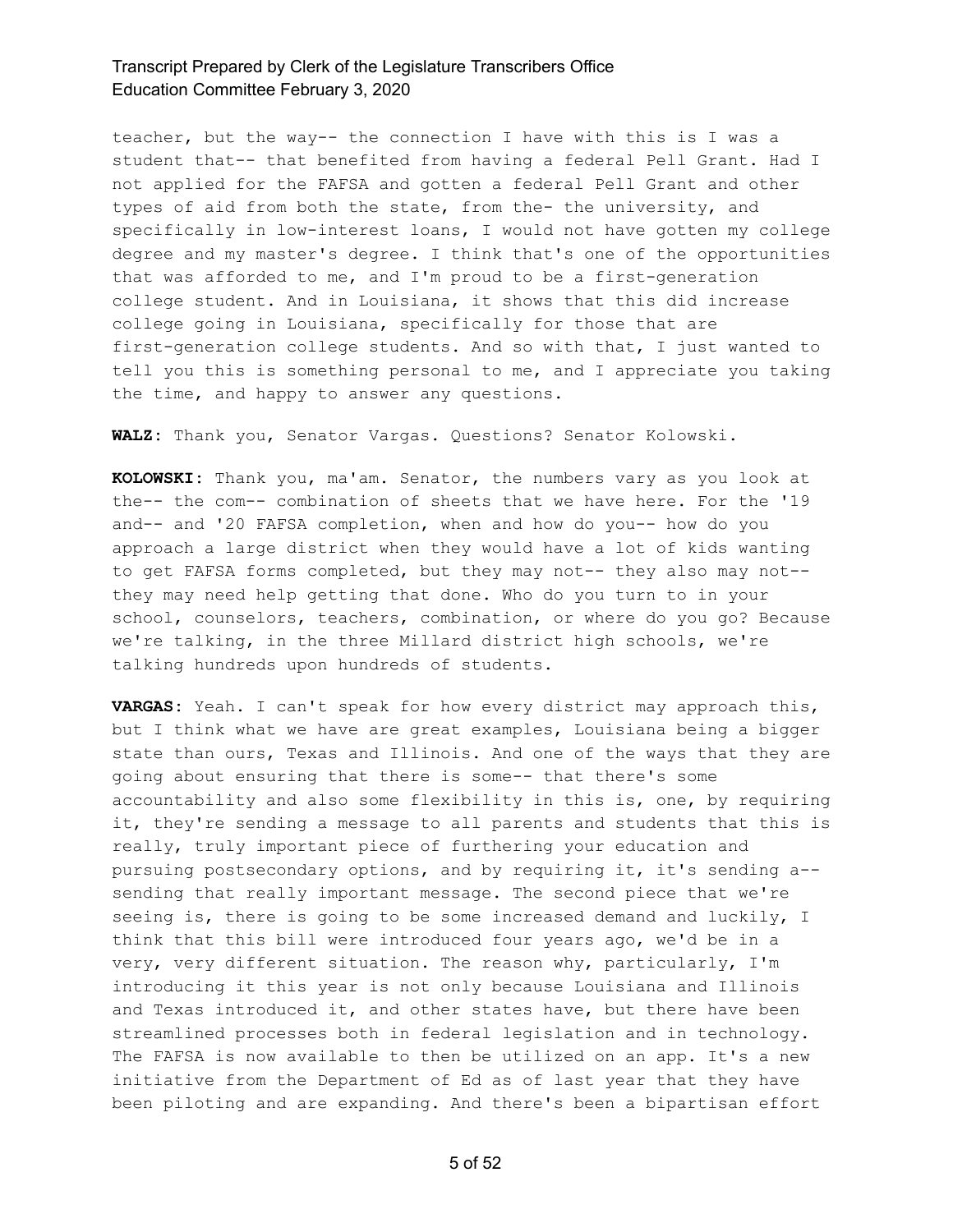through-- through Congress to try to streamline some of the processes to then complete the FAFSA form. In other words, they're trying to make it easier, reducing the number of questions, reducing the way that some of the-- the different entities that you would require some forms, how they speak to each other, so that they're doing-- they're making it easier for parents and families to complete the FAFSA. And so I think with those things, along with-- again, the state of Nebraska has been working on trying to increase the FAFSA completion rates. There will probably be some individuals behind me that I know are going to speak to that effort. And so I'm confident that given the numbers we see in Louisiana, we are going to see an increase in the- in the actual completion rates, not only for the FAFSA but also on postsecondary education. So there are some good things happening at the federal level that are helping us with this, and I imagine there's going to be some bright spots, some examples on what local school districts are going to do to try to-- try to support this initiative.

**KOLOWSKI:** Are there also attempts by districts to combine with other districts maybe to get the support systems they need to be able to fill these out? I-- I'm just trying to anticipate the-- the quantity being an issue as far as getting those things right. And if you turn 600 kids loose, fill out a FAFSA form, you're going to get a lot of variety and just to make sure you're getting that done correctly, because of a very important step that you don't have to recycle those back and bring them back in all of a sudden the dates are missing and you don't get the scholarship help that you need. All those kind of things are somewhat worrisome, but something has to be done to-- to make sure they're taken care of.

**VARGAS:** Yeah. You bring up a good point. And I can't speak to all the different bright spots we have across the state that are some of the data points showing why we have higher completion rates in certain areas. But I-- I will look for some more of them to try to elevate some of those best practices. And you might hear some of them, you know, in this hearing. But I-- I-- I understand your question as to how can we sort of pool some of those resources and best practices so that it's ensuring that we're supporting those that would need it. And we have a couple different states that we can look to, to see what they did internally when-- with the Department of Ed and local school districts.

**KOLOWSKI:** The FAFSA is not like the ACT or SAT test that the students would take and you get a score, but they do get a score as far as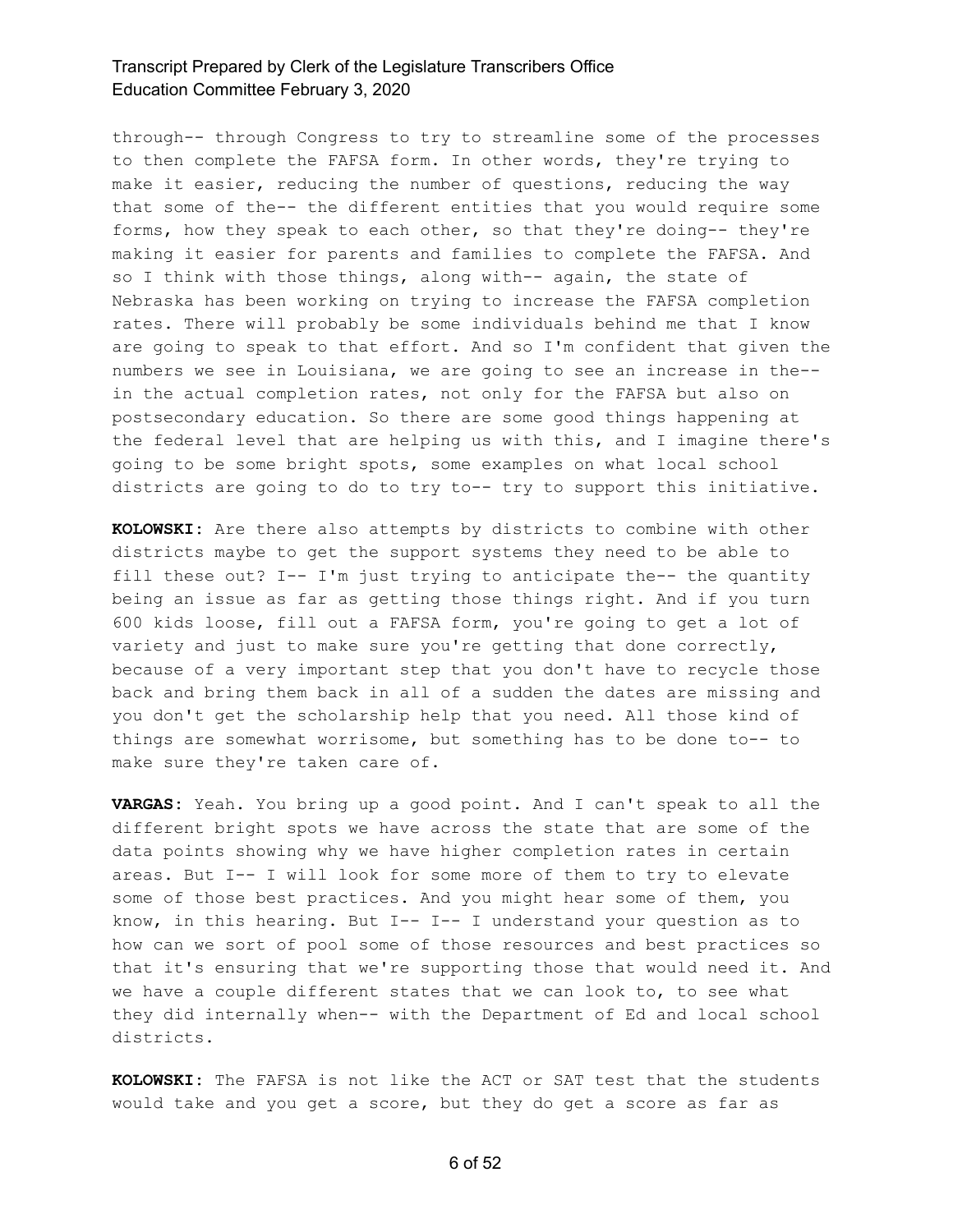parent incomes in that particular family and then the eligibility that student would have for money from different sources, whatever that might be. Any difficulties that you're seeing or thinking of from those other states that have done this already, and any follow-up information you can give us?

**VARGAS:** I don't have information. What I'll say is that different states have worked with local and state-level organizations and advocates organizations to make sure the right information is out there and elevating some of the new-- the new streamlining initiatives at the federal level as well. And I think, as a result of that, and also sending the message that this is-- this is an important-- this is why we're requiring it, that they were able to see success. And that's what we saw in the-- in the data that we see from Louisiana. And we're not the only state that's doing this or looking to do this. These last year and a half, California has, as well as Tennessee, is two other, I think, very different states that are also trying to move forward with this type of legislation.

**KOLOWSKI:** What's been the funding on a yearly basis at the current time and what do you anticipate it would be as more, many more, students are filling out the form?

**VARGAS:** We don't have any numbers on how many more because there is no cost associated with the FAFSA to complete it. I completed the FAFSA with my parents. I probably found out about it really late and that's why it took me a little bit longer. My hope in that what we're seeing in other states is when they find out about it earlier on, that it's a requirement, we're all able to wrap our arms around and help those students to then complete it. And it sends a message to parents, just like my parents, they are first generation, that it's a very important thing to then complete for graduation, and so they'll put more of an emphasis on it. And so that's what I-- I imagine is going to happen. But there is no fiscal note associated with this, and there may be some more coalescing of resources we're going to need to do at the local level. I imagine that that's definitely going to need to happen.

**KOLOWSKI:** Family or parent information is-- is gathered and students are then dealt with by the formula? Is that-- how-- how-- how do they acquire the scholarships that we're looking that they might be eligible for?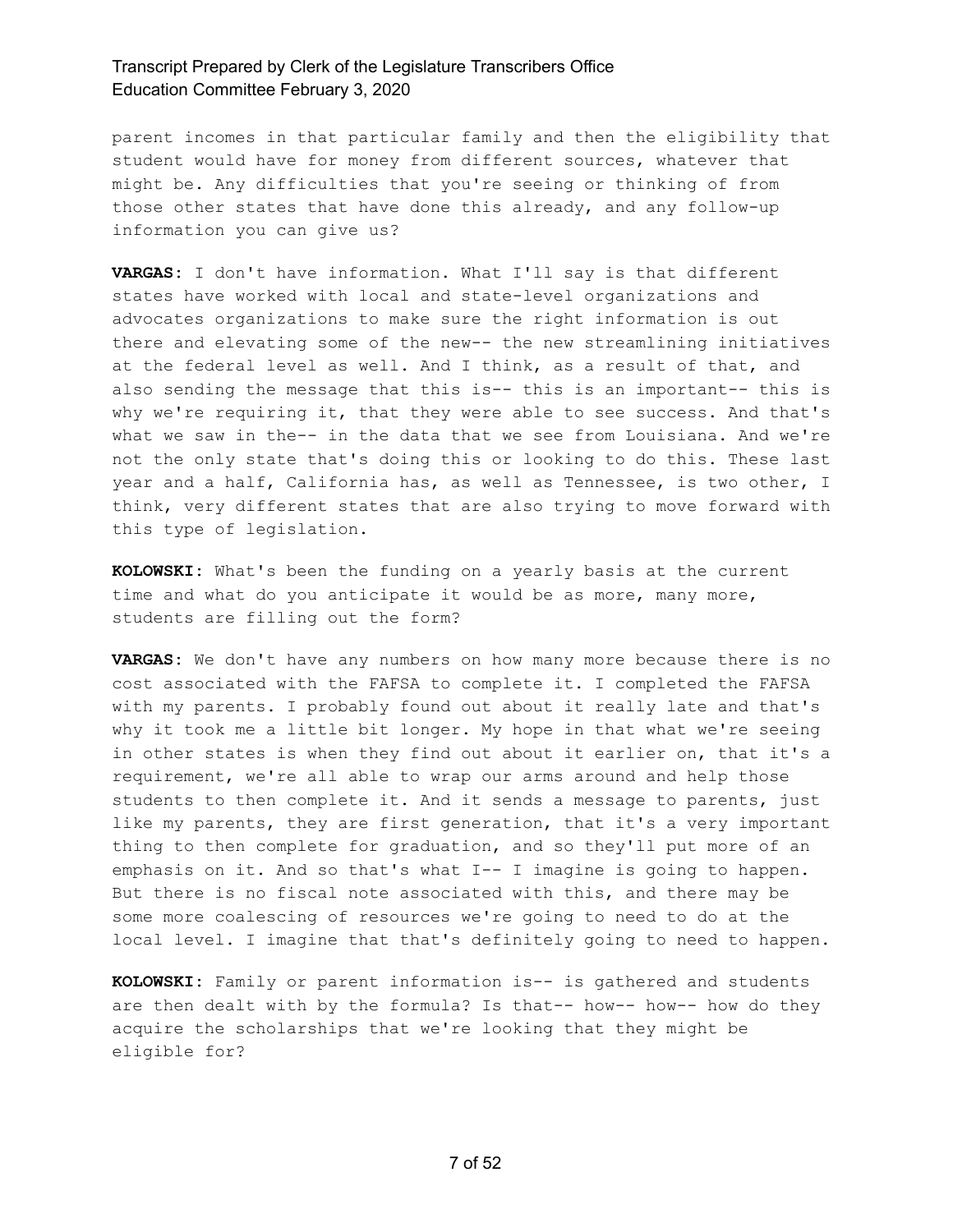**VARGAS:** So really just important piece of information, we're requiring everybody to complete the FAFSA. We're not requiring anybody to accept any of the options provided to them. That is a completely separate scenario based off of what other postsecondary options people apply to or are pursuing. We just want to make sure they have all of the options available to them and can make some informed choice. But as you can imagine, if you don't have that option in front of you, similar to how we have the ACT, people can't make really an informed choice. And so I can't necessarily answer what this is going to look like in terms of-- because we don't know what each person is going to do for themselves in terms of postsecondary options.

**KOLOWSKI:** Sure. Thank you.

**VARGAS:** Thank you.

**WALZ:** Senator--

**LINEHAN:** He was first.

**BREWER:** Thank you. Quick question, do we know what the number is as far as how many students that are high school seniors go on to college right now? Are you seeing any numbers? And the reason I ask was when I ran through the numbers here, my bigger towns like Alliance is 43 percent, Stapleton, 50 throughout-- which is one of my major towns-- Stapleton, Valentine is 64, going to 65. Would it be that that's roughly the number that go on to college, the 60-some percent, and that the reason that that number isn't higher is the ones that aren't planning to go on to college just don't take the test now, or what do you think the reason why the numbers are what they are?

**VARGAS:** I don't know if I could speak to the reasons why people may not be attending college, to your point, or the percentages here. But what I can say is if you-- if you don't complete the FAFSA and you don't have the options in front of you in terms of what federal aid, you have one less piece of information that might help you make that decision. And I also want to expand on just what- I-- I'm saying college, but I've been trying to say postsecondary institutions because there is a lot of different options available to use this financial aid that are not just limited to what we think of as a four-year college, which I think is really important. What we do see is some correlation, a very strong correlation between individuals that complete the FAFSA and seeking postsecondary education, one of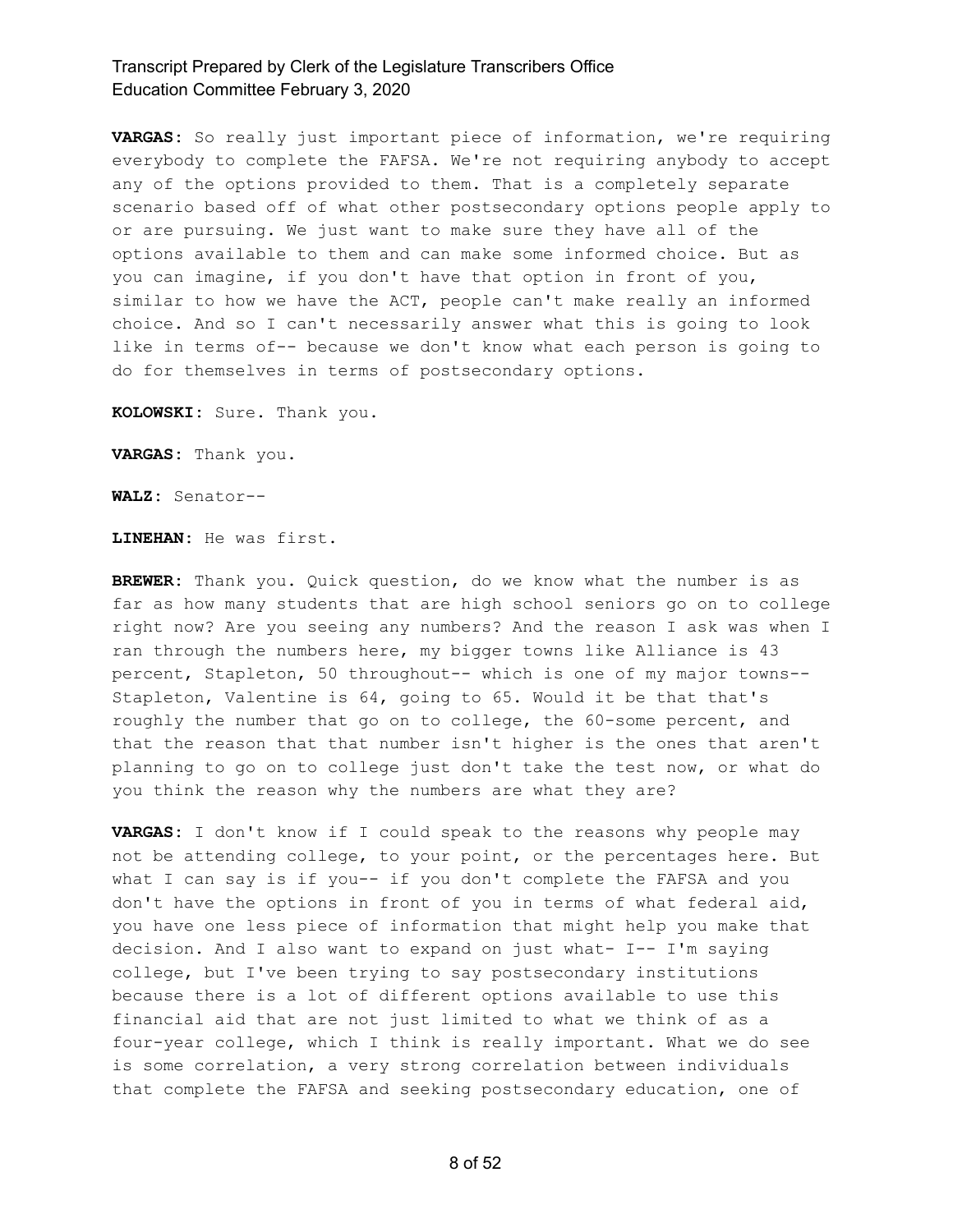the reasons why we saw some of this increase in Louisiana and why other states are pursuing it.

**BREWER:** So a-- a Milford Community College, is this-- this data could be used for them also.

**VARGAS:** Correct.

**BREWER:** OK. Thank you.

**VARGAS:** Thank you.

**WALZ:** Senator Pansing Brooks.

**PANSING BROOKS:** Thank you for bringing this bill, Senator Vargas. I am interested just briefly-- it talks about, in section (a),  $(3)$  (a), so lines 16 through 19, that a parent can certify to a district if they choose not to have the person-- or they refuse to have the-- their child complete a FAFSA. Can you tell me what that-- and maybe you already said it because I was-- I'm sorry, I was a little bit late due to another--

**VARGAS:** That's OK, Senator Brooks-- Pansing Brooks.

**PANSING BROOKS:** But if you-- if you have-- if-- did you already explain that?

**VARGAS:** No, I'm happy to elaborate on that.

**PANSING BROOKS:** OK.

**VARGAS:** That's OK. And again, we-- we are going to work on a little bit of language on this section because we-- we have a couple different other states that have then expanded on this and we want to-- we're-- we're learning more about what the right language is here. But the intent here is to ensure that there is an opt-out provision that clearly puts-- puts ownership into a parent or guardian to decide whether or not their-- their student, their child would complete the FAFSA. And so this section is-- is providing that specific opt-out for a parent or guardian. And then the second section is specifically providing the opt-out provisions for a school district or specifically an administrator. But this is the part that we want to work on to clean up so that there is-- very clearly this is an opt-out provision that works for parents and families and schools.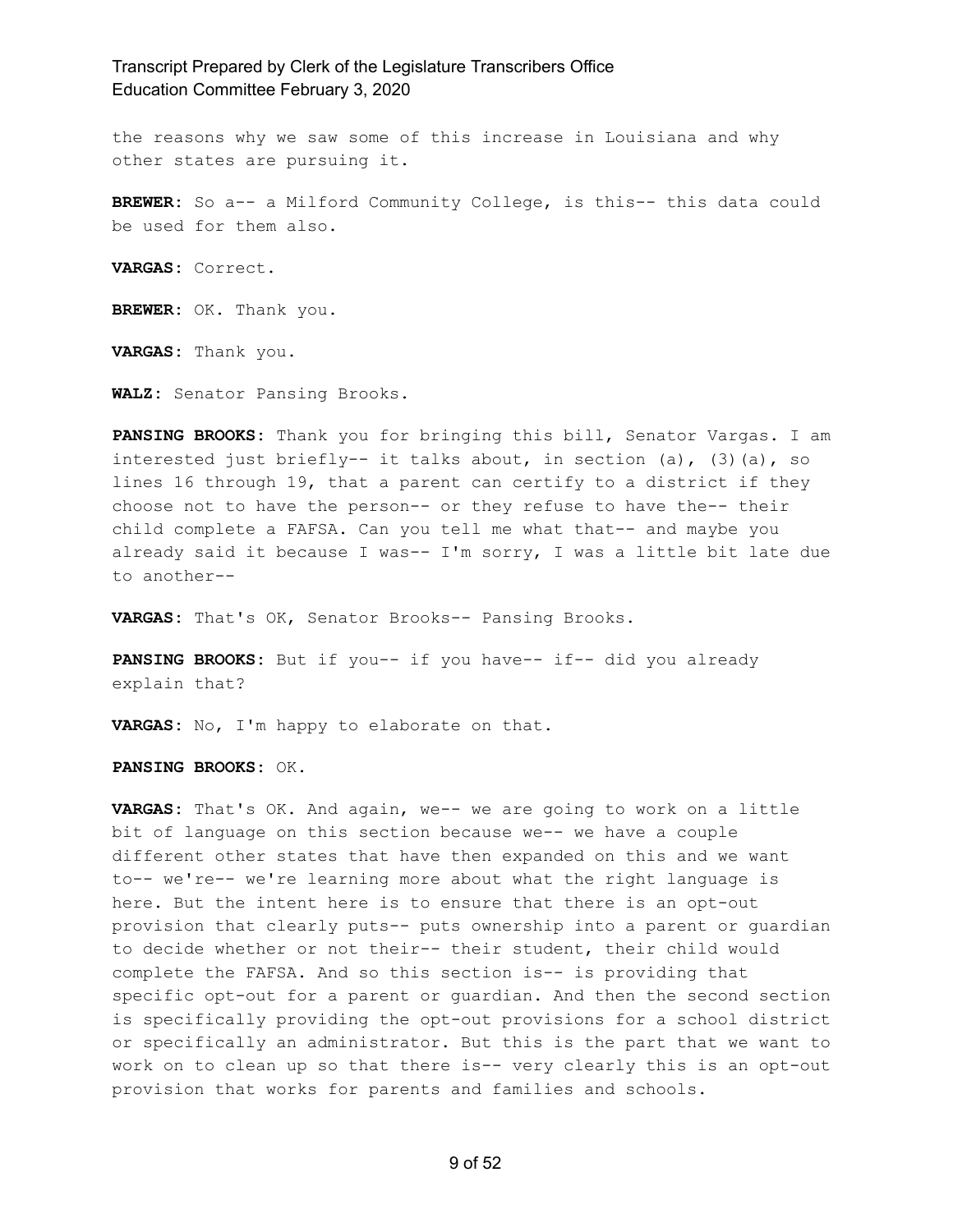**PANSING BROOKS:** OK. Do you know-- I have one more question then. Do you know how other states have handled-- because if people are opting out, which I do think is important to be able to do, then in a way I'm trying to figure out how we make it so that it isn't-- it doesn't become a socioeconomic part of our education where clearly the kids taking the test are those most in need. So I'm just trying to think that through a little bit, but we could talk off the mic if you'd prefer.

**VARGAS:** No, no, you-- you bring up a really good question, and so let me address two things. One, there is alternative language on waiver from other states, specifically Illinois and Texas. Illinois is basically on a form created by the State Board of Education. You file a waiver with the student's school district indicating that the parent or guardian or, if applicable, the student understands what the FAFSA is and the application for state financial aid and they have chosen not to file an application. And I also have Texas. I'm happy to give this to you. But to your bigger question, if creating the opt-out actually might lead to decreased completion for those that we want, we actually see the opposite in Louisiana's example--

#### **PANSING BROOKS:** Great.

**VARGAS:** --which is a good concern. And so what we saw in Louisiana is the graduation rate for-- as a result of this change, climbed for high school graduation by 3.2 percent to 81.4 percent. For African Americans, we saw their-- their-- this increase about 5 percent. And for economically disadvantaged students, their actual increase of graduation, now, remember, they-- they have to complete the FAFSA to graduate, increased by 3 percent. We saw increases across the board for individuals of color and those from first-generation backgrounds after creating this requirement, more so than we saw in the last three years in Louisiana. And so we're not seeing a negative impact on those that we might assume might have it, and that's really encouraging for this legislation, and I think that's why we're seeing more states look forward on it.

**PANSING BROOKS:** I think that's really encouraging, as well, and I really appreciate that information. And maybe what you could do is if you could do-- I liked the idea that you just mentioned of an informed opt-out so that the child really does understand. You know, a parent might opt out and the child doesn't really understand the ramifications of that decision, and that child may be, after high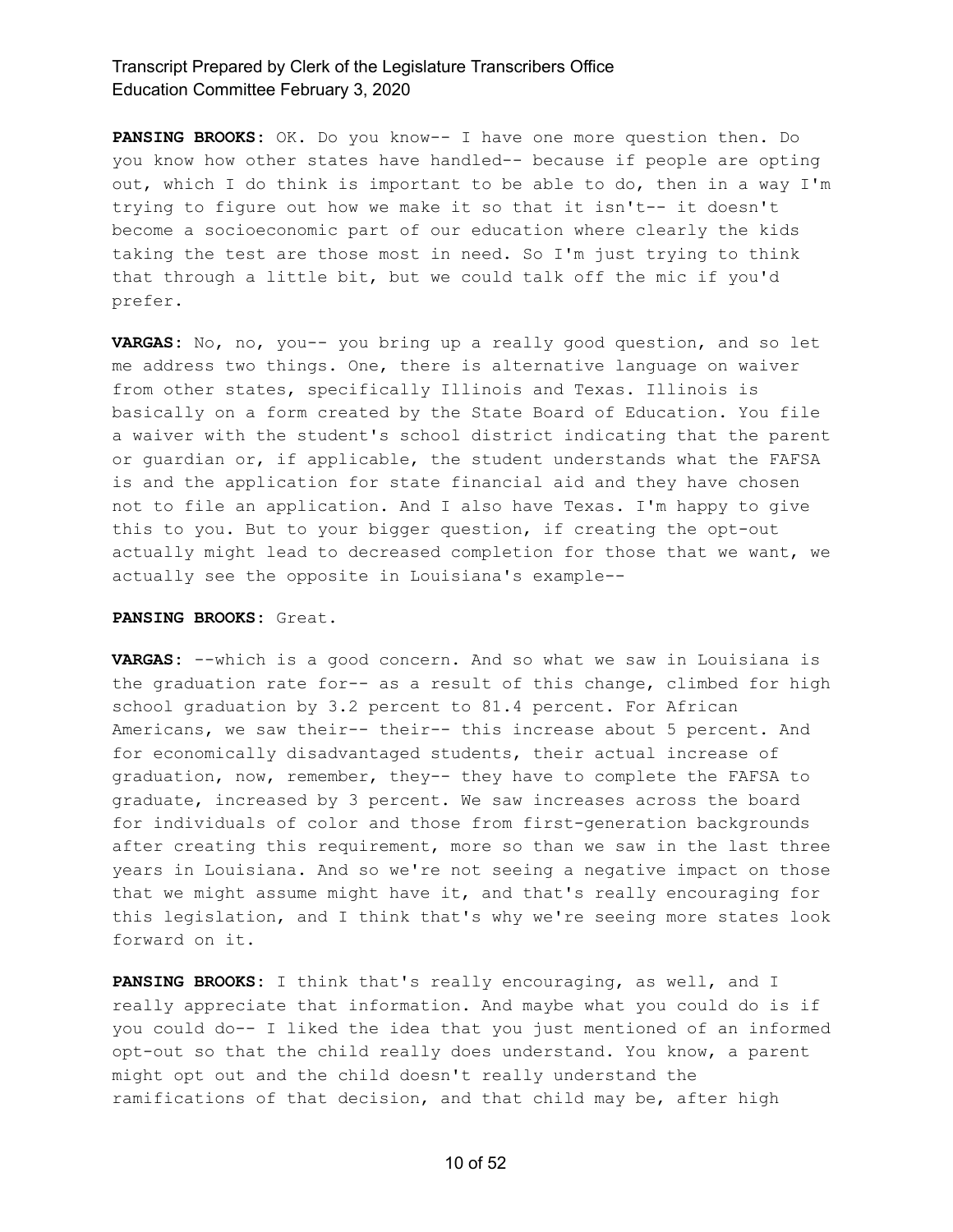school, going to live on their own anyway and have to come up with all funding to-- for living expenses. So in a way, you-- it really is important to have the child-- the child have-- having the information, as well, to make that decision, as well as the parent because it's the parent's income generally. So thank you.

**VARGAS:** Thank you very much.

**WALZ:** Senator Linehan.

**LINEHAN:** Thank you, Vice Chairman Walz. I'm going to try and figure out how to ask this as a question. So in our discussions about several things, and I know you're particularly focused on education, Senator Vargas, have you heard before that we have a large number of Nebraska students who score between 27 and 28 on the ACT and they don't go on to any kind of formal-- formal education, not two-year, not four-year? Has anybody had that discussion with you?

**VARGAS:** I've had that discussion, but I cannot off the top of my head reference the exact college-going-- or postsecondary-going rates for those ACT numbers.

**LINEHAN:** So isn't part of what you're trying to do here is to make sure that every child, even if they don't think and they've been told most of their life there's no money for college, knows that there's other options? Isn't that what you're trying to ensure here?

**VARGAS:** Correct.

**LINEHAN:** OK. Thank you.

**VARGAS:** Thank you.

**WALZ:** Other questions? Seeing none--

**VARGAS:** Thank you very much.

**WALZ:** --we'll go on to proponents. Thanks.

**VARGAS:** I'm going to stick around.

**WALZ:** Any proponents?

**MIKE BAUMGARTNER:** Good afternoon, Madam Chairwoman. Members of the Education Committee, my name is Mike Baumgartner, M-i-k-e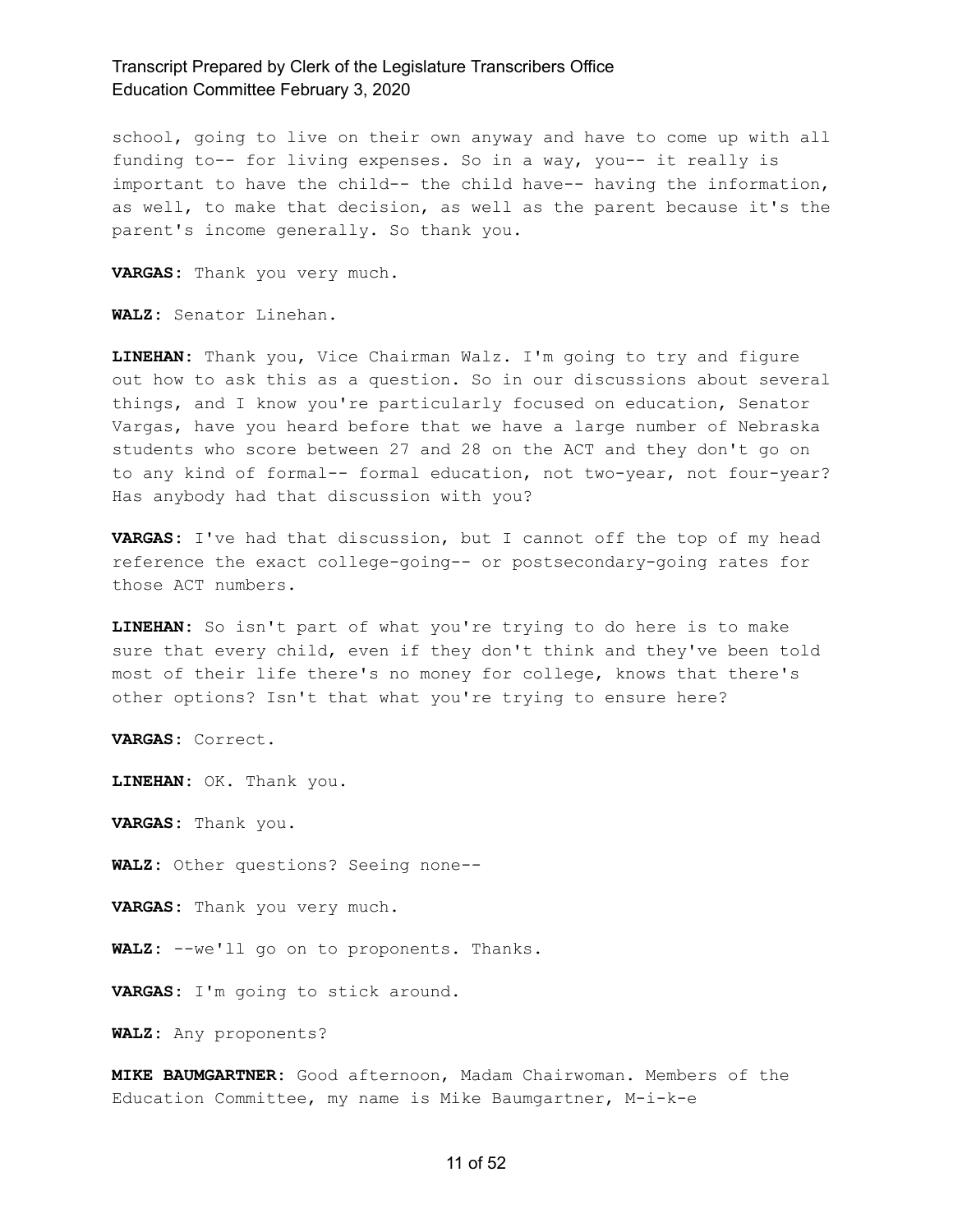B-a-u-m-g-a-r-t-n-e-r. I'm the executive director of the Coordinating Commission for Postsecondary Education, and I am here today to testify in support of LB1089. For some context, I mentioned to you in testimony previously that a recent federal Department of Education study following ninth graders through seventh-- seven years after their ninth grade, that is, up to three years after graduation, found that after three years of high school-- this is a national study, I should say, not the Nebraska Department, federal. After three years- three years after high school, only 55.7 percent of the lowest fifth socioeconomic status and 65.9 percent of the second-lowest fifth had ever enrolled in postsecondary education, compared to 75.1 percent of the middle fifth, 83.6 percent of the second highest, and 93.2 of the highest fifth. Given college-- given differences in college-going rates that we observe in Nebraska, which for 2018 high school graduates were 77 percent for non-free or -reduced graduates versus 59 percent for free- or reduced-lunch-eligible students. I expect that those percentages are very similar. It's strike-- very striking how- how similar they are. As you know, students must complete a FAFSA to access federal and state financial aid and federal loans. Unfortunately, many potential students do not, and they never find out what resources they could have had to access college. According to the National College Access Network, completion of the FAFSA is one of the best predictors of whether a high school senior will go on to college, as seniors who complete the FAFSA are 84 percent more likely to immediately enroll. For students in the lowest socioeconomic quintile, FAFSA completion is associated with a 127 percent increase in immediate college enrollment. While we have initiatives in Nebraska that encourage FAFSA completion, such as the great work of EducationQuest, College Possible, Avenue Scholars, TRIO programs across the state, and the Coordinating Commission's FAFSA completion initiative, we simply need to do more. LB1089 would require high school seniors to complete and submit a FAFSA prior to graduating from a public high school with certain opt-out provisions. At a minimum, this would familiarize parents with the FAFSA and the financial aid and help them understand what they need to do to help their children achieve their educational goals. I think this is a logical next step to the state's adoption of ACT, which serves as both a tool for school accountability improvement and a way for students to gauge their level of preparation for college and for topping up their skills in their senior year. As the competition for an educated workforce continues to be top of mind in discussions across the country, right alongside college affordability, we need to look across the country and see how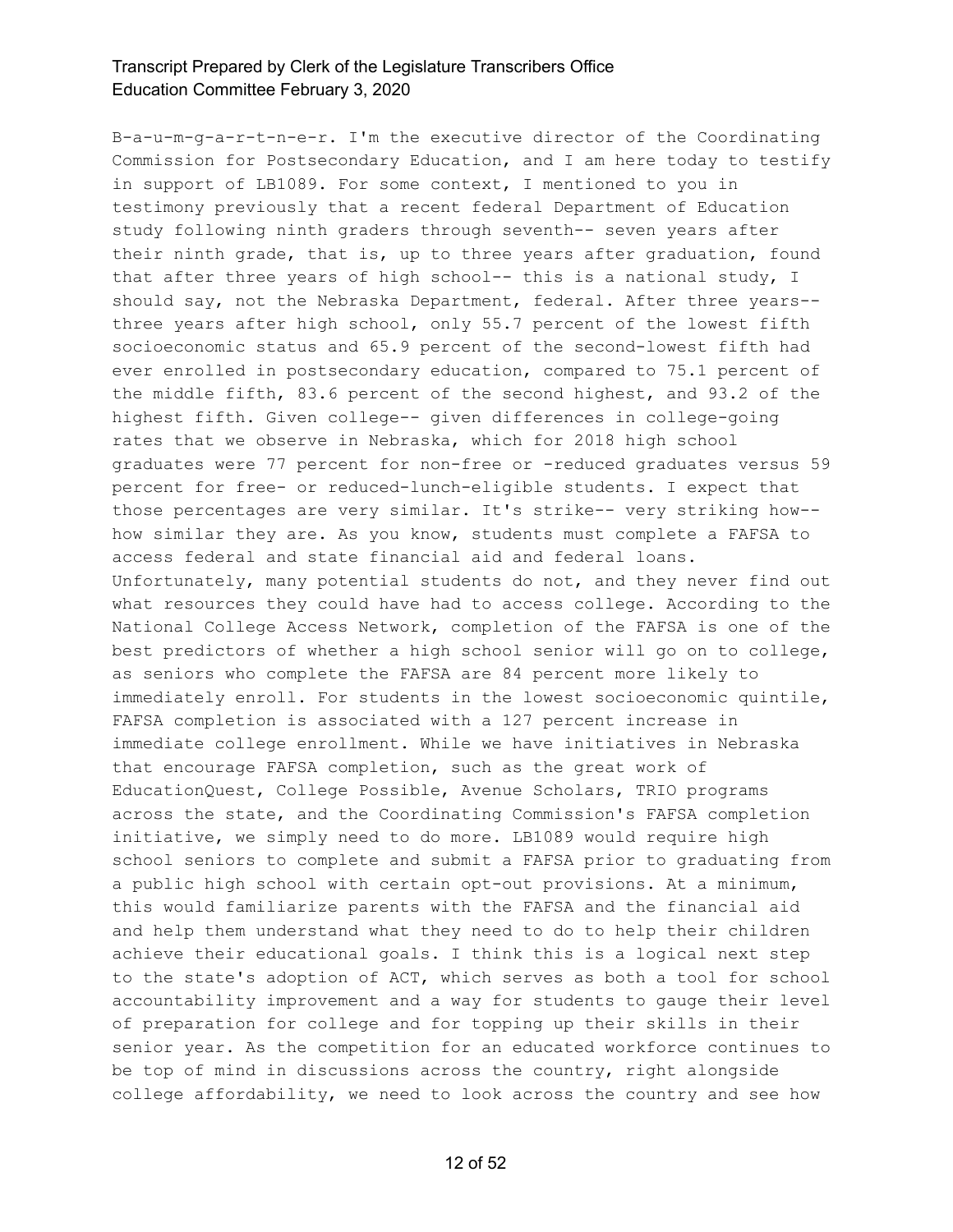other states are working to ensure that all students are college and career ready. FAFSA completion as a graduation requirement has demonstrated bipartisan support across a growing number of states. As Senator Vargas has noted, three very diverse states-- Louisiana, Illinois, and Texas-- are requiring FAFSA completion as a graduation requirement. And according to the Education Commission of the States, others considering the idea this year include at least Indiana, Missouri, Oregon, California, and Connecticut. I checked this morning on Indiana's bill, and it's sailing through the legislature supported by the Indiana Chamber-- Chamber of Commerce and other business interests in the state who need talent and want every student to know what resources are available for them to pursue some sort of postsecondary education. LB1089 will help Nebraska keep itself in the talent race as well. Thank you.

**GROENE:** Any questions from the committee? Senator Brewer.

**BREWER:** Thank you, Mr. Chairman. If you were to see one of these tests sitting in front of you, it's more of a information collection than it is really a test of knowledge or--

**MIKE BAUMGARTNER:** Correct. This isn't a test. It's a-- it's--

**BREWER:** All right.

**MIKE BAUMGARTNER:** It's just--

**BREWER:** So this is a form you fill out that provides enough information so that then they can determine eligibility for different--

**MIKE BAUMGARTNER:** Yes, that's correct.

**BREWER:** --grants?

**MIKE BAUMGARTNER:** Right. Yes. Um-hum.

**BREWER:** All right. Thank you.

**GROENE:** Senator Kolowski.

**KOLOWSKI:** Thank you, Mr. Chairman. Mike, the-- there's a bit of an undercurrent in the country today about parents not wanting to give up a lot of information about family and all the rest. It's impacting upon ACT tests, SATs across the board, all these things taking place.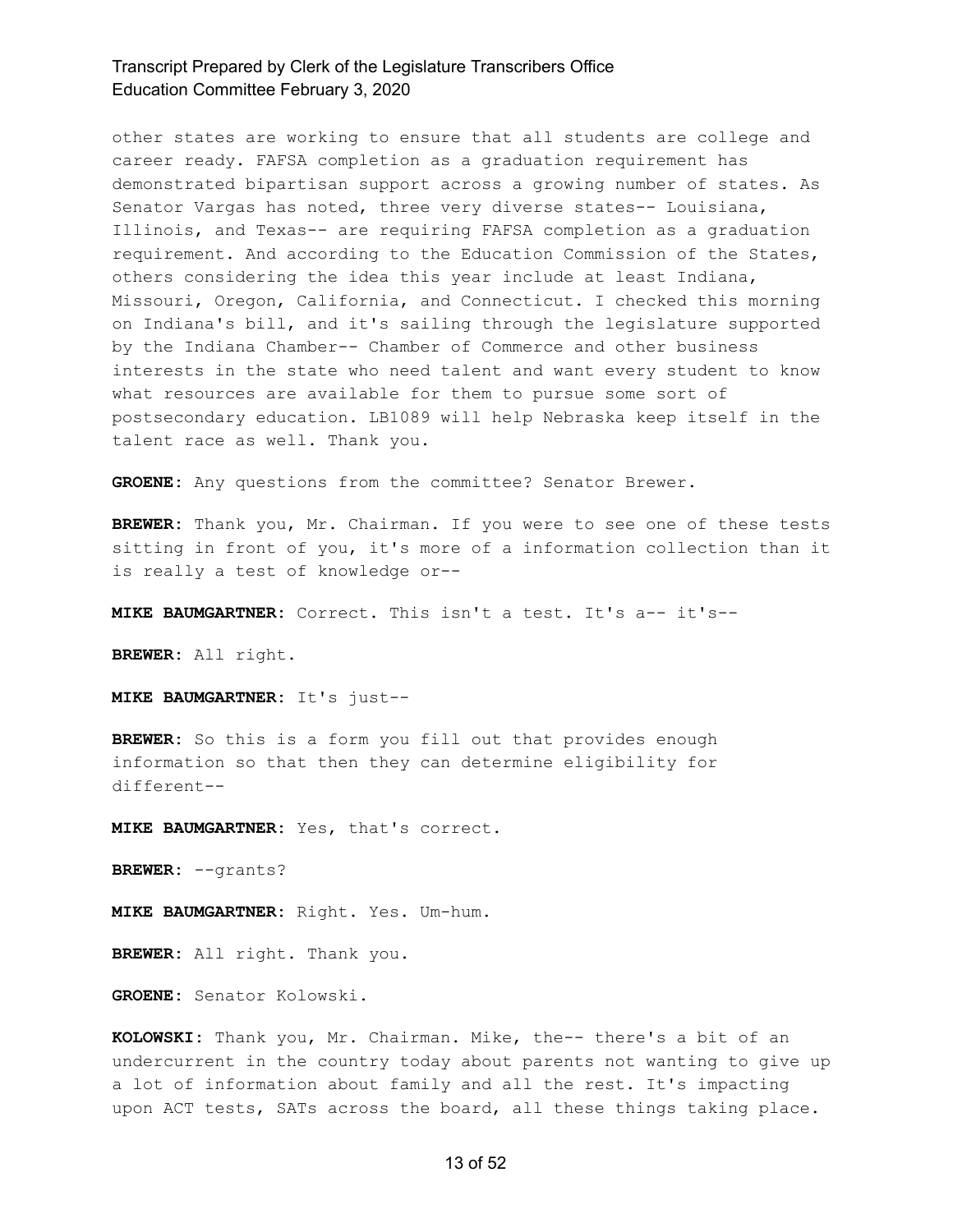Would you comment on that from your own background and what you're hearing about what's taking place?

**MIKE BAUMGARTNER:** Well, there is certainly in certain-- certain populations that may have immigration status that is mixed in a family, there is concern about that and supplying information, just as you hear with the Census. People don't want to take the Census because they're concerned that there might be information can be used about them. That-- that is an issue. There are privacy issues because we're all worried about our education privacy. and I know the committee has dealt with that recently, education data and where that ends up. I-- I think that-- well, it's the same problem with-- with surveys, with surveys on presidential candidates or-- or other-- other elected officials. People are concerned about what happens to the data, and that-- that is a concern, and there is the opt-out provision here. But that has to be balanced against the fact that most of these programs are means tested and for federal Pell Grant and the federal loans and for state programs and many institutional programs, this is the form you have to use, and if you don't use this, you're going to have to use another form. And I-- I think that with-- with the changes that Senator Vargas mentioned that I had mentioned to you last week, some changes in the way that the information is going to be shared directly from the IRS to the Department of Education in the future, that I-- I hope that parents would at least consider that they would be able to do that at-- at the push of a button rather than carrying papers back and forth and worrying who sees it. But I-- I-- I do believe it's a problem and I think it's going to be a problem for FAFSA completion. But this is-- this is the avenue. This is where you have to do it.

**KOLOWSKI:** Thank you.

**GROENE:** Senator Murman.

**MURMAN:** Thanks for coming in. How difficult really is it to fill out a FAFSA or exactly what is involved?

**MIKE BAUMGARTNER:** What is involved is pulling together your income information, your asset information, and then sitting down-- now, as- as Senator Vargas mentioned, with changes, people are able to do it on the phone. It's platform neutral. I was in Washington last week listening to the chief operating officer of federal student aid. He talked about the changes they've made and the changes that are going to come from the future act and how-- how the simplification is going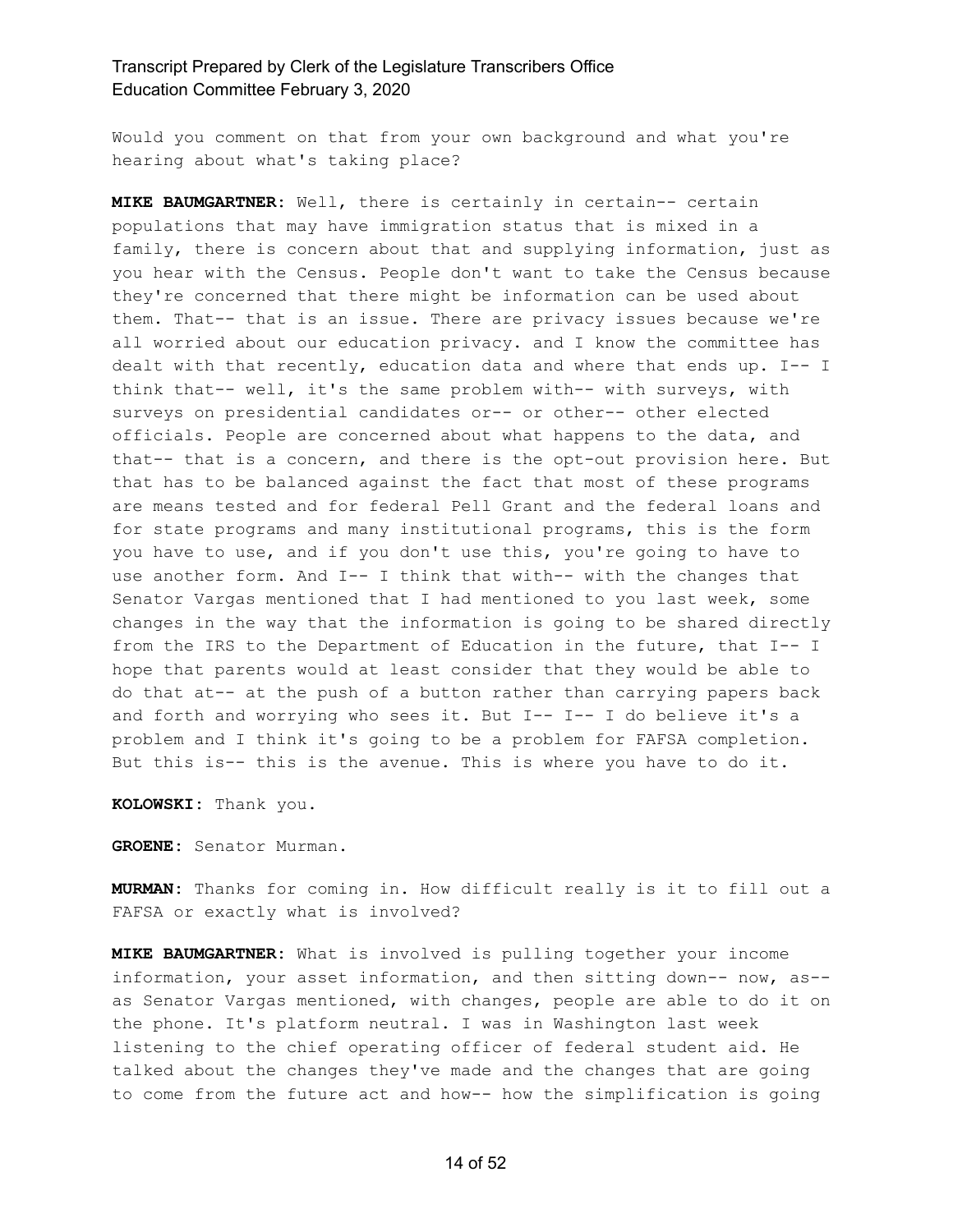to roll out over the next couple years. And you do have to gather those papers. If you are in a family that is not the traditional mom and dad, married family, that is blended in some way or a parent is absent, it is more difficult because you have to collect information on the people in your household. But you-- you get the tax documents. You get their savings account or other asset information. You have information on your siblings because they need to know how many children you have in the household as they determine what-- what your expected family contribution is, and answer-- answer a number of-- of questions. For students who have no income or assets, it's not that difficult because they'll go directly into some-- skipping some questions because they're going to have zero expected family contribution. For-- for others, it's-- it's a longer process. They say, at the Department of Education, that first FAFSA should take about an hour. Now you are going to collect documents first, though, and you've got to get parents, so there is that time. It's like doing your taxes. I can sit down with TurboTax and knock it out pretty quickly, but it took me a long time to find that stuff that I lost, so-- so you have that. But then the renewal FAFSA after the first one will pick up the information that you already supplied, and as long as it didn't change that much, there is an expectation that you should be able to do the renewal in about 20 minutes, so-- and with the additional information coming directly from the IRS going forward, that should just make it easier, but it'll never be fun. Just like taxes, it never is.

**MURMAN:** Yeah. Thank you very much.

**GROENE:** Senator Linehan.

**LINEHAN:** Thank you, Chairman Groene. So let's say you complete the FAFSA and your parents are unemployed and you don't have any family support. What kind of support can a student, senior rising to college, expect to get through filling out this form?

**LINEHAN:** They could get the-- the FAFSA-- I-- they could get the Pell Grant, which--

**LINEHAN:** Which is how much?

**MIKE BAUMGARTNER:** --which is a little bit over \$6,000 if they get the full amount. If there were-- they were going to a Nebraska institution and there was enough NOG money available, which there never is but we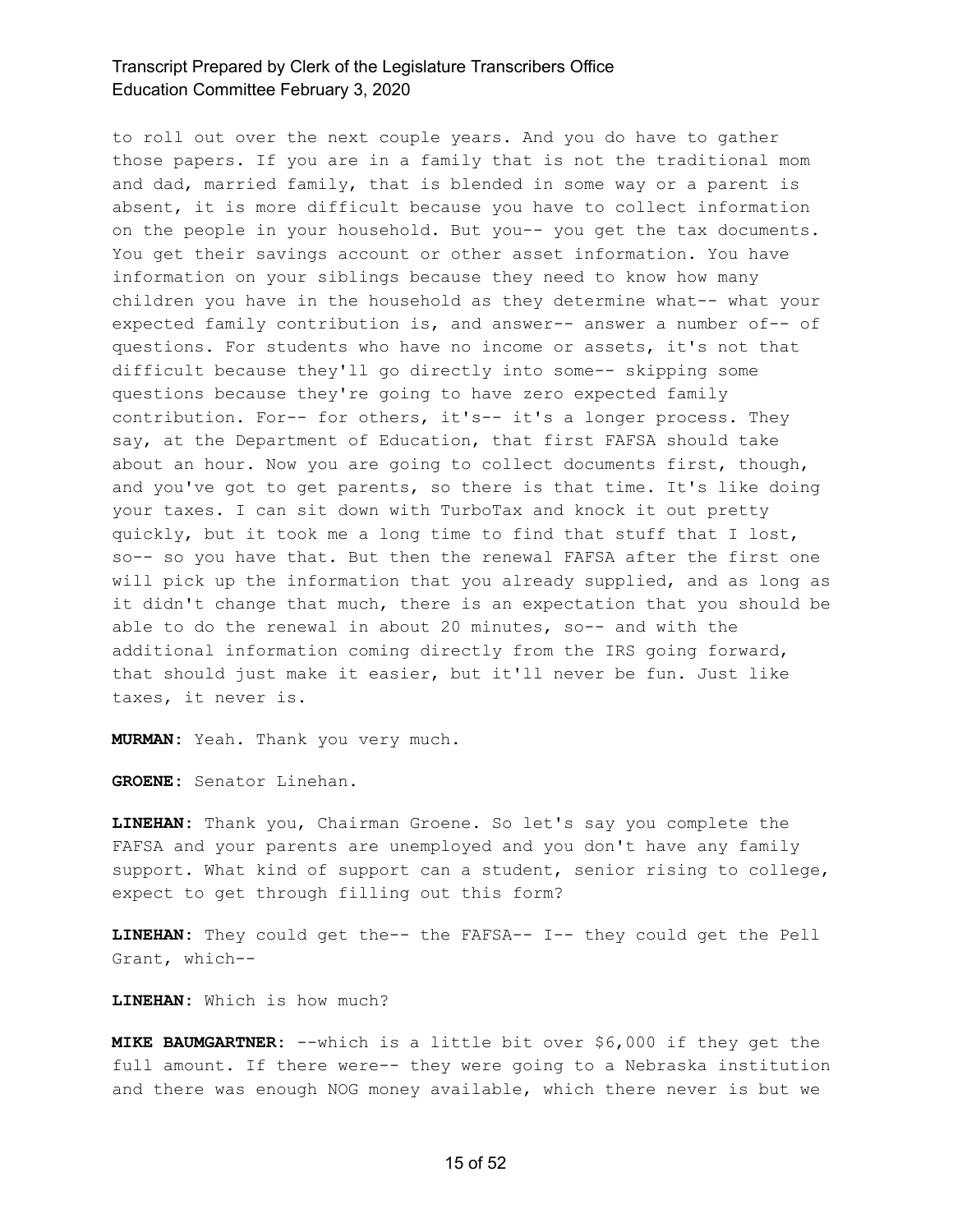will continue to fight for that, they could get up to about \$4,000, \$4,500 in that. That would be a large award because the schools generally distribute it differently, but they could have that. They could get a supplemental grant, and I can't recall the amount for that. They could get a subsidized loan. As a freshman, I believe that's \$5,500. They may be eligible for other scholarships, need-based scholarships, in particular, at the college or university they are at. If they were going to SCC, there is a program available that will pay the tuition for most of the students coming directly out of high school, so they'd be able to use their Pell Grant for living expenses. But that's-- that's the starting point because the Pell Grant is really the biggest-- the biggest base of-- of free money, and that's over \$6,000 a year.

**LINEHAN:** And that's per year?

**MIKE BAUMGARTNER:** Yes.

**LINEHAN:** OK.

**MIKE BAUMGARTNER:** Yeah.

**LINEHAN:** So for an hour or two hours of work, they could--

**MIKE BAUMGARTNER:** Yeah.

**LINEHAN:** --find \$10,000.

**MIKE BAUMGARTNER:** Yes, they could.

**LINEHAN:** Thank you very much.

**GROENE:** Sir, what percentage of coll-- high school graduates go on to higher education and become--

**MIKE BAUMGARTNER:** In Nebraska, 70 per--

**GROENE:** --become certified?

**MIKE BAUMGARTNER:** Seventy percent within one year after the graduation, the way that-- that we-- that's the way that we measure it. We look and see after their-- did they--

**GROENE:** That enter into a higher education--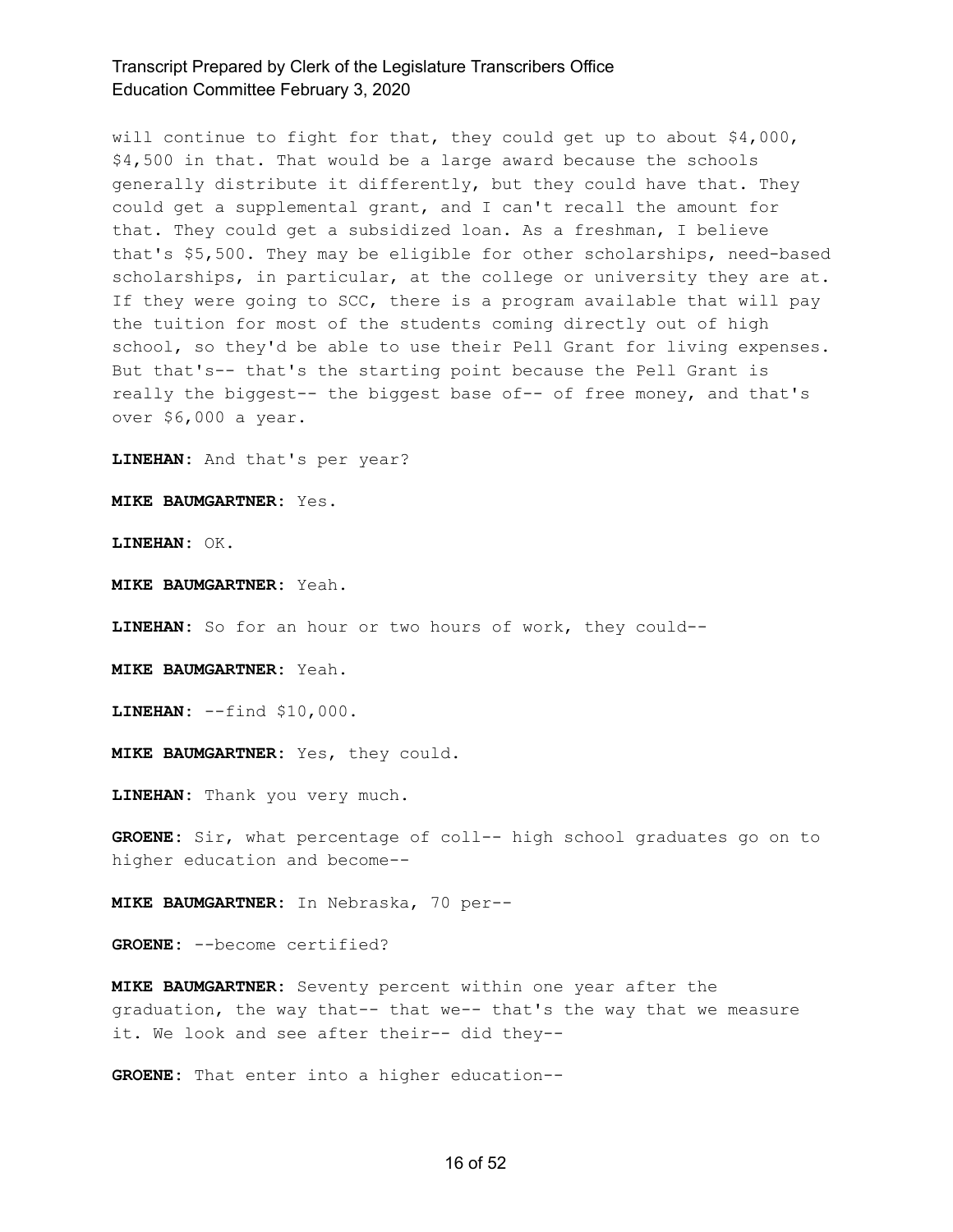**MIKE BAUMGARTNER:** Yeah.

**GROENE:** --program--

**MIKE BAUMGARTNER:** Yeah.

**GROENE:** --because, I mean, they graduate.

**MIKE BAUMGARTNER:** Yeah. Right, 70 percent in Nebraska. And that, as I mentioned early on, varies by income, 77 percent for those who are- are not free and reduced lunch and about 58 percent for those that are, and that-- the way those are weighted in the population, that's how we come up with that 70 percent.

**GROENE:** But if they didn't fill out-- if they're in the poverty and they didn't fill out the FAFSA-- the FAFSA, how do you know that they were--

**MIKE BAUMGARTNER:** Well, we know that they--

**GROENE:** --were qualified for it but they decide to go to school and then throw it out?

**MIKE BAUMGARTNER:** We wouldn't know that if they didn't fill out the FAFSA. We didn't-- we wouldn't know. So how we measure it is, you know, were they high school graduates and then did they show up in the National Student Clearinghouse over the next year as enrolled? We don't have the income information from them. What we start out with is, were they free and reduced lunch eligible, whenever we do the Nebraska measure. We could in our office, for the students who receive a NOG award, we know about them, so whenever we do our-- our annual Nebraska Opportunity Grant report, we can tell you if-- if they were a freshman and if they continued on and graduated after a certain number of years. But if they didn't fill out the FAFSA, we wouldn't have that information either. That's-- that's--

**GROENE:** So how-- I want to say this-- there isn't a financial aid officer out there at any college-- the first thing they ask, have you filled out a FAFSA-- FAFSA, probably, would--

#### **MIKE BAUMGARTNER:** Yeah, um-hum.

**GROENE:** --and that they want to-- and they're looking into attending school. Isn't that the first thing they ask them to fill out?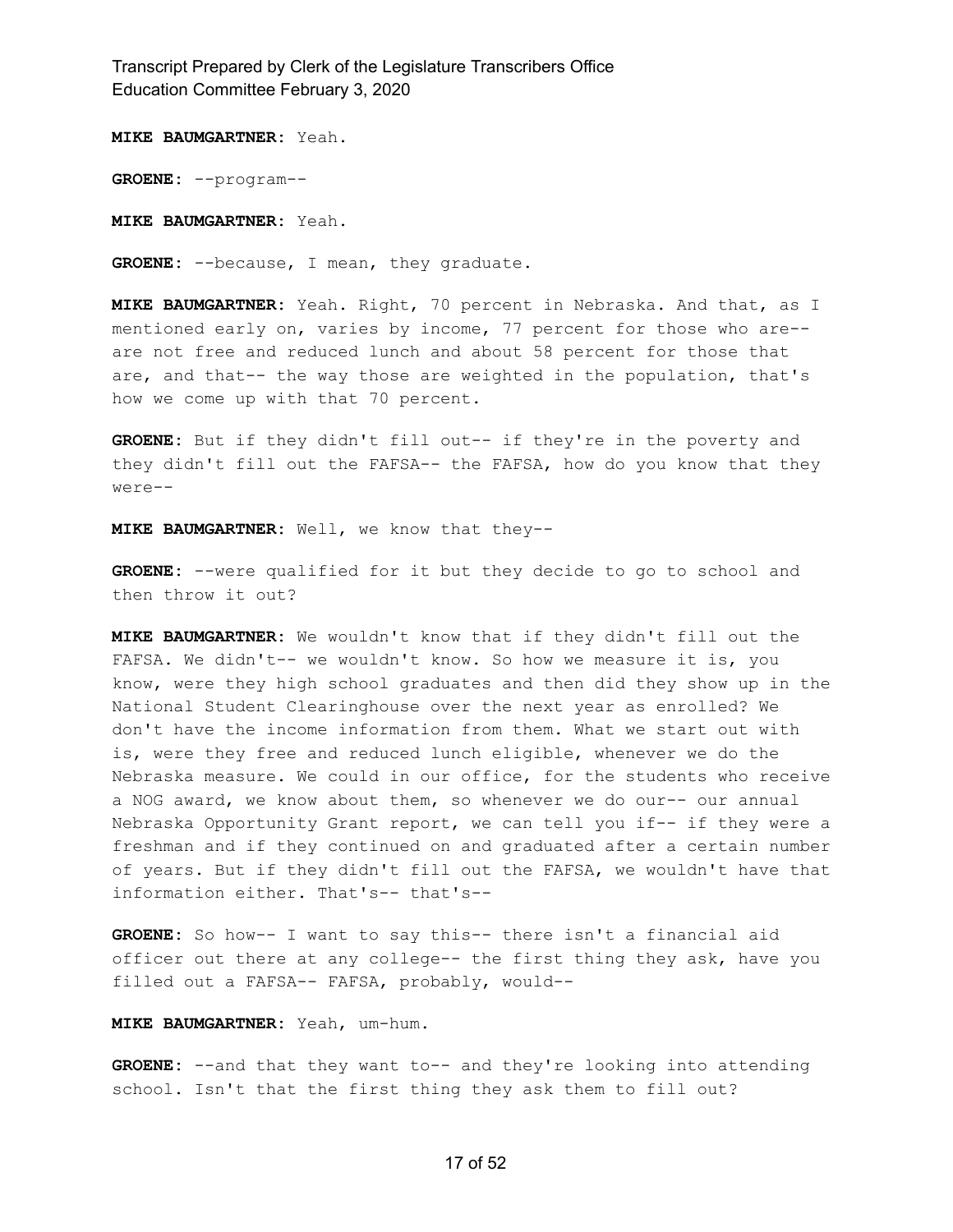**MIKE BAUMGARTNER:** It is very high on the list, yeah, yeah.

**GROENE:** I mean, they want the student, they want to get them [INAUDIBLE]

**MIKE BAUMGARTNER:** They want the student and with-- with the Pell Grant comes the money from the student, so it's in their interest to help the students afford it.

**GROENE:** So then what's the advantage in doing it in high school if the-- because he took it, then he thinks he needs to go apply to college or--

**MIKE BAUMGARTNER:** No. If you do the FAF-- doing the-- if you don't do the FAFSA in high school, you're going to miss out on a lot of financial aid that's-- that institutions have to give out. If-- if you know that you're going and you can start-- you can fill out the FAFSA October 1 of the year before you go to college, and you do that because that will put together your financial aid package and you'll know whether or not you can afford to go the next year.

**GROENE:** So they'll already plan, then they do it October, kid graduates in April--

**MIKE BAUMGARTNER:** Yeah.

GROENE: --May, then they will plan and try to get him some NOG money?

**MIKE BAUMGARTNER:** They will have packaged that before then. They will-- as soon as the student's admitted and they have the FAFSA, they will start packaging aid for students. I mean, it's-- it's in the institution's interest to-- to get them to come and it's in the student's interest to know that they can afford it right away.

**GROENE:** So when he walks into the office of Mid-Plains Community College in North Platte in June and says, I have decided to take welding or I decided to-- I didn't like the work and I wanted to get higher education, at that point, if he fills out that FAFSA, it'll- he still can get Pell Grant but he--

#### **MIKE BAUMGARTNER:** Right.

**GROENE:** --but he's losing out on NOG and--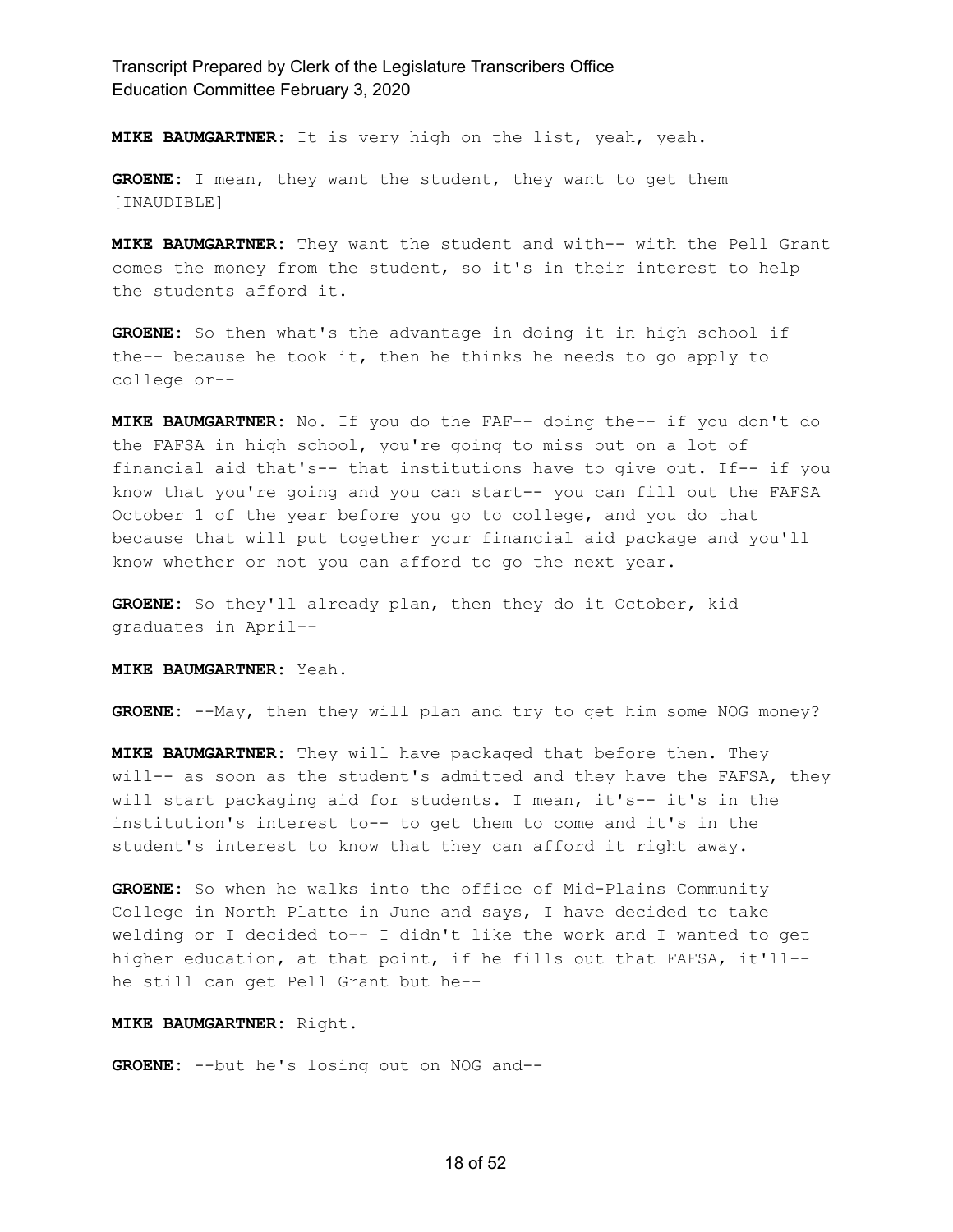**MIKE BAUMGARTNER:** Probably so, yeah, most-- most likely so, yeah.

**GROENE:** Thank you. Any other questions?

**KOLOWSKI:** Let me ask, please--

**GROENE:** Senator Kolowski.

**KOLOWSKI:** Thank you, Mr. Chairman. Mike, is there a combination of looking at any of the other ACTs or SATs or anything like that along with their FAFSA material to-- if the student's got a 13 on an AC-- ACT test, he's going to have challenges and struggles in a regular college environment, but that doesn't mean he couldn't go into a trade school or somewhere else down the road. But it's-- I'm trying to just get a feel for the reality of the-- the scores that might be necessary for a student to be successful.

**MIKE BAUMGARTNER:** We could not put that together. A longitudinal data system, whenever the longitudinal data system is completed, that would be a possibility.

#### **KOLOWSKI:** OK.

**MIKE BAUMGARTNER:** But I don't believe the financial aid systems are flowing into that, so it would have to be a special study. You could- you could put together an MOU to do a special study on that.

**KOLOWSKI:** Sure, sure.

**MIKE BAUMGARTNER:** But to-- to-- to-- this kind of gets back to the question from Senator Linehan. And I do have some information on ACT, on who is going and who is not going right away, within a year, and that-- what I have from ACT from last year is that that 27 and 28 level, about 13 and 14 percent are not enrolled anywhere. When you get down to the 23 and 24 ACT, I mean, those are good, solid scores. We're up to a quarter of the students not going anywhere within the first year. And then, as you would expect, as the score goes down, fewer and fewer are-- are going so that when we're down to about a 15, 6-- 61 percent are not enrolled who got a 15. And maybe they will. You know, they-- they may go to work and then-- and then change their minds. Maybe they didn't know that they had financial aid available and can go to Metro and start into a program that's going to give them a much better lifestyle than they're going to get if they do nothing at all.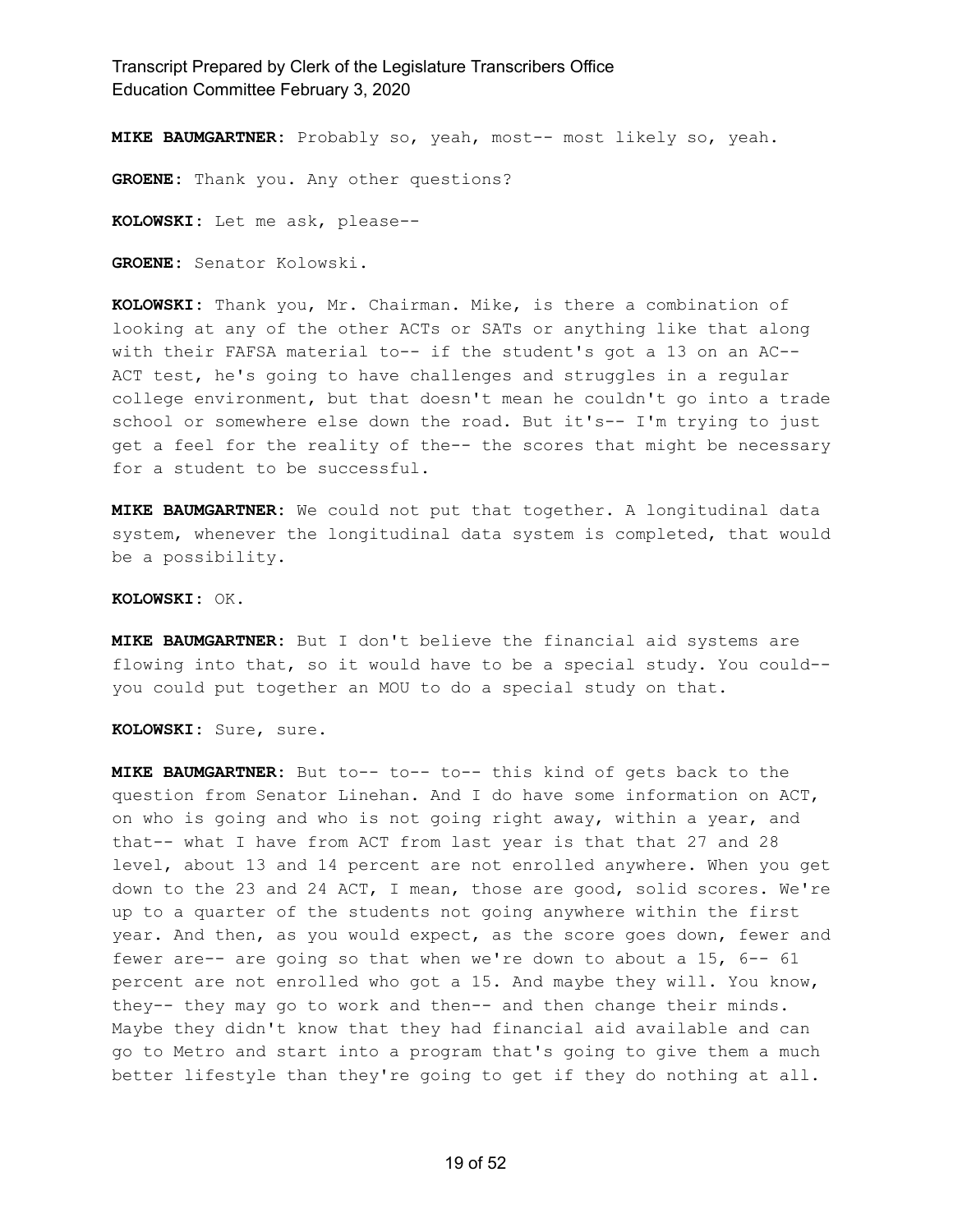**KOLOWSKI:** It begs the whole issue of a guidance program that you have in your high school as a high school principal that would ask the students from their freshman year on, what are you hoping to do--

**MIKE BAUMGARTNER:** Yeah.

**KOLOWSKI:** --and where are you hoping to go and what would you like to-- to end up being at the end of this? And-- and you can't ask that enough in high school--

**MIKE BAUMGARTNER:** Yeah.

**KOLOWSKI:** --to get a male or female student down the path to hopefully success in-- in whatever field they choose.

**MIKE BAUMGARTNER:** Yeah.

**KOLOWSKI:** But sometimes they're just-- those programs don't exist.

**MIKE BAUMGARTNER:** Yeah. And counselors are critical--

**KOLOWSKI:** Yes, they are.

**MIKE BAUMGARTNER:** --the teachers, the counselors, principals, everybody.

**KOLOWSKI:** There's teaching counselors also--

**MIKE BAUMGARTNER:** Yeah.

**KOLOWSKI:** --teachers acting as counselors--

**MIKE BAUMGARTNER:** Yeah.

**KOLOWSKI:** --and working with a group of kids on a daily basis saying, we-- we care about you, we want you to be successful, now these are things that we do here that makes that happen.

**GROENE:** At what age are they on their own? I mean, they go out and work for two years; they go to the military for two years. At what age are they-- it's their income and not their parents'?

**MIKE BAUMGARTNER:** Twenty-four.

**GROENE:** Twenty-four?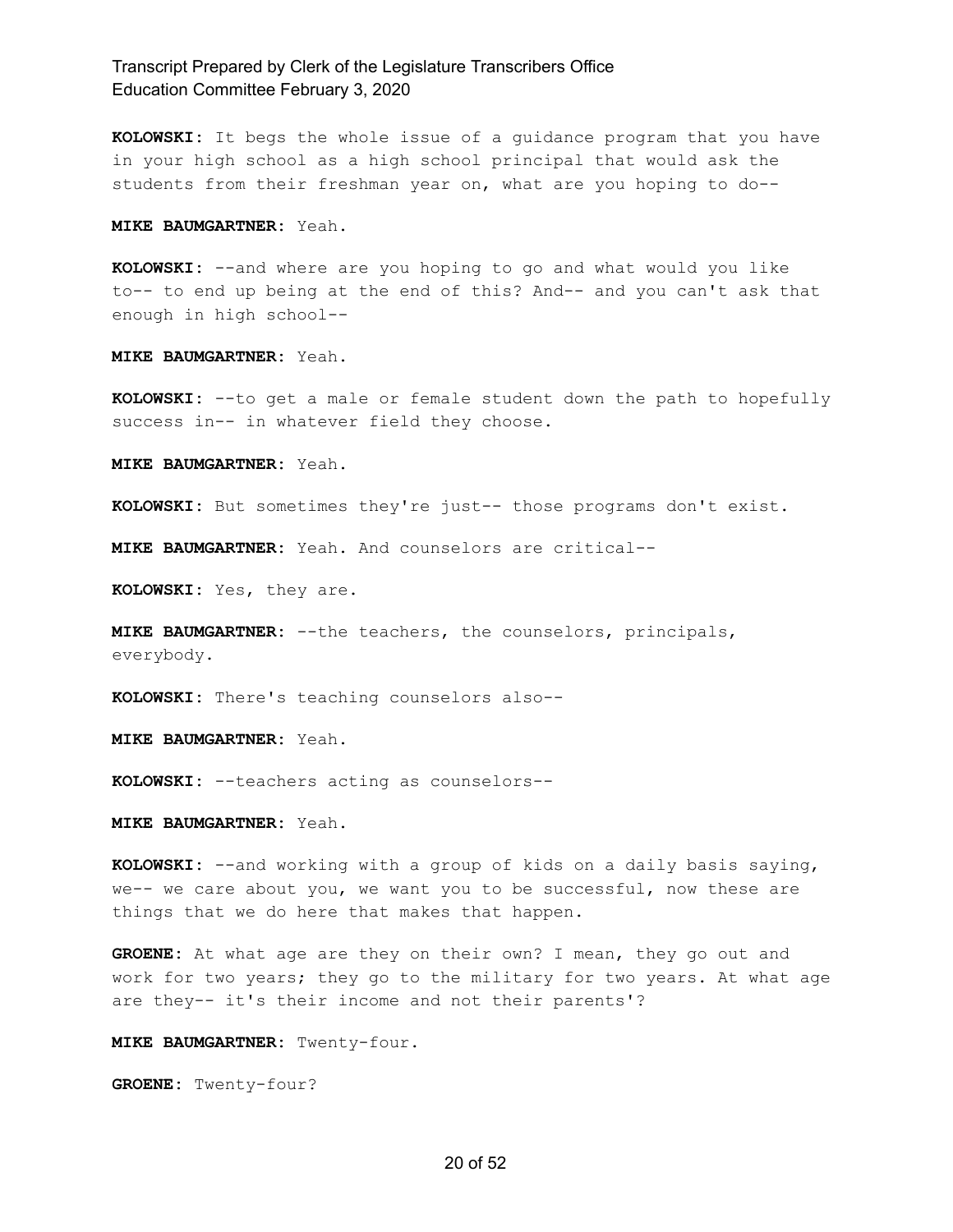**MIKE BAUMGARTNER:** On-- if they're in the military, they're automatically independent. If they're married, they're automatically independent. If they have a child, if they have a dependent of their own, they're independent. If-- otherwise, if they are-- if they were formerly a foster child or in a-- in a foster care system, they are automatically independent; otherwise, they are dependent until they are 24.

**GROENE:** Thank you. Appreciate it. Any other questions? Thank you, sir. Next proponent.

**LAZARO SPINDOLA:** Good afternoon, Chairman Groene and members of the committee. Thank you for receiving me this afternoon. For the record, my name is Lazaro Spindola; that would be L-a-z-a-r-o S-p-i-n-d-o-l-a. I am the director of the Latino American Commission, and I am here in support of LB1089. In order to attend college, students and their families must decide how they're going to pay for it. This is a major barrier raised for Latino students and their families. Many Latino first-generation college students come from a disadvantaged socioeconomic status and may lack the financial knowledge and resources that students with college-educated parents have. I emphasize the word "knowledge." By not making the students fill out a FAFSA application, we are effectively classifying them as nondeserving of the opportunity to go to college. This constitutes a form of segregation and our schools are classifying disadvantaged students as not worthy of a higher education. I have heard the argument that this measure would constitute an additional burden on the schools, but this does-- does not constitute a reason for knowingly leaving behind a percentage of their students who would have otherwise gone on to college. After all, who has a greater interest in having more and more college graduates? Isn't it the state? I was a first-generation college student. When I went to high school, I was not informed about possible financial aid, and since my family could not afford college tuition, I was one-- one-- I was one of those left behind. I do not want other students to go through that experience. With that, I would be happy to try to answer any questions.

**GROENE:** Any questions?

**LAZARO SPINDOLA:** Thank you.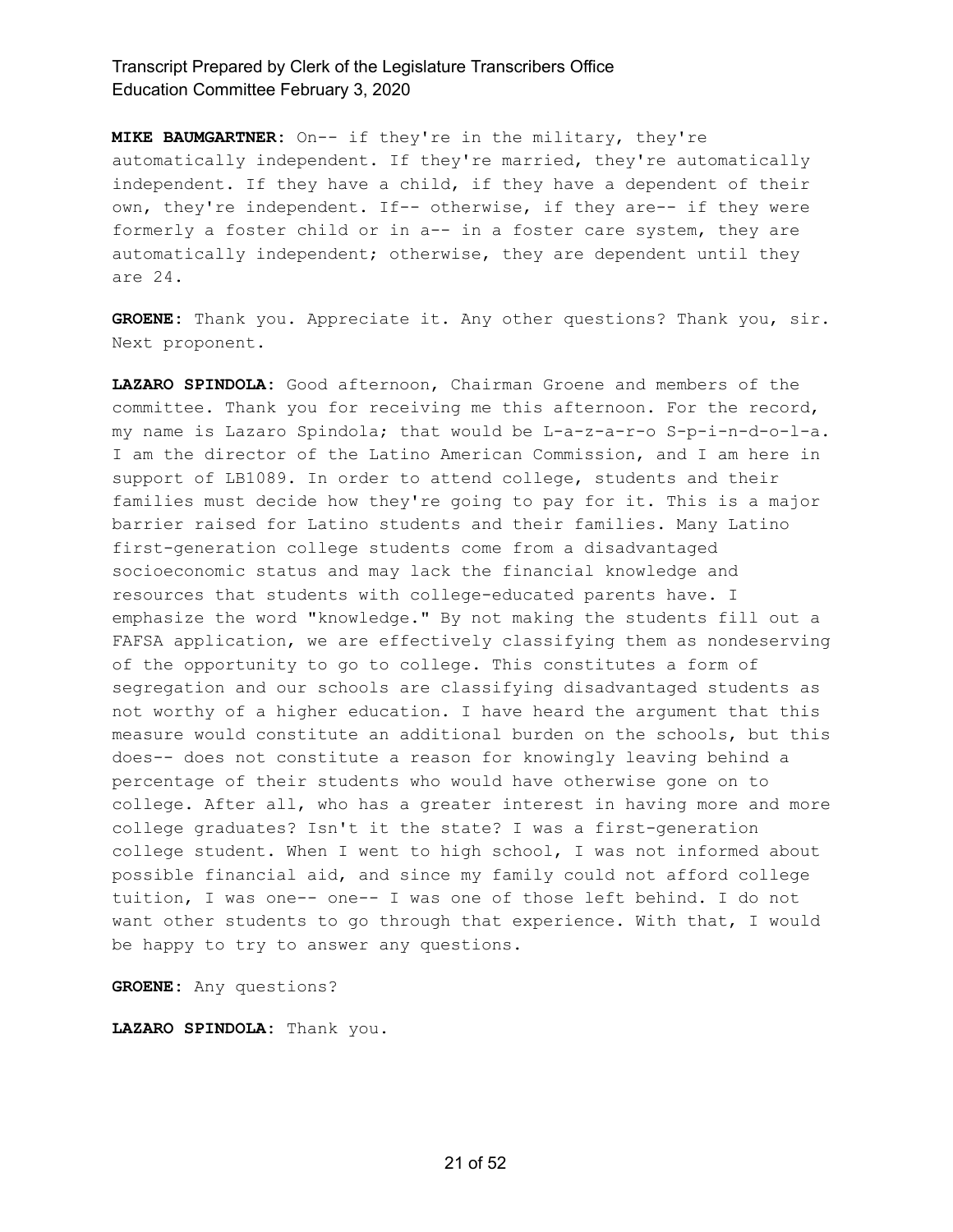**GROENE:** Next proponent. Any opponents? Neutral? Senator Vargas, would you like to close?

**VARGAS:** Chairman Groene, members of the committee, just want to thank you-- thought this was a great dialog-- and want to just react to- follow up on one thing specifically that Senator Brewer didn't mention. Louisiana is one data point that we have and it's-- there's a lot of great data that-- that comes out of this. In particular, I know there was some concern on what happens with our college-going rate. In Louisiana, FAFSA completion increased, but not just FAFSA completion, so did high school graduation rates and college enrollment. And if you look at the subgroups, African Americans, Latinos, first-generation college students or those that are low income, all those rates increased, as well, for both high school graduation and college enrollment. That's why I introduced this bill. It is in the interest of us to try to make good use of the existing resources we have in front of us. We have a great resource right now. It's the federal Department of Education. We have a program that's existed for a really long time. It doesn't matter what side you are on, a bipartisan effort has been made to try to improve how FAFSA is delivered, and we're making those same different types of strategic initiatives at our state level. And one of the things that we can do as a state is send the message that it is unequivocally important for us to provide options for people to afford college and not leave any money on the table with the federal government. This is a game changer in our state. And for the number of students that would be eligible to then utilize this funding for postsecondary education, not just four-year colleges-- we're talking about all different types of postsecondary options-- it's really going to change people's lives. With that, I want to thank you and appreciate this conversation. And after we make some changes onto this opt-out provisions to ensure that we are meeting different needs of different stakeholders, I'll ask you then to support this bill out of General-- out of this committee onto General File. Thank you.

**GROENE:** Any questions? Dave-- Senator Murman.

**MURMAN:** Thank you. Do you have any ideas on how we could-- specific ideas on how we could encourage low socioeconomic groups and minorities to apply for FAFSA?

**VARGAS:** There are-- there are things I can get you in terms of strategies. Again, we-- we have the FAFSA completion initiative, where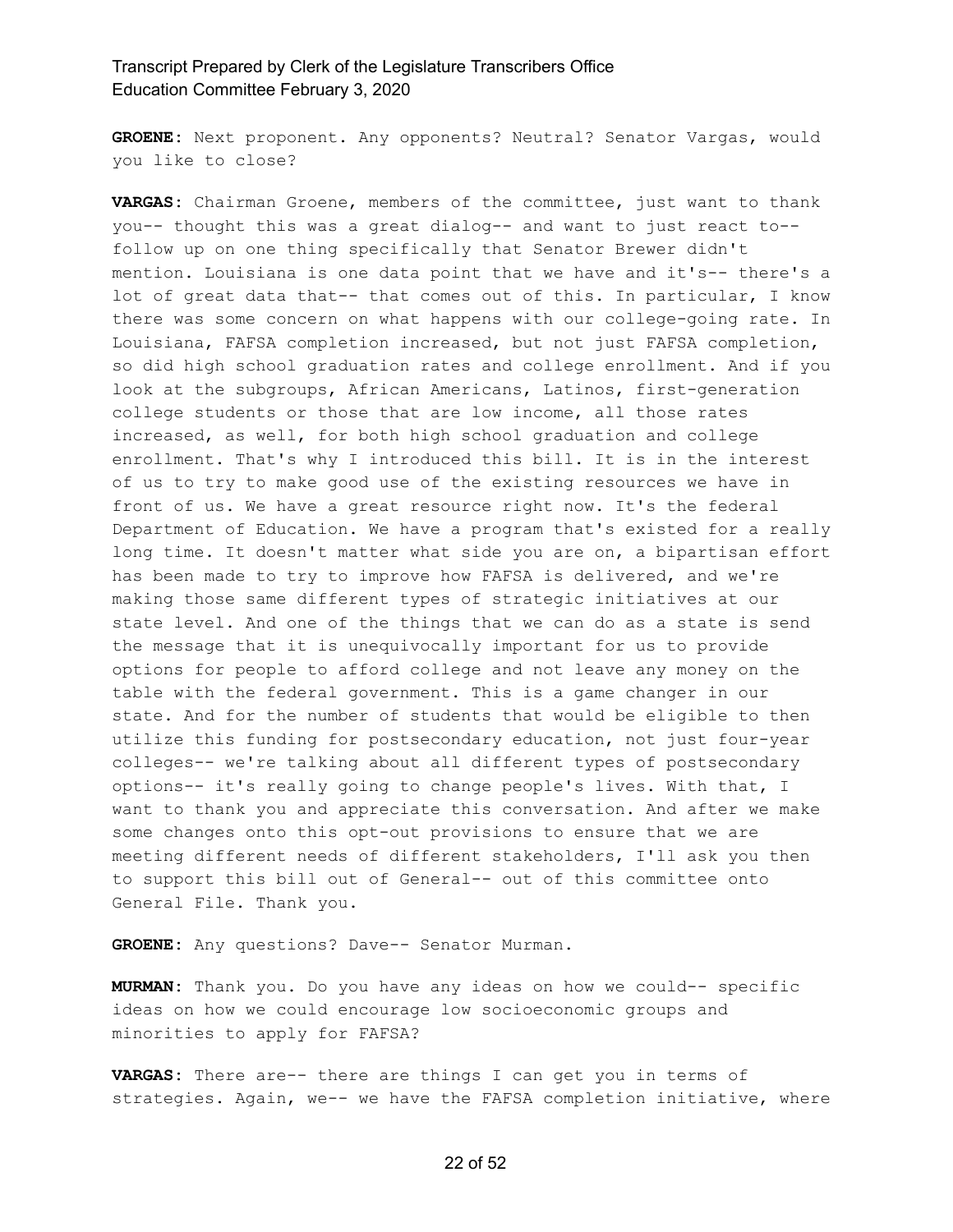there's a lot of different things that both, I will say, districts have been doing in our state, coalitions of schools have been doing it. We have like national initiatives that-- that are pushing this. So we're happy to get that to you. But from our standpoint, what I-- what I'd like to-- to make sure the-- to focus on is one thing that we're able to do is this, and what we did see as a result of doing this was an increase in the completion of FAFSA for those specific disadvantaged or underresourced families. But we will get you some examples of what we've seen work in our state, because there are some bright spots that we-- we should elevate, and then some other things that we see in other states.

**MURMAN:** OK. Thank you.

**VARGAS:** Thank you very much, Senator Murman.

**GROENE:** Any other questions? Thank you, sir.

**VARGAS:** Thank you very much.

**GROENE:** Letters for the record: proponents, none; opponents, Nebraska Association of School Boards; neutral, Nebraska Association of Student Financial Aid Administrators. That's going to end the hearing on LB1089. Senator Hilgers.

**HILGERS:** May I, Mr. Chairman?

**GROENE:** Going to help her? Going to open now on LB1186.

**HILGERS:** Thank you, Chairman Groene. Members of the Education Committee, my name is Mike Hilgers, M-i-k-e H-i-l-g-e-r-s. I represent District 21, which is northwest Lincoln and Lancaster County, and I'm opening today-- this afternoon LB1186. I'll be fairly brief. There are some testifiers behind me. LB1186 is really intended to fix a-- a pro-- a small problem but one I think that's very meaningful for our teachers on the front line, and that is the instance in which those teachers are assaulted on the job. There is a seven-day window in- before workers' comp kicks in which, if they have to leave because of that assault, they have to take their own sick or personal time, leave time, in order to miss those days. So how it currently works-- and this is not sick leave generally, it's not workers' comp generally, where you might slip or you might fall. It is in the instance of when you are assaulted. We actually took the definition from-- of assault, third-degree assault that's already existing in state statute. So if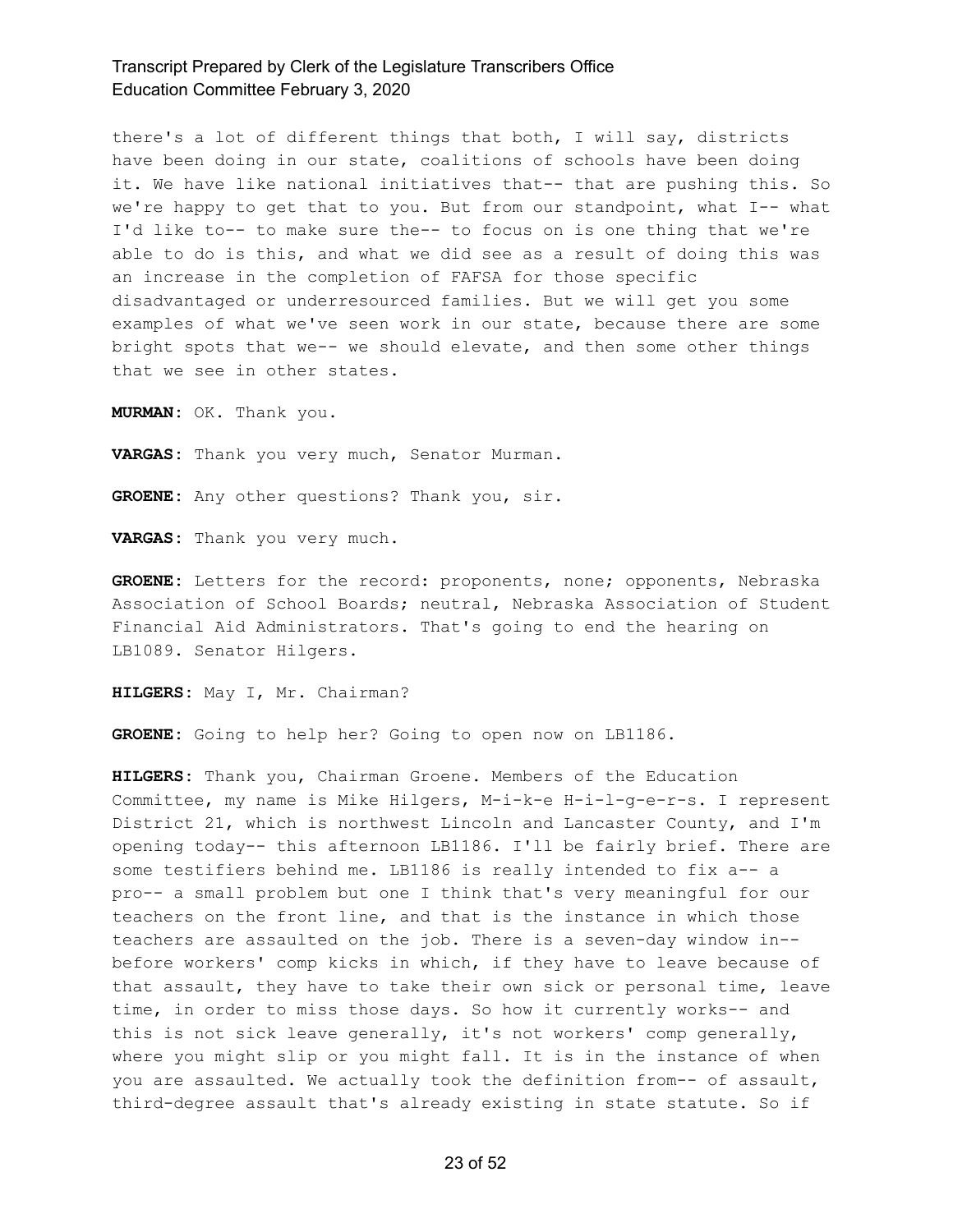you are a teacher and you are assaulted on the job either by a student or someone else that's at the school, right now, you have seven days where if you take leave, after seven days workers' comp can kick in and pay some percentage of whatever you have been making as-- to compensate you for that time away. But for those seven days before then, you don't, you don't. There's no workers comp. There's no, there's no leave at all. And so what you have to do is you either to take your sick days or personal days. And so what LB1186 is intended to do is say, no, for those seven days, if you are assaulted on the job, that you should have-- you should not have to use your own sick and personal days in order to cover it. This bill has been cover- modeled after a Maine bill that passed, I think, within the last year or so. It's also-- it's intended to be simple, straightforward. It's not intended to impact our workers' comp laws more generally. I know those are-- the Nebraska Workers' Compensation Act is very complex. There are a lot of moving parts. This does not impact that at all. It's meant to be a small change that will-- I think will have a great impact on teachers in Nebraska. I will share with you that we have had-- there will be some support behind me, but I'll share with you at least two stories, one, I think, open-- in my opening and one in my closing, from teachers who have been impacted by this. One I won't share the entire letter that I received, but I'll share portions of it. So this particular teacher writes that, in April of this year, 2019, one of my students, a large 14-year-old female student with severe autism, was in a manic mode. She has no concept of physical space or safety. She's running around the room. We're unable to get her to calmed down. I turned to do something and someone yells to watch out, but it's too late. She shoves me into the corner of the wall. I feel a pop and excruciating pain. She goes on to say that the next morning I feel awful. I go to school, but by noon I have to go home. I called the doctor and by Thurs-- if it's not better by Thursday or the next day, that there's nothing I can do about it. She spends the next two days throwing up, unable to eat. By Thursday, she goes to the doctor. She finds out she has an incarcerated-- or, I'm sorry, a lacerated hernia caused by the shove and she has to go into emergency surgery to avoid being dy-- avoid possibly dying. She's off eight weeks, but she had to use her personal sick days to cover the first seven days. She says, I urge you to support LB1186. In performing the duties of my job, I've been injured by students, requiring me to use my personal sick days until a workers' comp kicked in. I now have 14 fewer sick days that I can utilize if I become ill or if I need to take care for sick family members. Teachers should not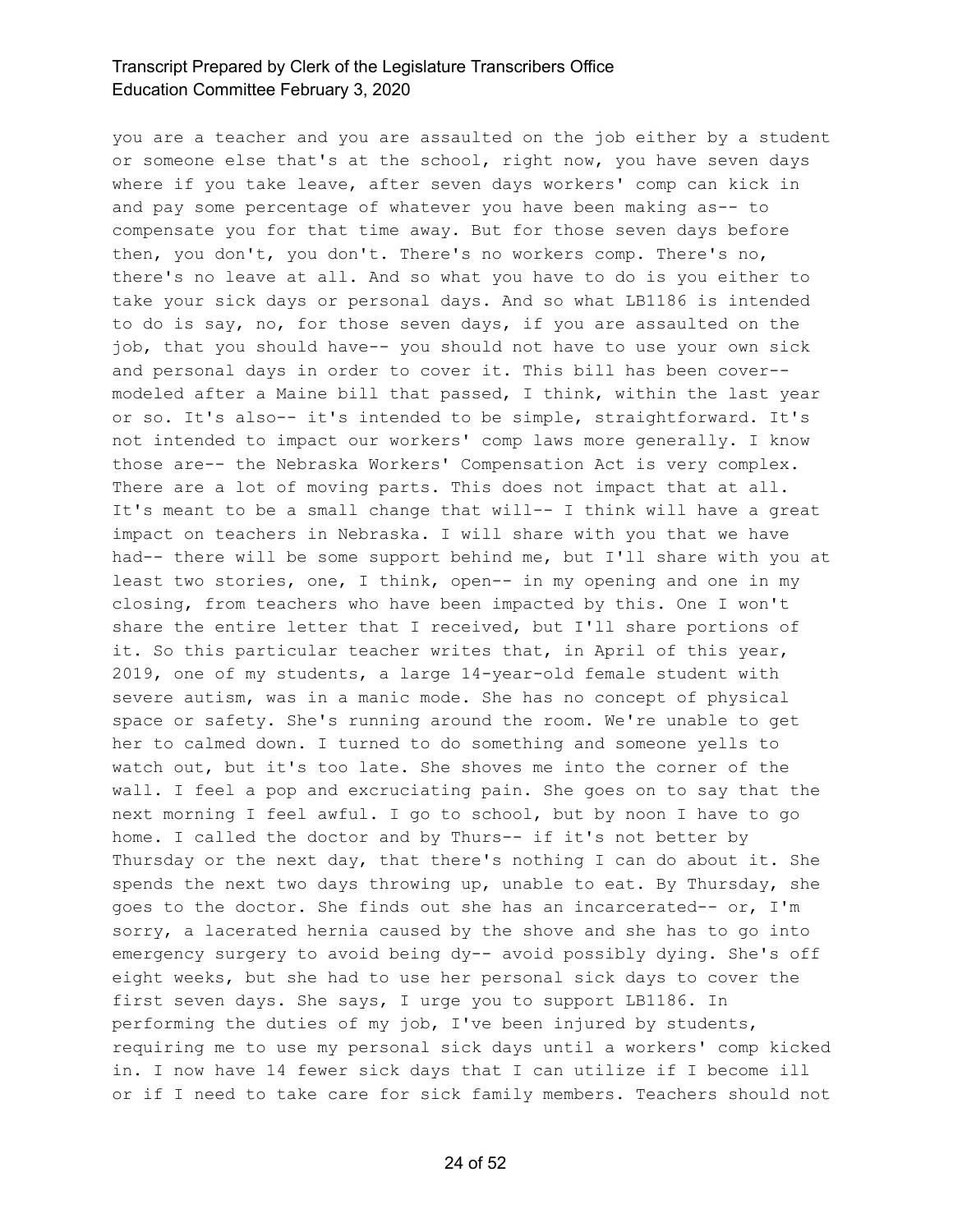be required to use their personal sick leave or personal days for time missed after being injured or assaulted at school by the students they serve. I think that last sentence is why I brought the bill. I agree with that. I don't think teachers ought to have to use their cert- personal and sick days for assaults that might injure them while on the job. I'm happy to answer any questions that the committee might have, and I would ask for your support on LB1186.

**GROENE:** Questions? Senator Brewer.

**BREWER:** Thank you, Mr. Chairman. I don't know what's more disturbing, the fact that the students are assaulting the teachers and they have to have such a thing, but this seems like so common sense, you kind of scratch your head wondering how it fell through the cracks and we didn't already cover them. But thanks for bringing the bill because it looks like something that's overdue.

**HILGERS:** Thank you. Senator Brewer. I agree. And there's some school districts who-- that have-- that have-- in their contracts, have- have covered this, but-- but not all.

**GROENE:** Senator Pansing Brooks.

**PANSING BROOKS:** Thank you for coming, Senator Hilgers. What-- you mentioned something about 14 days, but the bill talks about 7, so could you tell me what that--

**HILGERS:** Thanks for the--

**PANSING BROOKS:** --repeat what you were talking about again?

**HILGERS:** Thank you for the question, Senator Pansing Brooks. I-- if I said 14, I think I was reading from the story that I had received and they were out for a longer period of time.

**PANSING BROOKS:** Oh, OK. So the seven days, how long does it take for workers' comp to--

**HILGERS:** Seven-- there's--

**PANSING BROOKS:** It-- does it always take seven days?

**HILGERS:** I believe the answer to that is yes-- yes.

#### 25 of 52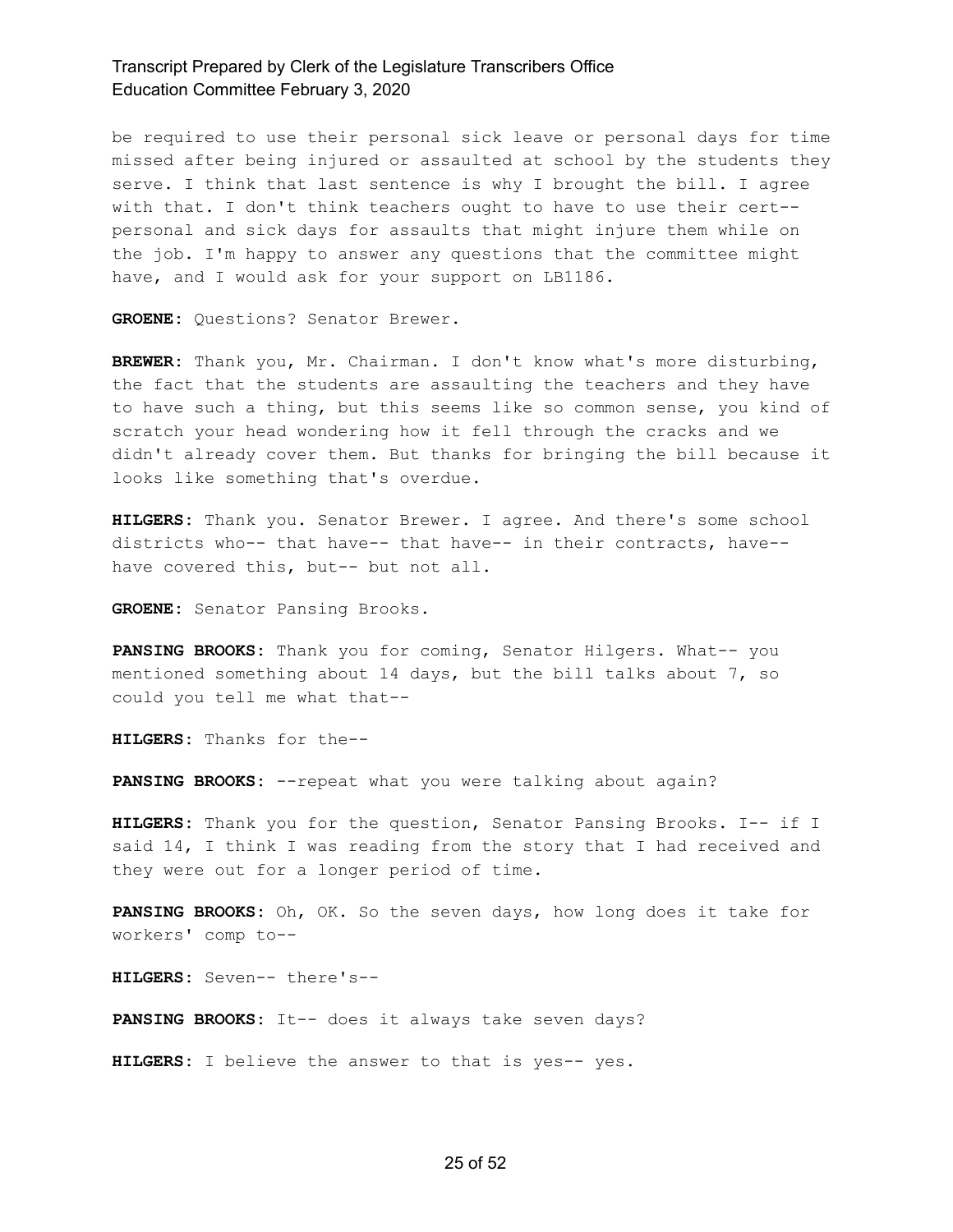**PANSING BROOKS:** OK. I thought that you were saying it takes 14 sometimes, so, OK. Thank you.

**HILGERS:** And-- and-- and to be clear, I'm not a workers' comp expert, so if I say that I don't think it takes 14 days, someone may correct me on that.

**PANSING BROOKS:** OK.

**HILGERS:** I do know that the bill is limited, Senator Pansing Brooks, to seven days.

**PANSING BROOKS:** OK, thank you.

**GROENE:** So they get harmed and they take seven days off and they come back to work. That's sick days then, isn't it?

**HILGERS:** If they get a-- so I want to make sure that the record's clear. I mean if they-- if they get assaulted. I mean this is-- this is meant to cover assault, not just a slip and fall, and they get- and they get hurt up to seven days and there's no workers' comp, so they come back after seven days.

**GROENE:** They take seven days off because they're hurt recklessly by a child or they get hurt at the school, like assaulted by the janitor, but they take seven days off, or eight days. I mean, what happens then?

**HILGERS:** So if it's seven days under the bill and it's-- it falls within the scope of the bill, in other words, they were assaulted, then that doesn't count against their-- their sick days.

**GROENE:** But they never even got workmen's comp. They came back to work.

**HILGERS:** Yeah, I don't think that-- well, the-- after seven days, that's all they get under this bill. If they don't-- if they come back after-- on day eight, Chairman Groene, then--

**GROENE:** Then it's sick days.

**HILGERS:** Beyond the-- yeah, beyond the seven days, yeah. If they come back on day nine and there's two extra days of-- eight and nine would be sick days.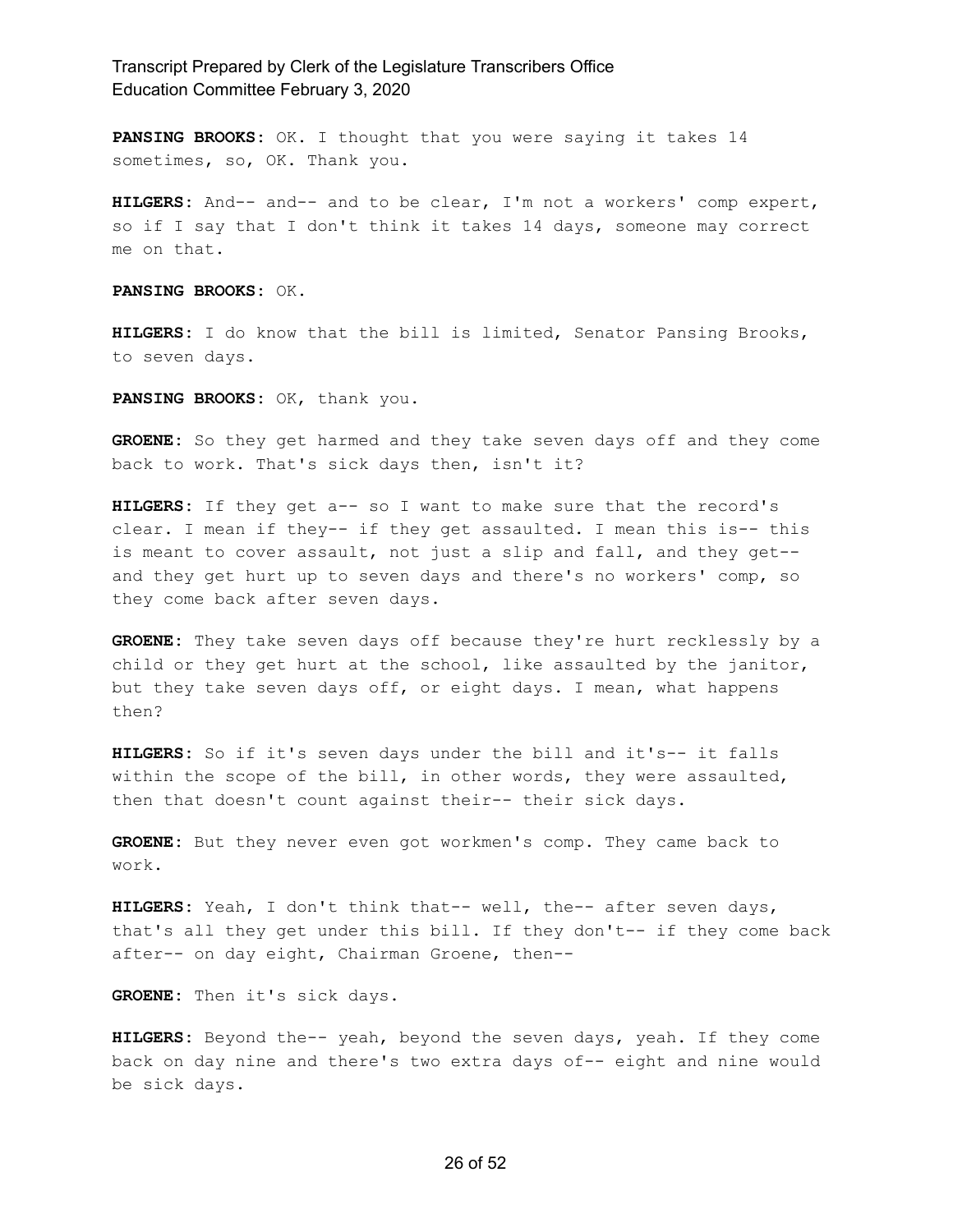**GROENE:** And they got work comp for two days.

**HILGERS:** Yeah, that's right.

**GROENE:** And then what happens if it isn't recklessly? I mean, who defines recklessly? You mentioned assault when you opened. But what if the child just-- there-- two children are fighting and they accidentally knock the teacher over a desk?

**HILGERS:** Well, I don't think that--

**GROENE:** Is that under the recklessly or--

**HILGERS:** That-- the-- that wouldn't be-- I don't think that would fall under the definition of assault. I don't-- that wouldn't be--

**GROENE:** That teacher would not get workmen-- even though she's got workmen's comp, or he did, they couldn't get the seven days.

**HILGERS:** You know, it depends on the circumstances of how they were- let's say-- if they were-- I mean, if they're reckless-- I mean, if you're-- if you're fighting on a table, you probably could argue that that was reckless because there's pretty good likelihood that the table would fall or someone could fall and get hurt, so I think there's a good argument to be made that that should be covered under the scope of the bill and-- and if it's not precisely clear under the definition of recklessly, I certainly would be willing to modify that.

**GROENE:** OK. Thank you. Any other questions? Senator Pansing Brooks.

**PANSING BROOKS:** Sorry, I had one more question, Senator Hilgers. Is- is "individual," on line 8, intentionally not defined? Because that's very broad, so in my reading of it, it could be injured by another individual outside the school or-- line-- line 8.

**HILGERS:** Yeah, so-- let me make sure-- you know, I see the-- "individual" is not defined elsewhere, so I don't think it's confined to-- but it-- so it's not confined to student versus janitor versus someone else. But it is with-- within the scope of the employee's employment, so-- line 10. So wouldn't be just that they were assaulted after school at, you know, a 7-Eleven or something and it was outside the scope of-- of their employment. But I think that's the only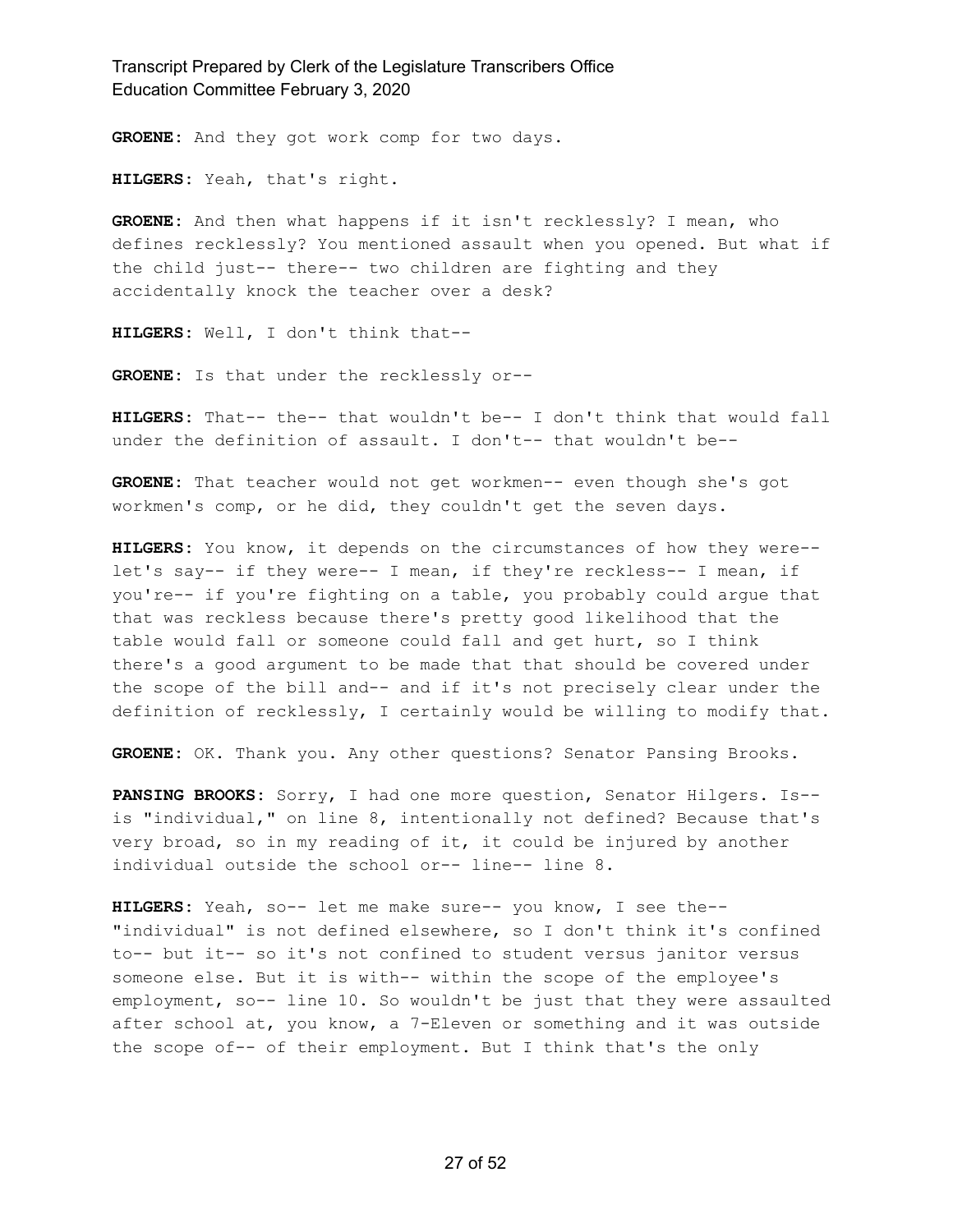restriction. I don't think it's any assault that occur-- could occur anywhere. I think it's within the scope of their employment.

**PANSING BROOKS:** OK. Thank you.

**HILGERS:** Thank you.

**GROENE:** Thank you.

**HILGERS:** Thank you. And I'll stick around for closing.

**GROENE:** First proponent.

**JENNI BENSON:** Chairman Groene and members of the Education Committee, my name is Jenni Benson, J-e-n-n-i B-e-n-s-o-n. I am the president of the Nebraska State Education Association and I am here to support LB186, and I thank Senator Hilgers for introducing this bill. Through our advocacy work and survey our members that have been affected by violence in school, we learned that teachers who have been injured by assaults by students in school were forced to use their personal sick days to meet the seven-day waiting period prior to workmen's compensation starting. And so I'm just going to answer Senator Brooks's question. That was two separate incidents, so in two separate years, so she had-- she was saying 14 days she lost. Seven days were from a previous injury; seven days were from another. And so that's- he didn't read her whole letter, which is attached to your-- to what I just passed out, and so that's why it was 14, so--

**PANSING BROOKS:** Thank you.

**JENNI BENSON:** You're welcome. This not only has and will likely continue to cause problems for teachers and school employees, it is just terribly unjust. To suffer injuries from assault while on the job and then being forced to use very limited personal leave because of that assault, literally adds insult to injury. Recently we heard from a teacher who was hit in the stomach by a student. This teacher was pregnant. She had to leave school to be checked for her injuries and for her unborn child, and she was docked a day of sick leave. When she gave birth, she had less than-- that one day less. Now did she need workmen's comp? Well, she had-- they, you know, sent her to the doctor to be checked out. It was workmen's comp. That teacher should not have been assaulted at school and she should not have had to use her limited sick leave when she was hurt by a student. Another student- teacher was hurt by a student, suffered a severe knee injury that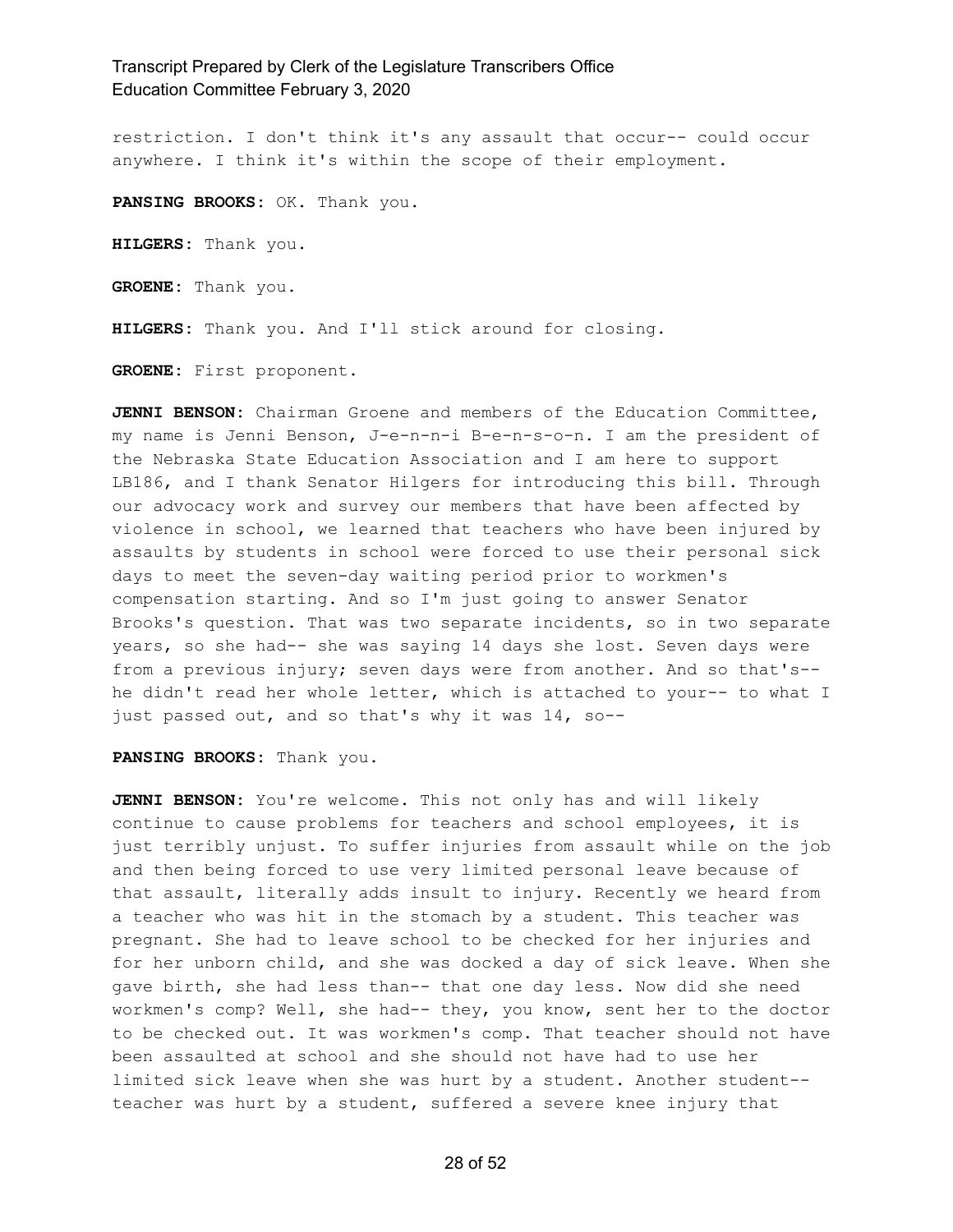required surgery. It caused her to miss 28 days of work. The school district docked the teacher all of her sick days and her three personal days, and the district also docked the injured teacher's pay for the days of-- that she didn't have enough of accumulated leave and personal days, then the district attempted to make that teacher give the district the check she received from workmen's comp to cover what they said they were due for substitute fees. The district finally relented and let her keep the workmen's comp after an attorney was involved. The workmen's comp payments were minimal and they nowhere did-- nowhere close to what the teacher received if she had not been injured by the student. She wrote to me about this incident and said it was a significant hardship for her family: I do not agree with giving up all my days, take a pay cut, and make my family suffer because I was injured on the job. The student had a history of violence, and I was not supported by my administrators. There are very few Nebraska school districts that allow injury leave in contract language. I know specifically of one school district that allows assault and battery leave, and it is in their contract. We believe that no Nebraska teacher or employee should be forced to use personal in-- leave for injuries sustained from an assault while on the job. Further, current practice leaves open questions about options for teachers who are injured late in the school year when they have perhaps exhausted all of their personal leave. We believe LB1-- LB1186 would be a sound practice in law, and we ask you to bring this bill to the floor for further discussion. Thank you.

**GROENE:** Any questions? Senator Linehan.

**LINEHAN:** Thank you, Chairman Groene. So there are some school districts that don't do this, but not very many, is what you're saying.

**JENNI BENSON:** The only one I know, I-- I know because I was president of the Lincoln Education Association, and I know it's in our contract and is called assault and battery leave, and it starts with day one that you don't have to take your personal leave.

**LINEHAN:** But you don't know how many other school districts?

**JENNI BENSON:** I do not. I've never heard of any other school district, to be perfectly honest.

**LINEHAN:** OK. Thank you very much for being here.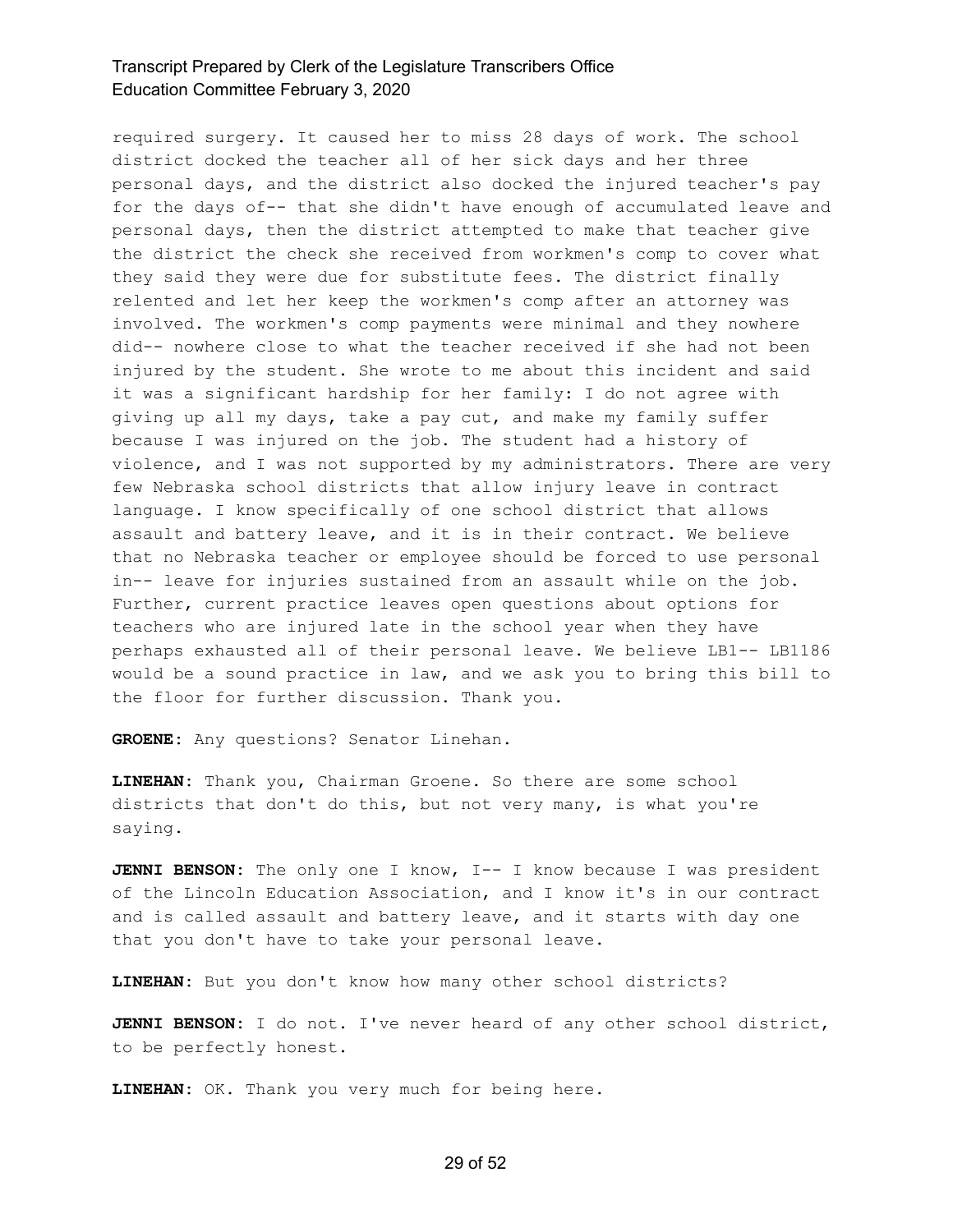**JENNI BENSON:** You're welcome.

**GROENE:** Is this-- it reads almost-- it's almost the-- the physical injuries. Does this cover PTSD?

**JENNI BENSON:** No, no, this is--

**GROENE:** It doesn't.

**JENNI BENSON:** This is-- this-- we are just-- currently, in this language, we're just talking about actual medical need that were injuries that you went to--

**GROENE:** Physical damage, harm.

**JENNI BENSON:** Right. Right, which, you know, the situation that Senator Hilgers was talking about, I mean, that teacher just-- you know, if you had been assaulted by a student, she was just sore, right? She thought she was just sore and she waited for several days to go to the doctor, so-- and it turned out-- I mean, I know her personally and she was-- she was very, very sick.

**GROENE:** Thank you. Any other questions? So most teachers get assaulted, it's common practice, and they're used to it unless they--

**JENNI BENSON:** Well, the teacher that I read-- that I just said about, the district didn't even really-- they fought with her about the workmen's comp, so she literally used up all of her sick leave bef- even more than seven days because it was such a battle over workmen's comp.

**GROENE:** Yeah, so--

**JENNI BENSON:** And I'm not an expert on workmen's comp as-- either, but I am-- I do know how difficult it is when you're a teacher and you have young children and they are getting sick and you don't want to burn all your time, you know, for something like that.

**GROENE:** Thank you.

**JENNI BENSON:** You're welcome.

**GROENE:** Any other questions? Thank you.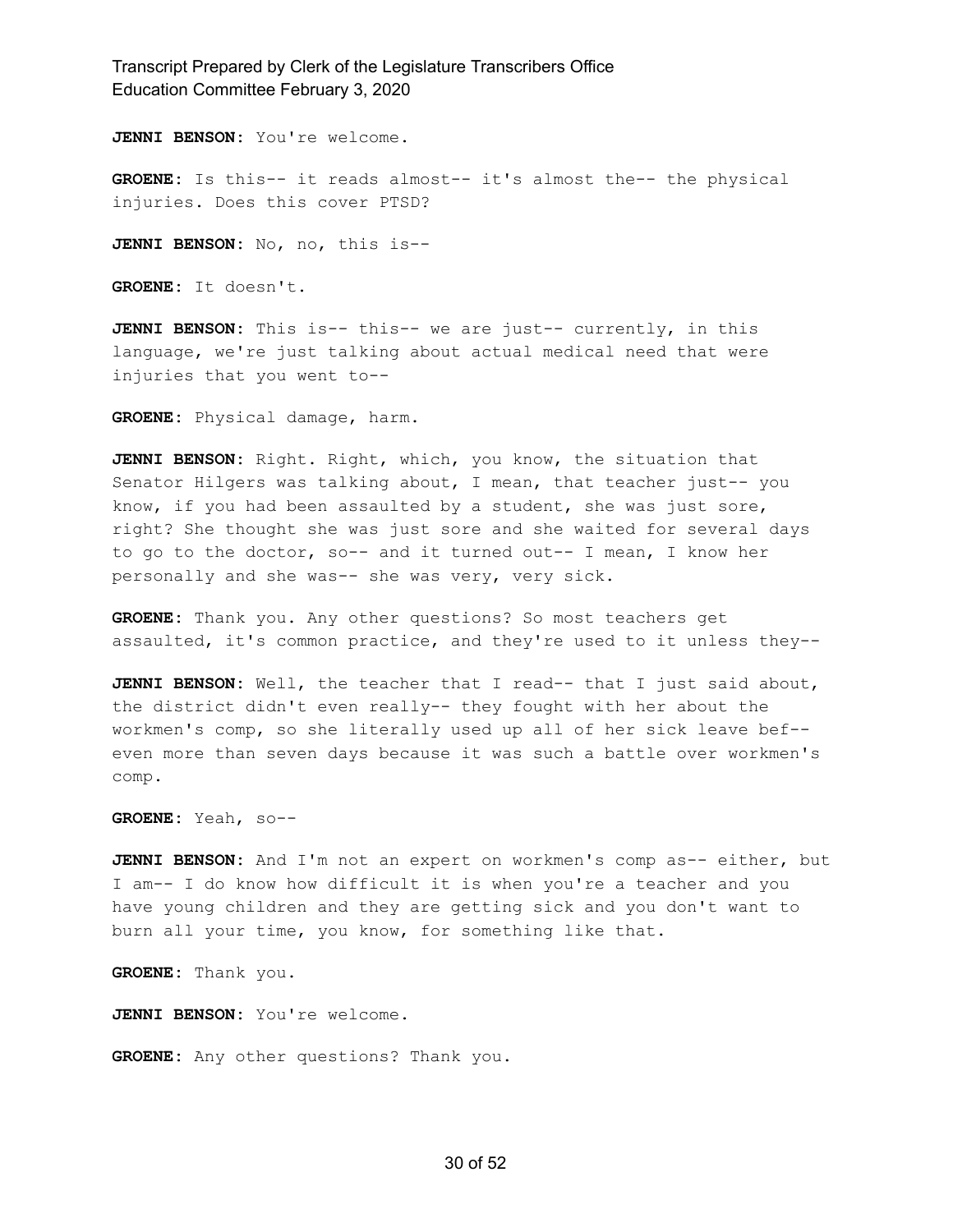**JENNI BENSON:** Thank you very much.

**GROENE:** Any other proponents? Opponents?

**MEGAN BOLDT:** Good afternoon, Senator Groene and members of the committee. My name is Megan Boldt, M-e-g-a-n B-o-l-d-t, and I'm representing the Nebraska Association of School Boards as the director of their ALICAP insurance program. We are opposing LB1186. ALICAP is an intergovernmental risk pool insuring over 170 school dis-- public school districts and ESUs in the-- across the state, ranging from Bayard Public Schools to Bellevue Public Schools. NASB views that LB1186 is an unfunded mandate for school districts in the state for which we advocate. I'm aware of districts that provide the benefits mandated in this bill, and we feel school board policy adoption and negotiated agreements are a more appropriate place, rather than in statute, to implement these practices. School board members consistently balance the needs of their workforce with the resources they ask for from their taxpayers. LB1186 forces a policy that will increase costs and we'll ask-- and we ask the committee to not advance this bill.

**GROENE:** Thank you. Any questions?

**MEGAN BOLDT:** Thank you for your time. Take questions.

**GROENE:** Senator Linehan.

**LINEHAN:** Thank you, Chairman Groene. How often do you all think this happens?

**MEGAN BOLDT:** How often an assault-type claim?

**LINEHAN:** Um-hum.

**MEGAN BOLDT:** With my insurance pool, now we don't insure OPS or LPS, but the other 170 are from just the state of Nebraska, and from the '18-19 school year, there were 120 that fell into-- "struck or injured by" is the work comp code of cause that we had.

**LINEHAN:** So there were 120 assaults, not-- not even counting what may have happened at OPS or Lincoln Public, our two largest school districts.

**MEGAN BOLDT:** Right, because I don't have their data. Sorry.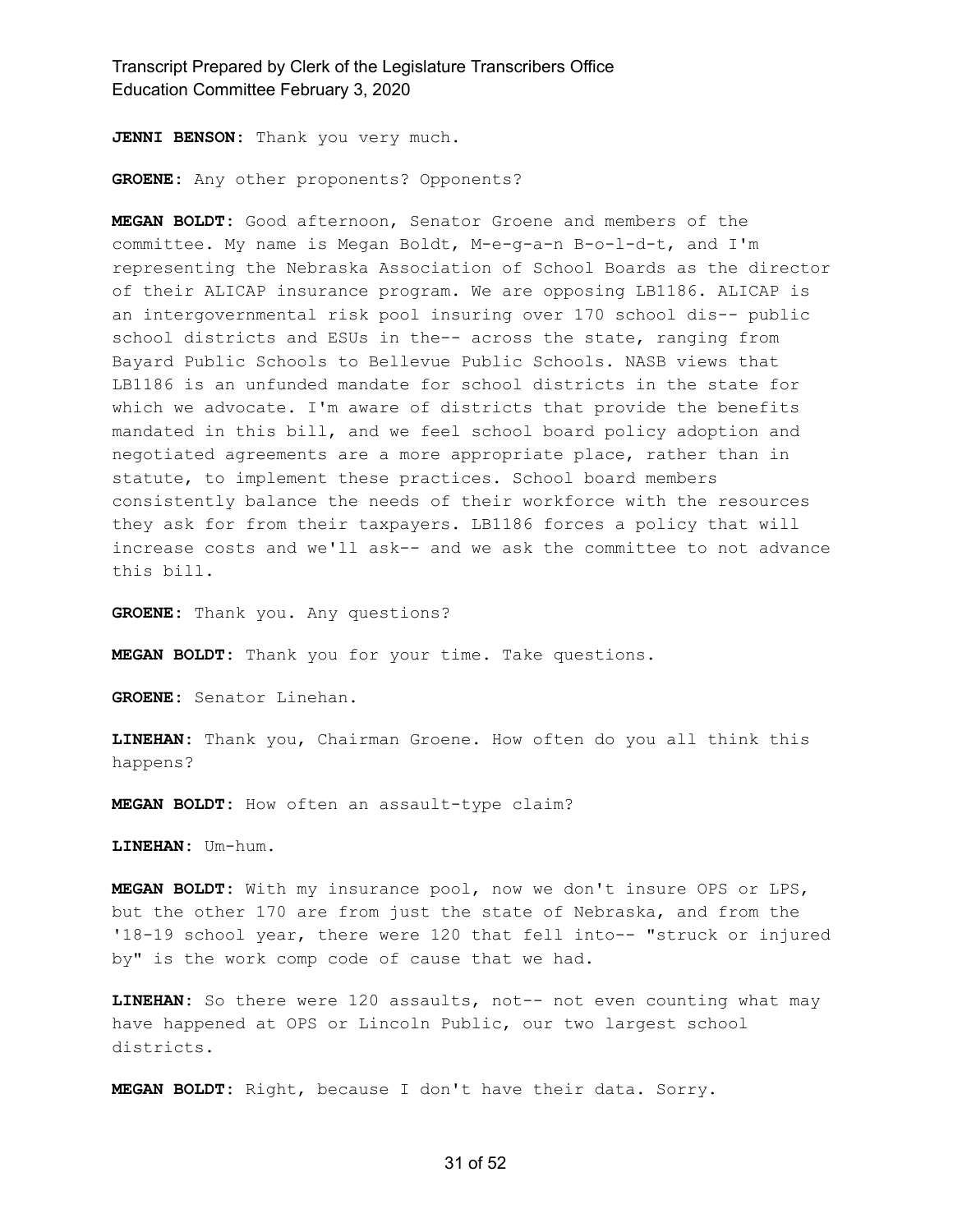**LINEHAN:** One hundred and twenty claims, so you'd be-- at worst case, the cost would go up 120 times 7 times whatever the salary per day is. That would be your worst-case scenario?

**MEGAN BOLDT:** Well, and then the-- the sub cost would be the increase, right, on those employees. And there could be multiple claim-- claims per employee too.

**LINEHAN:** Hopefully--

**MEGAN BOLDT:** It would just be the un-- the lack of budget certainty.

**LINEHAN:** So do you-- do you have a dollar amount that you think this would cost?

**MEGAN BOLDT:** Absolutely not, only because there could be multiple per employee, right, in the-- in a school year. So if you look at a budget for an entire school year, I think it would be really hard to know that [INAUDIBLE]--

**LINEHAN:** But you know how many claims you have. I mean, that's what insurance companies do. They figure out what the claims are going to be and then they figure out how much that would cost, and then they charge premiums to cover that cost.

**MEGAN BOLDT:** But it depends on someone's injury, right, like what type of injury it is exactly.

**LINEHAN:** Well, it's pretty clear here. It's got to be-- they've got to be-- it's got to be reckless and it causes bodily injury and it has- happens to happen-- has to happen in their-- under their scope of their employment. So it's pretty narrowly defined here. It's not if they get as--

**MEGAN BOLDT:** So you mean the cost to the school district, not the work comp claim itself. That's what you're saying--

**LINEHAN:** Right, the--

**MEGAN BOLDT:** --costwise.

**LINEHAN:** --what you insure.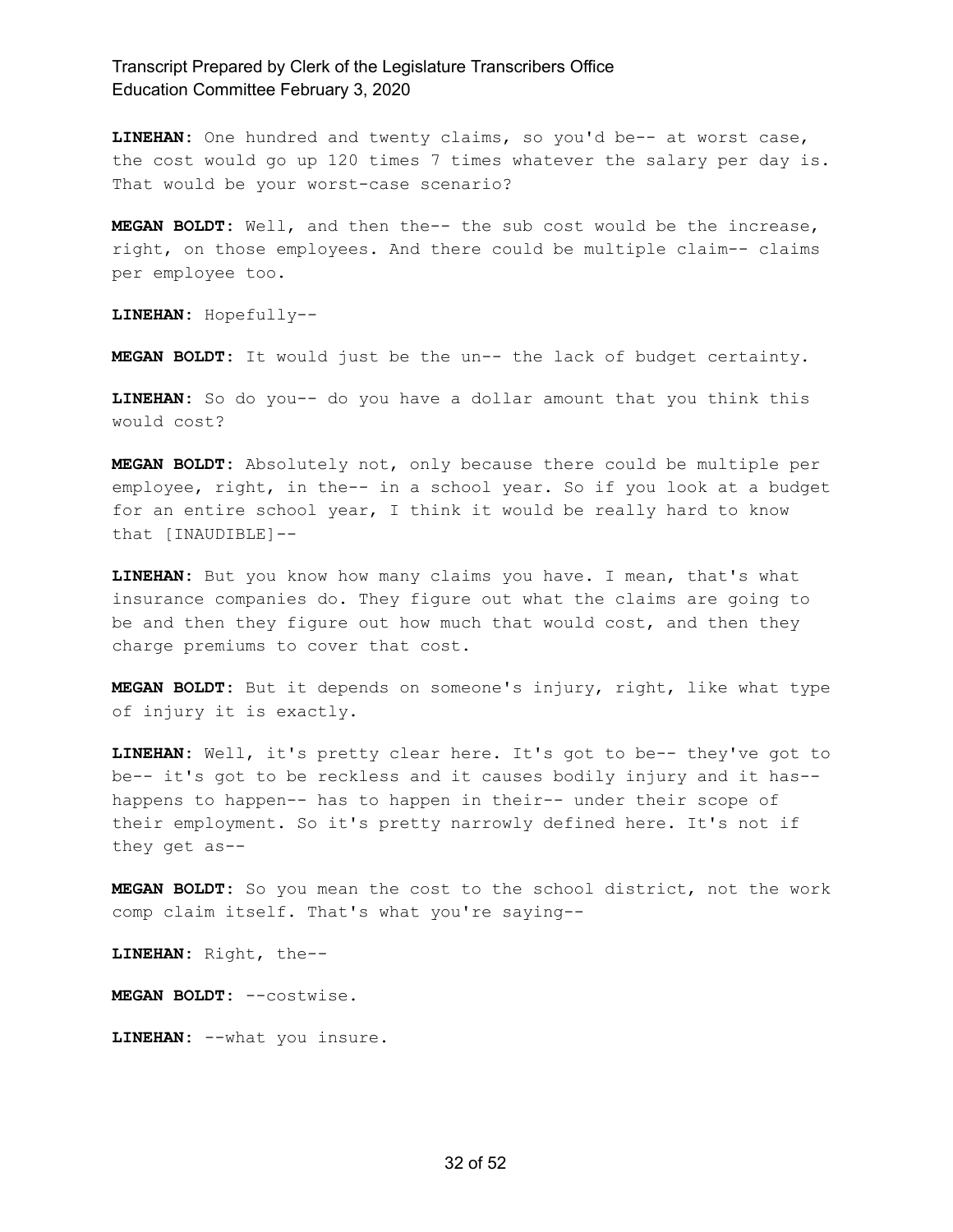**MEGAN BOLDT:** A school potential-- well, I wouldn't pay the first seven days as the insurance company. Day eight is when work comp kicks in--

**LINEHAN:** OK.

**MEGAN BOLDT:** --at 66 and two-thirds of that person's pay.

**LINEHAN:** OK, maybe I don't understand then. Are-- what--

**MEGAN BOLDT:** So the school district would pay 100 percent of that employee's pay days one, two, three, four, five, six, seven, then the state stat-- the statute for work comp kicks in for-- on day eight, so the school would be paying the first seven days is--

**LINEHAN:** OK, maybe-- I'm confused who you're representing. You rep--you're representing the school board, so I get that.

**MEGAN BOLDT:** Yeah.

**LINEHAN:** And then what is ALICAP?

**MEGAN BOLDT:** Yep. All Lines Interlocal Cooperative Aggregate Pool, and we insure-- the school districts pool for their insurance coverage. One hundred and seventy school-- school districts in the state pool for their insurance coverage, and work comp is included as one of those lines.

**LINEHAN:** But this wouldn't cause your work comp cost to go up.

**MEGAN BOLDT:** Not me specifically, no. It would cost the school districts, is what we're saying--

**LINEHAN:** OK.

**MEGAN BOLDT:** --from NASB's perspective. I'm sorry if I confused you.

**LINEHAN:** OK. Well, maybe we can kind of figure out how much this would be. Thank you very much.

**MEGAN BOLDT:** Yes.

**GROENE:** Other questions? Clarify--

**MEGAN BOLDT:** Yes.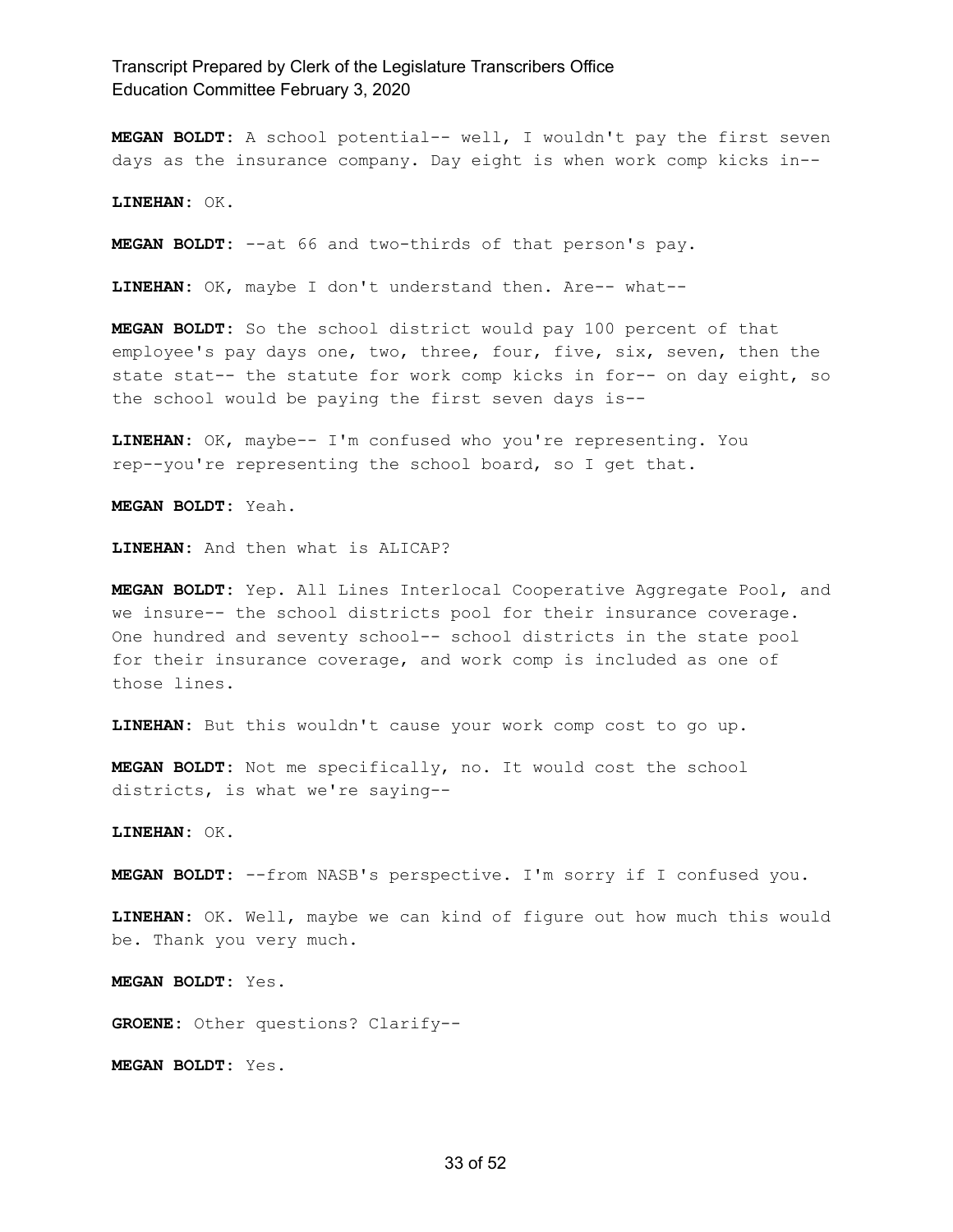**GROENE:** --how many work comp claims do you get a year? How many for this reported year?

**MEGAN BOLDT:** For the '18-19 school year, most recent fiscal year, we had 576--

**GROENE:** So--

**MEGAN BOLDT:** --work comp claims and 100-- roughly 120-- I think was 120-- 121 were of this classification--

**GROENE:** Were of-- of--

**MEGAN BOLDT:** --were struck or--

**GROENE:** Assaults.

**MEGAN BOLDT:** --struck or injured by--

**GROENE:** So--

**MEGAN BOLDT:** --is what we call it, yeah.

**GROENE:** So 28,000 teachers-- I believe that's what we have-- and 40 percent of those were from Lincoln and Omaha. The rest of those, we had 121 assaults that was-- that went--

**MEGAN BOLDT:** Struck-- struck or injured by, so it doesn't mean the language of--

**GROENE:** --that went to workmen's comp?

**MEGAN BOLDT:** Right.

**GROENE:** So we could add another 500 or 1,000 more that never even ended up at workmen's comp.

**MEGAN BOLDT:** Your best guess.

**GROENE:** That's-- as a statistic, this stuns me.

**MEGAN BOLDT:** OK.

**GROENE:** Anyway, thank you. We-- we got a fix for that--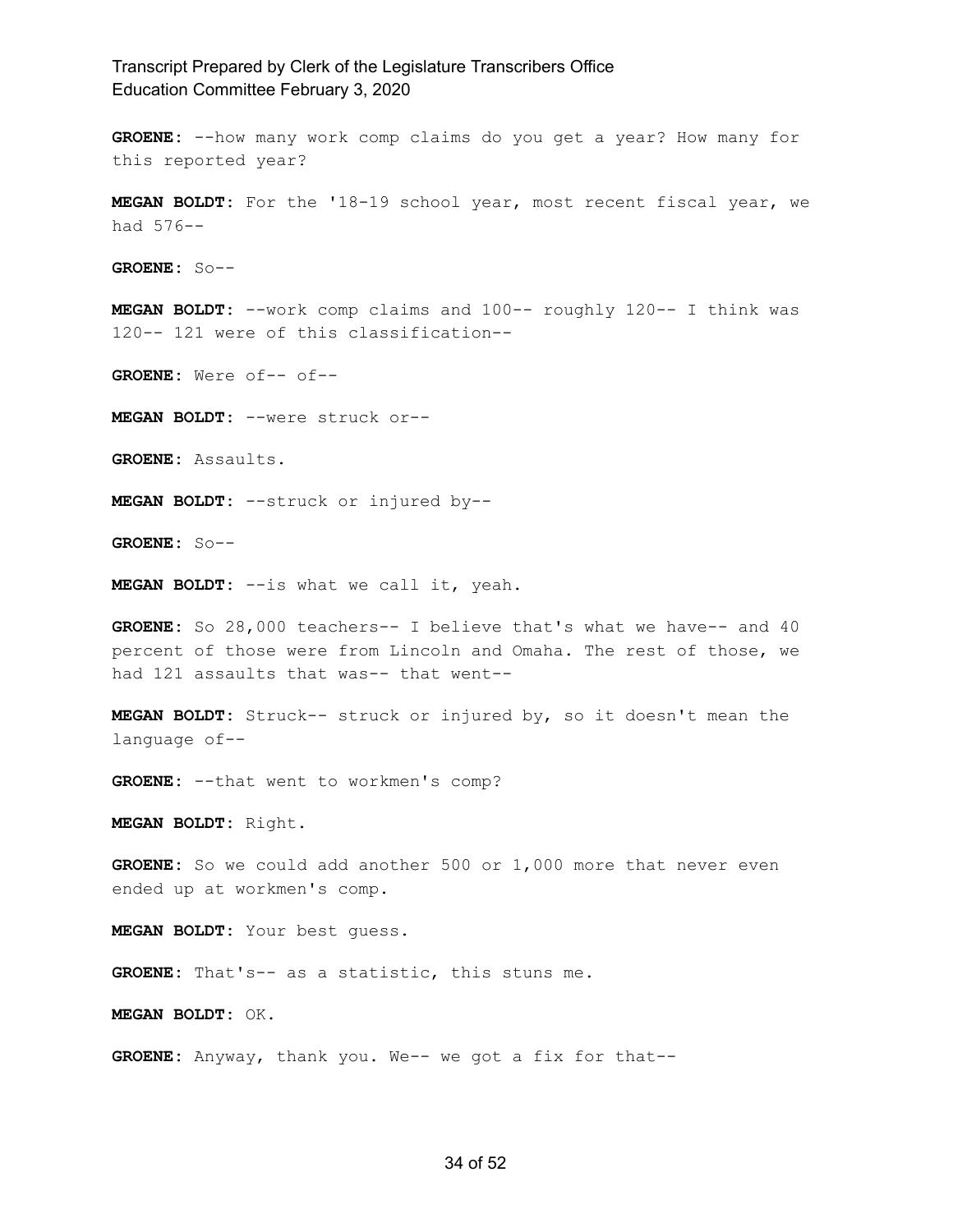**MEGAN BOLDT:** OK.

GROENE: --coming to the committee, so thank you. Next opponent. Neutral? Senator Hilgers, would you like to close?

**HILGERS:** Just briefly, if I might. Thank you for the time this afternoon. I'll be brief. Couple of things: One, on the cost perspective, Senator Linehan, to your question, 120-- say it's 120-some-odd, currently, so just to be clear, those 120 people are already taking time away. Right? So their only out-of-pocket is the sub cost, but those sub costs are already being incurred. Right? So if I'm-- if I'm a teacher and I'm out because I got assaulted, currently, today, I'm still out. The only difference is I'm taking a personal day or a sick day. So that sub cost is there one way or the other. The real difference is, in the world in which LB1186 is law, now, whenever it is that I leave and I want to cash in my sick days, there might be some additional sick days that I may have or I might not have because I've used them because I've had a new child or I have-- was actually sick. Right? So I think that even-- even if you were to just look at the-- if you were to assume, which I don't think you can, that there's some additional, incremental year-over-year cost from 120, now we've got to pay additional cost in that year, it's not that much, but I think you can't assume that because this is all going to be sick leave over time that'll-- may-- may dissipate. So I don't think the-- the costs are very high. But to your question, I just wanted to clarify what I-- what I understand the cost to be. I think, more broadly speaking, look, I'm not a-- I'm not an unfunded mandate person. Right? But I kind of reject the framing here. I think this is a statement of priorities. This is a real issue that I think is-- it's not a large issue budgetarily, but it's a major issue for teachers, and I just don't think it's the right issue. When you're talking about somebody who's getting assaulted on the job, I think we ought to say you don't have to take your sick leave to be able to recover from being assaulted on the job. I just don't think that's the right framing. So I think as a statement of priorities, whatever the budgets happen to be, this ought to be near the top of that priority, in my view. Secondly-- second, Senator Groene, to your questions regarding scope, it is limited to bodily injury, so it's not PTSD or any sort of mental issues. It's bodily injury from someone that-- like the example I gave. I appreciate President Benson's testimony and her clarification. I was trying to truncate a long email and I-- I-- I missed that there was the-- the first-- that individual did have two issues, so that's why it was 14 days. I'll close. I had another letter that came to me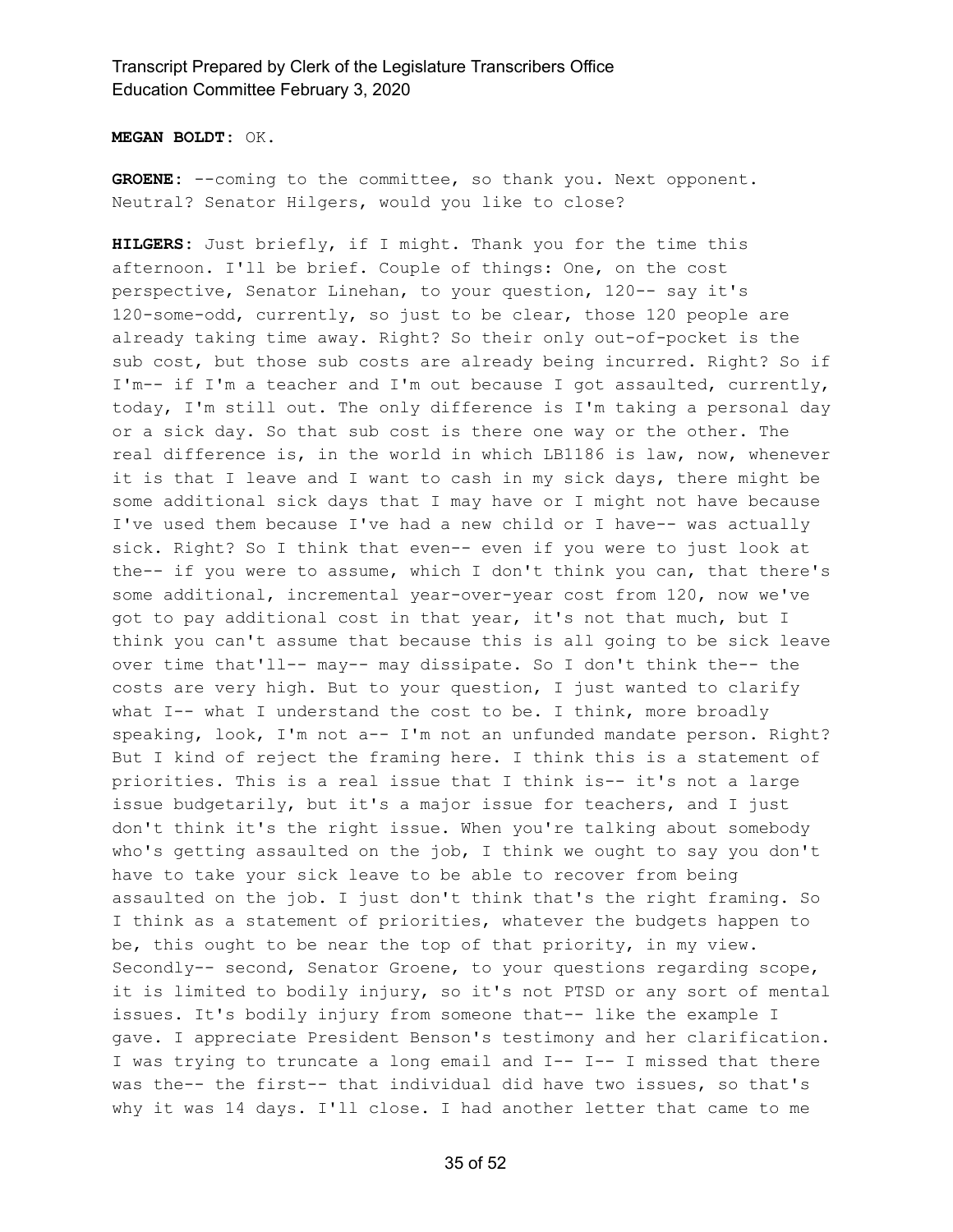and I'll just close with this and I'm happy to take any questions from the committee. Another individual out west, he said, I was working with a student, had-- had violent episodes many times during their attendance at school on-- I'll strike some of this information since this is on the record. On a day in the summer, this student requested a timeout. I was escorting the student to a timeout area and he tripped me at the doorway. I fell down and landed on the knee with him landing on top of me. I saw an orthopedic surgeon, had an MRI. I had follow-up surgery a month later and I was out for-- for 28 days that my district docked me all of my sick days plus three personal days. I don't-- I do not agree with having to give up all of my days and have my family suffer because I was hurt on the job. The student had a history of violence and I feel I that was not appropriately supported by my administrators. This isn't workers' comp, any injury of any kind, anywhere that might happen on the job. This is assault as defined in our statutes. It's narrow. It's limited. I think it's the right thing, and I'd ask for the committee's support. Happy to answer any other questions you may have.

**GROENE:** I could ask you all sorts of stuff [LAUGHTER] you think training might stop those assaults a little bit?

**HILGERS:** Training--

**GROENE:** A couple teachers, and they might have some backup.

**HILGERS:** Yeah, I think that could help, certainly. I'm not an expert in that area, but I think being able to avoid those, help mitigate those scenarios could help, sure.

**GROENE:** Thank you. Any other questions? Senator.

**KOLOWSKI:** I'll ask this just to kind of clear up where I am on it. Mike, when you-- when you said the teacher tripped over the student and-- and the student-- and-- and the-- and she went down, is that what happened compared-- is-- is that-- I don't look at that as an assault.

**HILGERS:** The way-- and I may have truncated it too much, Senator Kolowski. I-- the way that I interpreted it was that it was an intentional-- they-- they tripped her intentionally. It wasn't an- accidentally tripped over a student. It was-- and then landed on top, so I don't think it was-- the way that I read it and the way that I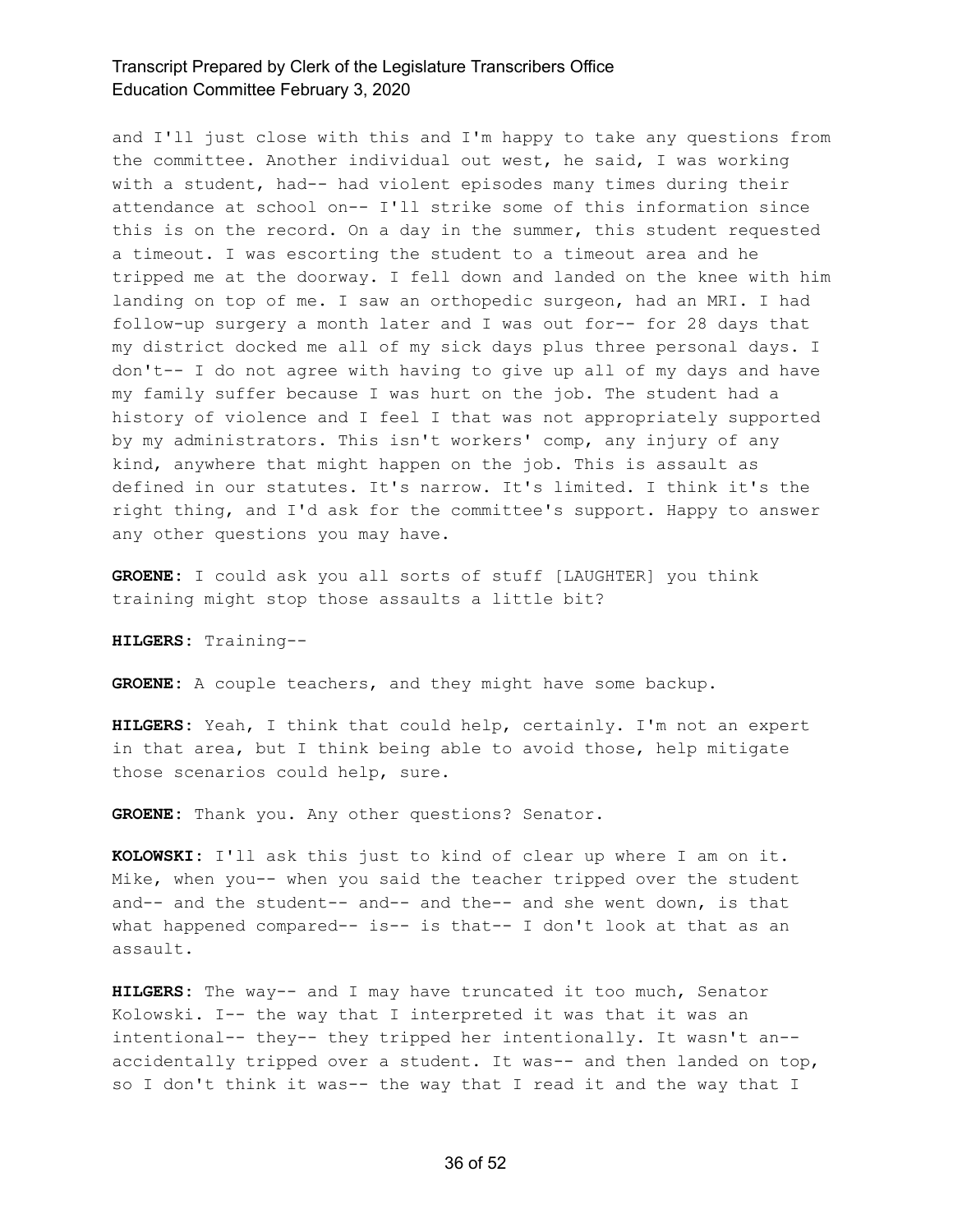understand the story from others was that it was an intentional assault so--

**KOLOWSKI:** OK. Thank you. Appreciate that.

**HILGERS:** I appreciate the clarity. I--

**KOLOWSKI:** Yep.

**HILGERS:** The story is meant to help bolster the case and not confuse it, so.

**GROENE:** Thank you, Senator. Any other questions for him?

**HILGERS:** Thank you.

**GROENE:** LB1186 letters for the record: proponents, Rita Bennett, Lincoln Education Association; opponent, none; neutral, none. That closes the hearing on LB1186, and we will go to Senator Kolowski's LB1168.

**KOLOWSKI:** Senator Groene and members of the Education Committee, greetings. And I'm Rick Kolowski, R-i-c-k K-o-l-o-w-s-k-i. LB1168 correlates with LB920 to direct how lottery funds for education are distributed beginning in the 2021-2022 school year. I want to thank Senator Groene and Nicole Barrett for working collaboratively on these two bills. The goal of the LB1168 is to increase availability of and enrollment in career and technical education and dual credit programs by: (A) Allocating funds to the Nebraska Department of Education in order to pay for a web-based career planning tool. This tool is currently available to all Nebraskans. The federal funding that previously supported this tool is no longer available. In the handout, you will find the latest report on this planning tool. Please note that the majority of the persons using the tool are high-- high school students, but it also-- is also used by the Department of Labor and Corrections, as well as the general public. (B) Creating the Access College Early Scholarship Cash Fund. The Coordinating Commission estimates turning down-- down around 500 applicants a year for the scholarship. There are-- are also students that don't apply because the funding has run out. Hopefully, our additional dollars will come close to fully funding that scholarship program. (C) Creating the College Credit Testing Fee Cash Fund and establishing the College-- College Credit Testing Fee Reduction Program. This program will enable districts to waive the testing fee for low-income students taking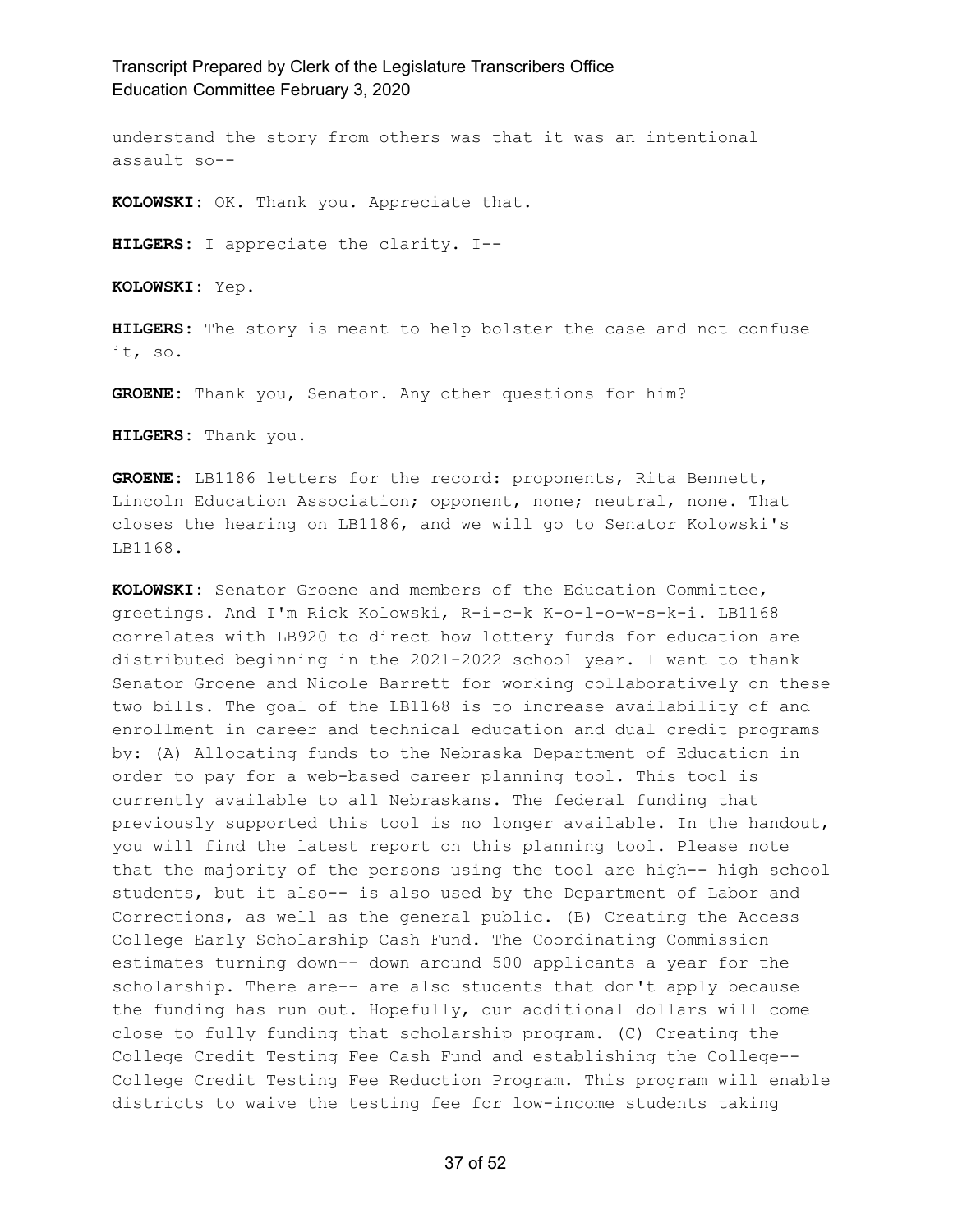courses and testing for college credit. The program will be administered by the Nebraska Department of Education. The promulgation of rules and regulations is required, as well as an annual report to the Legislature. There used to be federal grants specific to this, but those funds are no longer available. Even with this small amount of money, we estimate 1,800 students will be able to take the course with the fee waived. (D) Creating the Career Readiness and Dual Credit Education Grant Program and related cash fund. There is a short- shortage of teachers that are able to teach career and technical courses and dual credit courses. Working with the Nebraska Department of Education, the Department of Labor, and K-12 and postsecondary educational entities, the commission will put together a task force to develop educational pathways so Nebraska teachers will have a local resource where they can obtain the extra coursework needed to teach career and technical education courses, as well as dual credit courses. The grant program will provide scholarships to teachers taking the additionally required courses. The commission will also establish a directory of available teacher education pathways and provide an annual report to the Legislature. Since it is likely to be a multi-year process for teachers, we estimate that, over four years, this grant would fully fund around 600 teachers. Since some teachers already have part of the extra required hours, the real number will be more than that. With this relatively small amount of funding, I think we can make a big impact on the availability of career and technical education classes and dual credit classes. I also think that with the added scholarship dollars, more students will enroll. In turn, that will prepare students and increase the work available-- the available workforce for the jobs in demand in Nebraska, which is a hot topic these days in every economic development and educational forum. I ask for your support, and I'm happy to answer any questions. Thank you.

**GROENE:** Questions for Senator Kolowski?

**KOLOWSKI:** Just a reminder, this dovetails with the work that has been done by the committee, and it's an aspect that is very important for the funding and for the full impact for this-- this to go on. I think it's we're in the right-- the right direction.

**GROENE:** Senator Kolowski, do you know how much of the ACE, early college, early scholarship cash fund is-- that we appropriate- appropriate to them now [INAUDIBLE]?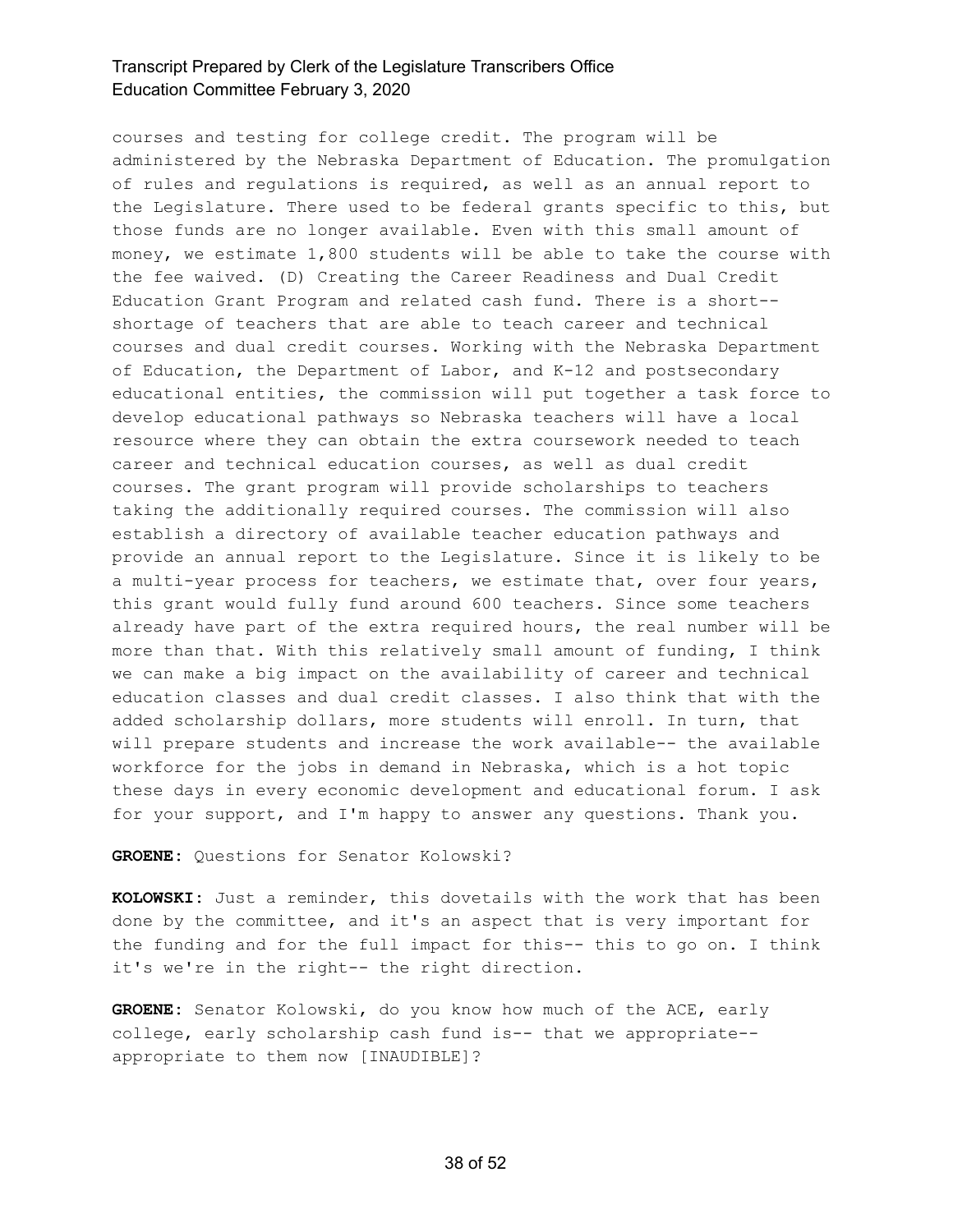**KOLOWSKI:** I don't-- I don't have that figure, I'm sorry, no.

**GROENE:** I'm sure Mike will have it.

**KOLOWSKI:** Yeah.

**GROENE:** All right. Thank you. Any other questions? Proponents?

**KOLOWSKI:** The material coming around to you is an example of the Career Connections, December of 2019, an overview of that, that is handy as far as all the things we're asking for here.

**GROENE:** Thank you. Will you be here to--

**KOLOWSKI:** Thank you very much.

**GROENE:** You're staying to close, I'm sure.

**KOLOWSKI:** Yes, sir.

**MIKE BAUMGARTNER:** Good afternoon, Chairman Groene. Members of the Education Committee, my name is Mike Baumgartner, M-i-k-e B-a-u-m-g-a-r-t-n-e-r. I'm the executive director of the Coordinating Commission for Postsecondary Education, and I'm here today to testify in support of LB1168, a multipronged, integrated approach to improving college and career readiness and increasing college affordability and timely degree completion. I will focus my comments on two areas: the Access College Early Scholarship Cash Fund and Career Readiness and Dual-Credit Education Grant Program. LB1168 would provide lottery funds for the Access College Early program for the first time. For FY '20, we have \$1.1 million appropriated from the General Fund, so this would raise that to about \$1.5 million going forward. As I've told you previously, 76 percent of the grades received by ACE recipients last year were B or better, and ACE recipients continue on to college at a much higher rate than low-income students who do not participate in dual credit and get ACE scholarships. ACE scholarships are, by statute, awarded first come, first serve and the commission limits the number of scholarships each student receives so that we can receive- we can serve more students. In the past two years, we've had to turn away, as Senator Kolowski said, about 500 applicants per year due to funding, and that does not include students who do not apply because they have heard that the funding is out and then they do not submit an application to us. As of last week, we had awarded 95 percent of the current year, FY '20, funding. While we may not be able to meet all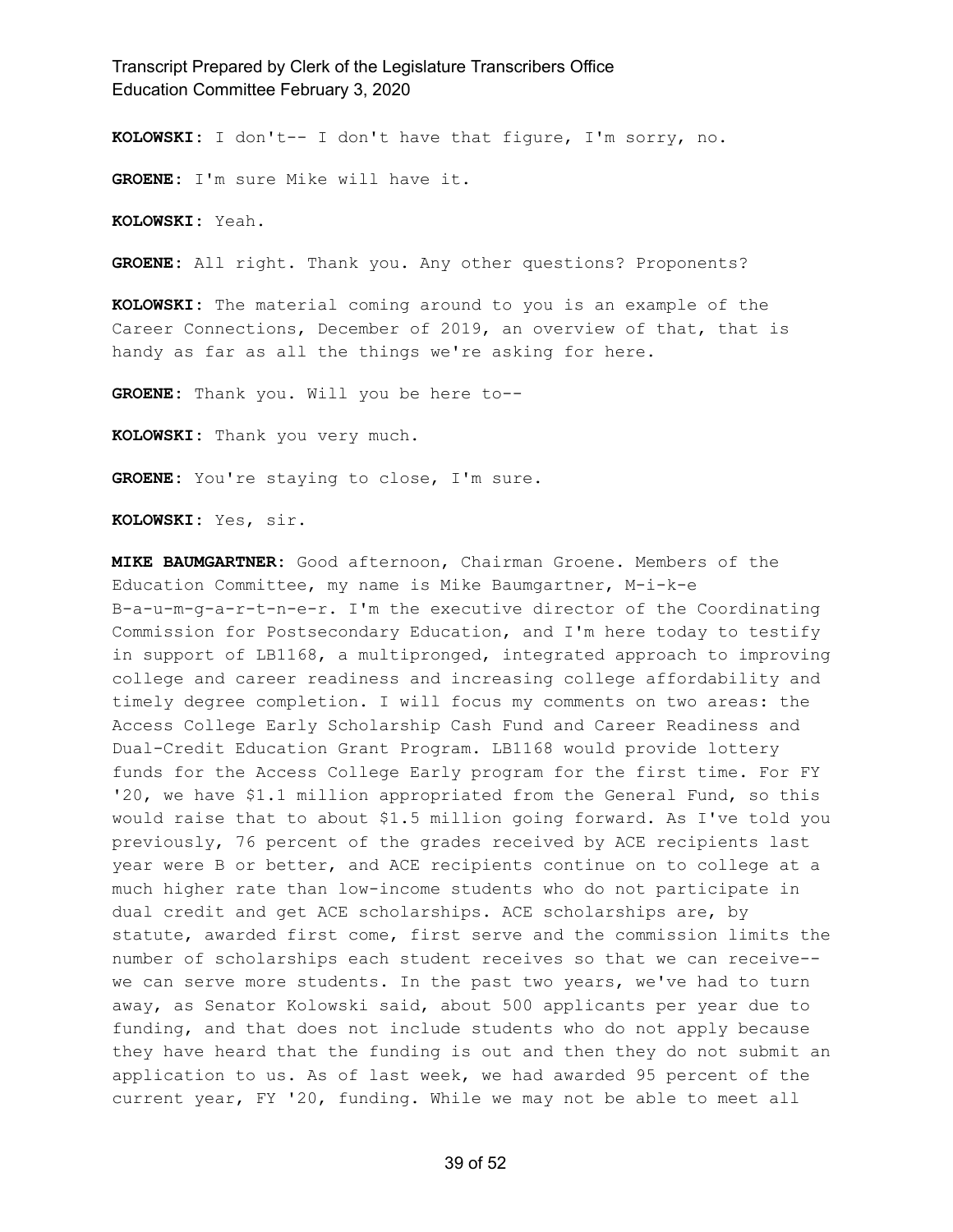student demand as dual enrollment grows in popularity, as long as the General Funds are maintained for the program, this additional funding will allow us to serve at least 500 additional students and increase the number of scholarships per student. I have figured, based on the average scholarship award for the past year, that we could award 6,122 scholarships, which means 600-- 6,122 different courses. And if we did that two scholarships per student, we'd be at 3,060, so that would be an increase of about 600 students. And that-- that would be-- it depends if it's limited to two or three and how many the students are taking. But it's a big-- it's a big number. It's a big amount. It would be a big change for the program. While equity demands that low-income students are able to access the same dual credit courses as their non-low-income classmates, all Nebraska students need access to teachers who are fully qualified to teach the college courses and career technical ed courses if they're going to engage in dual credit. Without those teachers, colleges and high schools can't offer the courses that will allow students to gain college credits early or be workforce ready at graduation. Almost a decade ago, the Coordinating Commission and its collaborators produced the LB637 study of dual credit and career academies, which included a recommendation that the state create incentives for high school instructors to earn content-specific graduate hours for postsecondary instruction. In the intervening years, the Higher Learning Commission, which accredits nearly all colleges and universities in Nebraska, made a master's degree in a content-specific area, by which I mean biology, maybe, or computer science or statistics, or a master's degree in a different area, along with 18 graduate credit hours in the content-specific teaching area, the minimum requirement for teaching college-level courses, so you have to have a master's degree in the content area or a master's in a different area, along with 18 graduate credit hours in the content-specific area. A recent review-- review of dual credit policies and practices in Nebraska, jointly undertaken by the Coordinating Commission and the State Board of Education, identified these requirements as a continuing impediment to wider dual-- dual enrollment offerings. LB1168 would require the Coordinating Commission, in consultation and, I would say, partnership with the Department of Education, the Department of Labor, and an advisory committee, which would include colleges; universities; ESUs; teacher, counselor and school administrator organizations, to create teacher education pathways with Nebraska workforce demands, establish a directory of teacher education pathways, establish a grant program for teachers enrolled in the teacher education pathway. There's already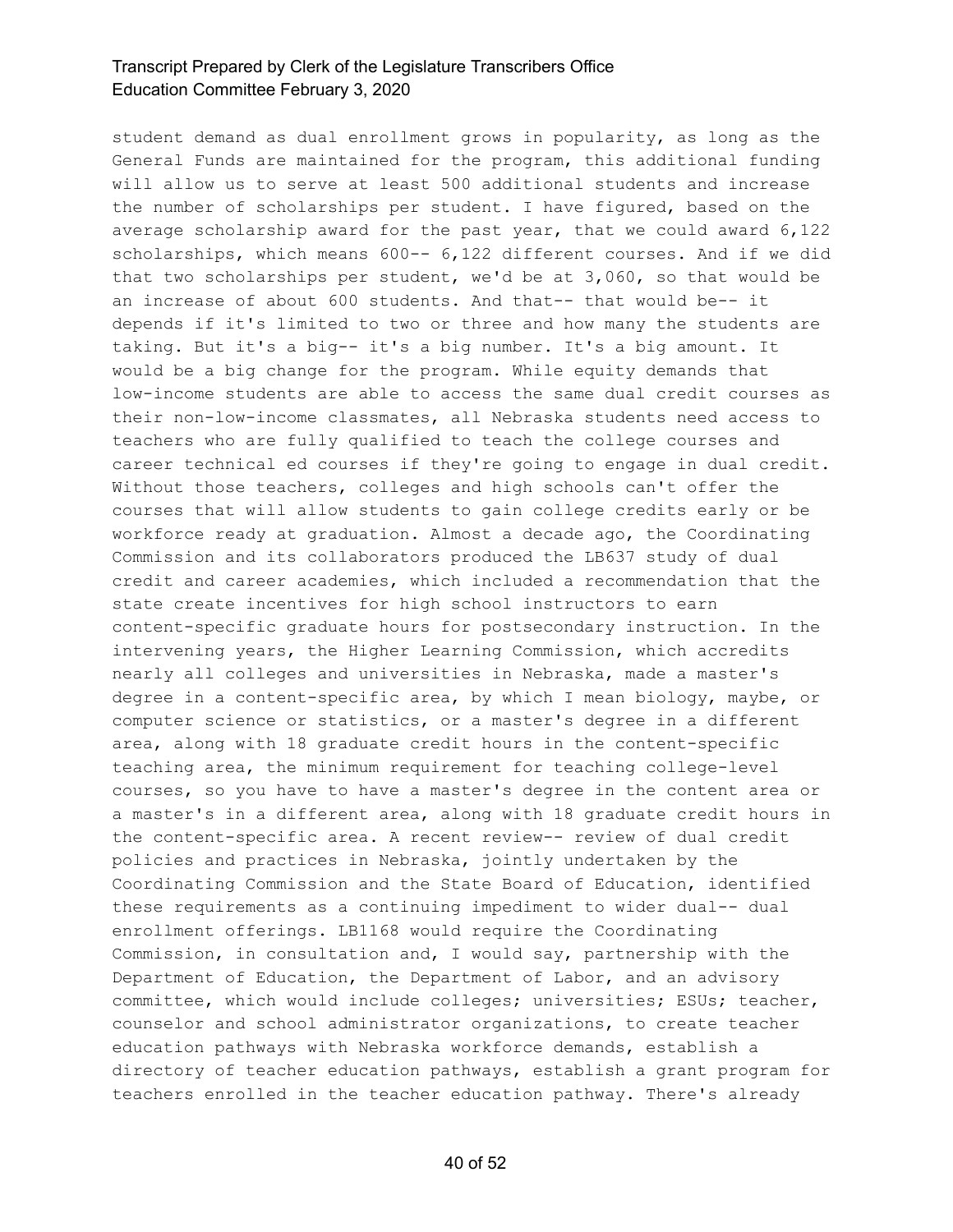good work going on in Nebraska along this line. For instance, at the University of Nebraska at Omaha, they have developed graduate certificates that meet-- meet HLC requirements in several fields. This funding will help push us over the finish line. I would add that many states in the HLC's region have undertaken these efforts with state funding as well, both in terms of developing programs and providing grants to teachers seeking the required graduate credit hours, which generally cost about \$6,000 for in-state tuition fees. These include Colorado, North Dakota, Wyoming, Minnesota, Kansas, Wisconsin, Indiana, and Ohio. A very recent example, last summer, the Illinois Board of Higher Education, Illinois Community College Board, and Illinois State Board of Education collaborated-- collaborating to create a new endorsement for nine dual credit options, including psychology, calculus, biology, history, speech, statistics, English literature, English composition, math. We're a little bit behind our Midwestern neighbors in this. They have moved a little bit quicker. But developing this program and providing the grants to teachers to use over at least the next five years, prior to the next Education review of lottery funds, will allow us to accomplish a great deal in this area. Thank you.

**GROENE:** Any questions? I haven't read the bill completely. So you will be tasked with the Access College Early Scholarship Cash Fund?

#### **MIKE BAUMGARTNER:** Yes.

**GROENE:** But you already are.

**MIKE BAUMGARTNER:** We already-- yeah, we already administer the Access College Early Scholarship, yeah.

**GROENE:** And what about the other two? Do you play a part in that--

**MIKE BAUMGARTNER:** We--

**GROENE:** --the Career Readiness and Dual-Credit 45--

**MIKE BAUMGARTNER:** In the Dual Credit, we do; in Career Readiness, that's really the Department of Education. And teacher certification issues, I mean, that's NDE, but you've--

**GROENE:** But the Career Readiness and Dual-Credit Education Cash Fund, you would administer that or--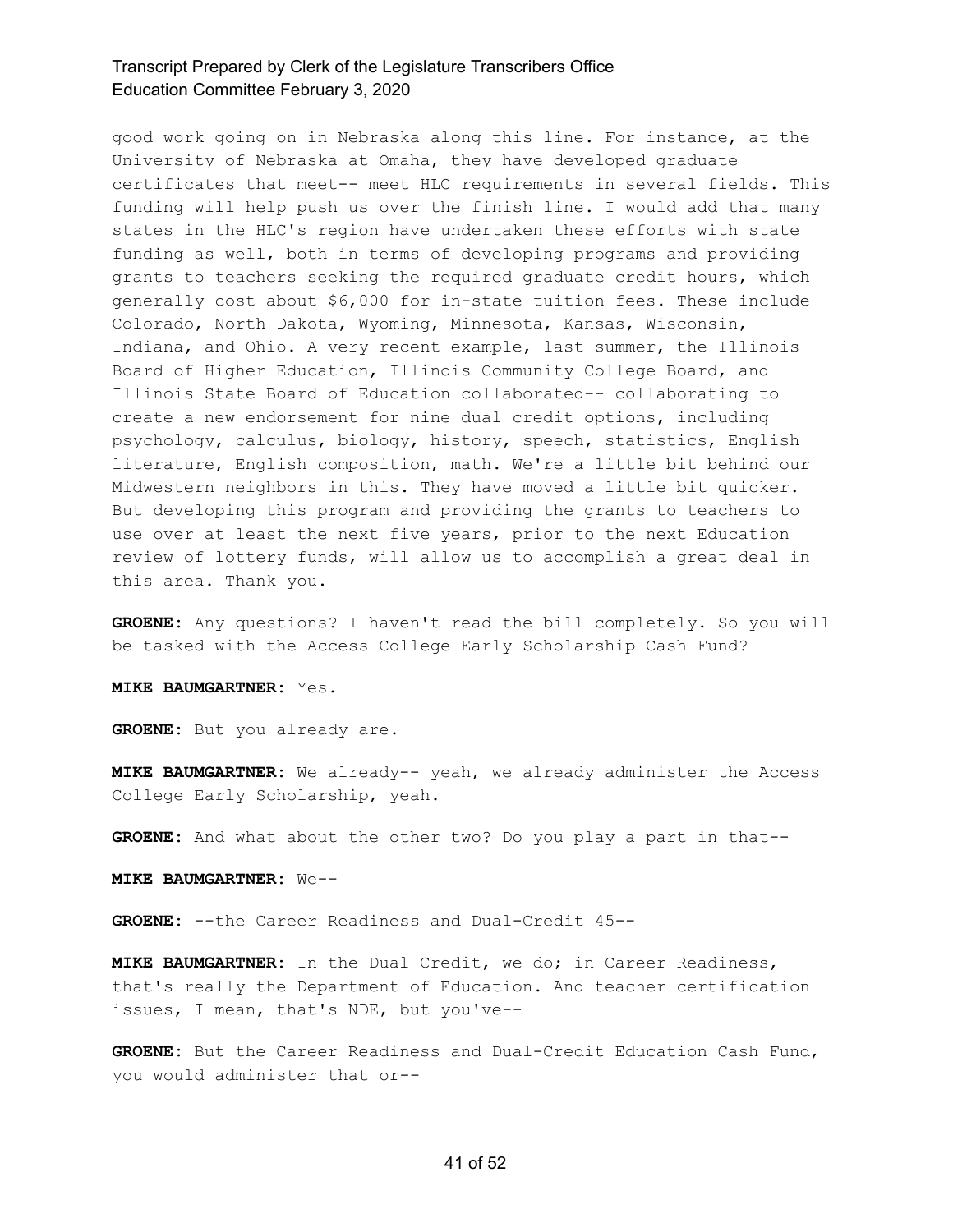**MIKE BAUMGARTNER:** Yes.

**GROENE:** You would administer it, so--

**MIKE BAUMGARTNER:** Yeah. Yeah.

**GROENE:** --so then why on-- why on-- do you have any idea why on the- the fiscal note-- you say it only is going to cost you \$85,000 to do 85 percent of it and Department of Ed said it's going to cost them \$302,000-- or \$357,000 to do 15 percent of the funds?

**MIKE BAUMGARTNER:** They are-- I-- I'm going to have to defer to them, but I think they're including the Nebraska Career Connections in that \$300,000 bill.

**GROENE:** Oh, the \$285,000, OK.

**MIKE BAUMGARTNER:** Yeah, I think that's in there, yeah.

**GROENE:** All right. That would make sense. Thank you for that clar-- I'll make-- \$282,500 [INAUDIBLE] Any other questions? Thank you. Next proponent.

**JACK MOLES:** Good afternoon, Senator Groene and members of the Education Committee. My name is Jack Moles. That's J-a-c-k M-o-l-e-s. I'm the executive director of Nebraska Rural Community Schools Association. Today, I'll also be speaking on behalf of the Nebraska Council of School Administrators and the Nebraska Association of School Boards and wish to testify in favor of LB118-- LB1168. The provisions of LB1168 provide for much-needed supports for school districts and their students, and we thank Senator Kolowski for introducing the bill and Senator Groene for working with him to fill these needs in our schools. We support the full scope of the bill, but I'd specifically like to address the portion of the bill that is designed to assist high school students in gaining access to college credits. Creating the Career Readiness and Dual-Credit Education Grant Program will help more teachers get the coursework and credentials necessary to provide early entry classes for high school students in which they may acquire college credits. In rural districts, high school students may not have the same access to career readiness or dual credit classes as in some of the more urban districts. There are many benefits for high school students to gain these credits. Chief among these, the first is students who graduate from high school with college credit are more likely to continue their college education,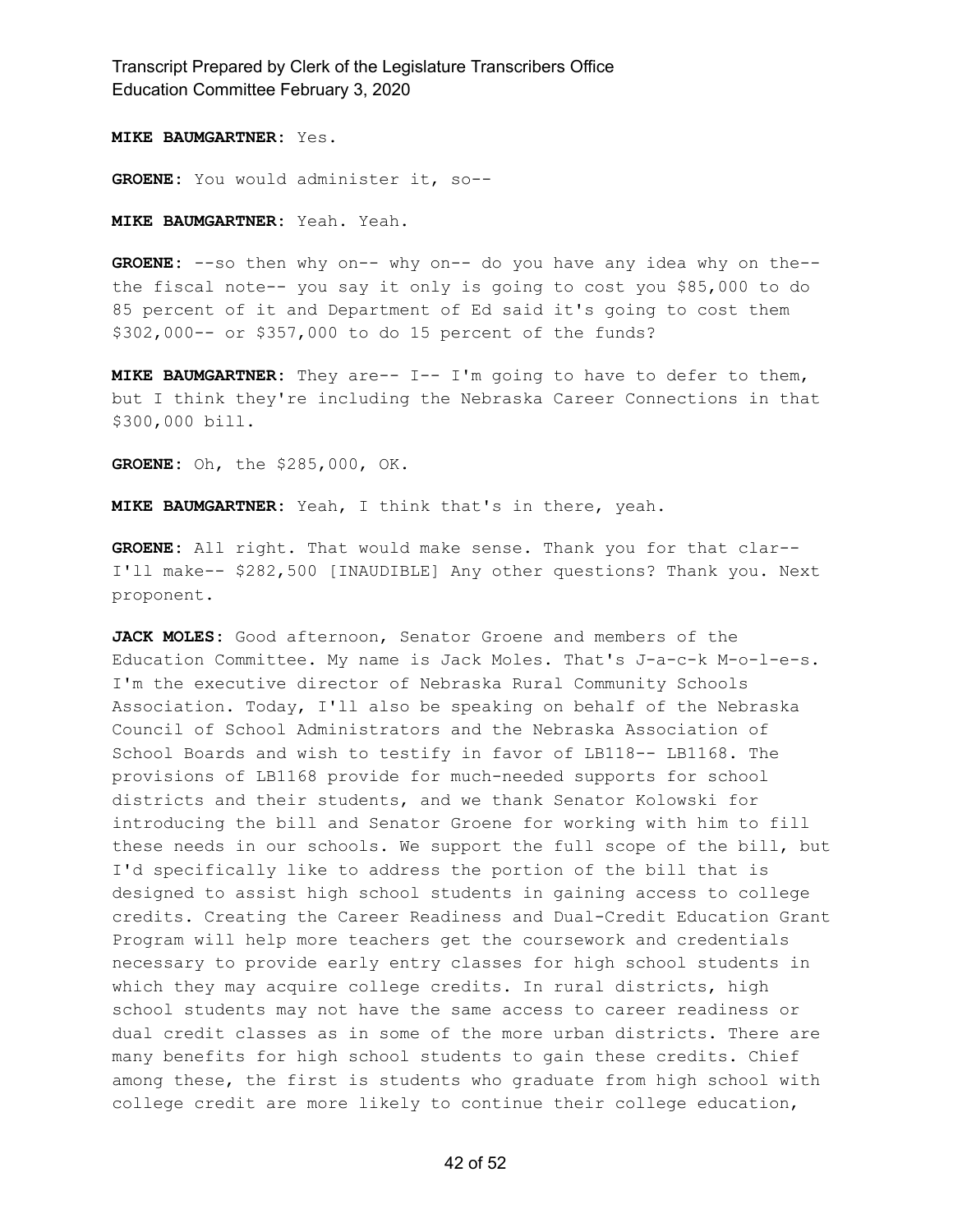whether that be at a one- or at a two- or a four-year college; and second of all, it's just simply easier on mom and dad's checkbook. Of course, when students attend college, they to receive career training. This contributes to workforce development, which is a big need in-- in Nebraska. And this is one of the goals of the education coalition of which NRCSA, NCSA, and NASB are all members. So in closing, the three organizations do appreciate Senator Kolowski for bringing forth this bill and we encourage you to advance the bill.

**GROENE:** Any questions? I'd like to compliment the schools. One of the pages from my area is a sophomore and she will graduate college at the end of her sophomore year down here because she has enough credits from the dual credits that she'll be entering law college as a very young individual [INAUDIBLE] program--

**JACK MOLES:** Yeah, we-- we had-- at one time, a lot of kids were going on to college with, you know, over 20 credits, maybe upwards of 30. That number has dropped a little bit because of having to have the- the master's in the content area. A lot of our teachers had gone and gotten a master's, for example, in curriculum assessment or educational technology. And so those master's don't exactly fill the need to-- for those kids to get dual credits in some of those courses,  $so--$ 

**GROENE:** Thank you.

**JACK MOLES:** --this would help.

**GROENE:** Senator Murman.

**MURMAN:** Yeah, thanks a lot. I note, just skimming over on one-- the previous bill there on how many fill out the FAFSA, I noticed that- since you represent NRCSA, I'm asking you this question. It seemed to me quite a few rural schools had a higher percentage of students that filled out the FAFSA compared to urban schools. Do you have, you know, when we're trying to figure out a way to--

**JACK MOLES:** Yeah.

**MURMAN:** --to get more students to fill out FAFSA, or-- or the parents, so that they qualify for the ACE scholarship and so forth, any idea why that might be true?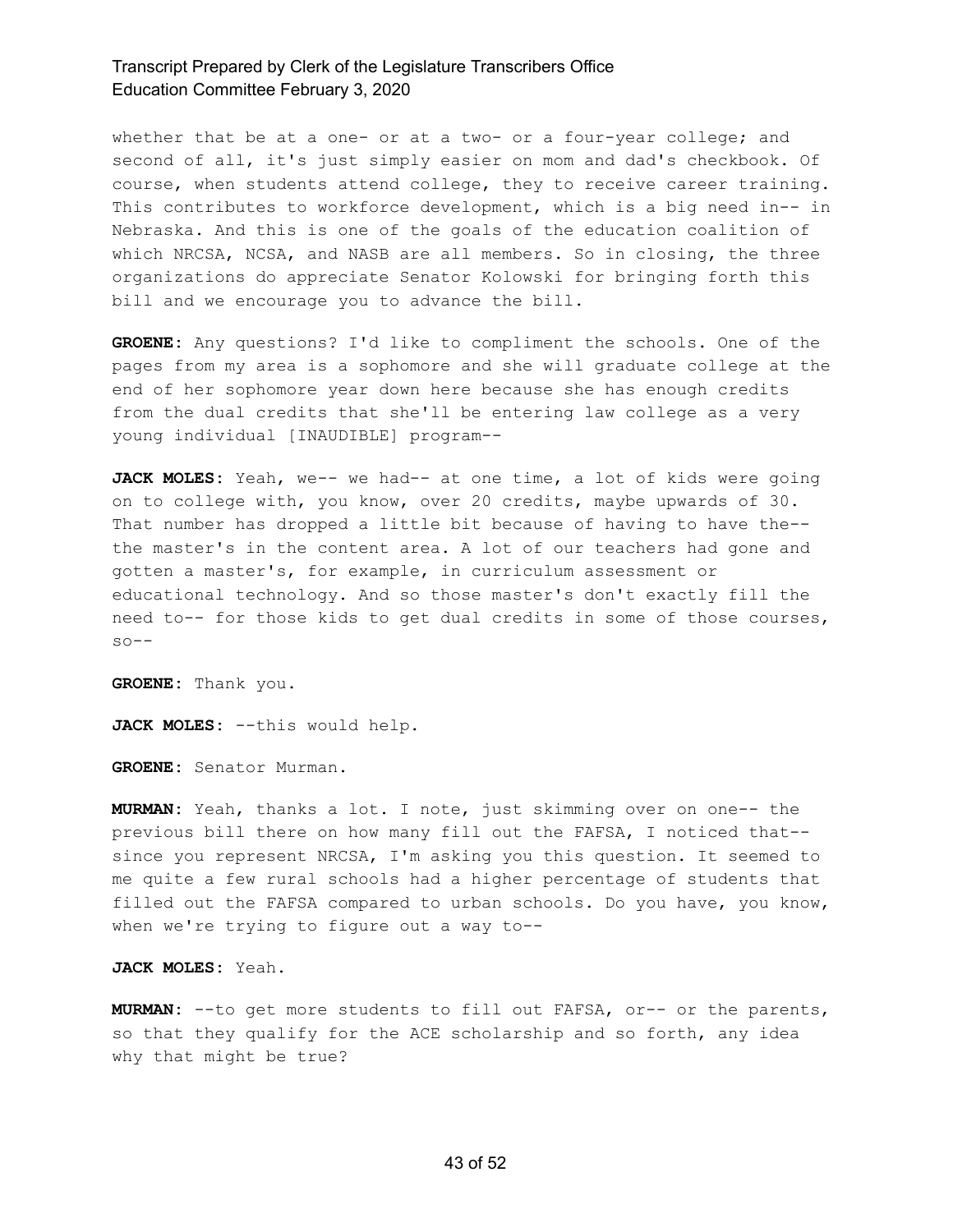JACK MOLES: You know, I-- I don't. I'm not really experienced with the larger schools. I-- I know, from-- from the school district I was at, at the time, the counselor did a really good job of having a school finance night in which they would-- they would fill out the-- they- she would give them-- or they would provide instruction for filling out the form. They'd help parents with it. I-- I know this because the counselor was my wife, so [LAUGHTER]. But I-- I do know a lot of other districts, smaller districts, do have that. Like I said, I'm not experienced with the bigger districts.

**MURMAN:** Yeah, thanks a lot. And that's been my personal experience, too, by the way. It hasn't been too many years ago, as a parent, I--

**JACK MOLES:** Yeah.

**MURMAN:** --you know, I had to fill it out, and it was because the school counselor had some kind of a meeting, if I remember right, before school with the parents and-- and where--

**JACK MOLES:** Yeah, we-- we tried to do an evening one so parents didn't have to take off work to do it.

**MURMAN:** Yeah, this was early enough, too, that I think parents did it on the way to work, maybe, but--

**JACK MOLES:** Yeah.

**MURMAN:** -but, yeah, it worked out anyway. Thanks.

**GROENE:** Any other questions? Thank you.

**JACK MOLES:** Thank you.

**GROENE:** Next proponent.

**JOHN SKRETTA:** Good afternoon, Chairman Groene, Senators, members of the Education Committee. My name is John Skretta; that's J-o-h-n S-k-r-e-t-t-a, and I am the ESU 6 administrator, and I am here today on behalf of STANCE Schools. STANCE is Schools Taking Action for Nebraska Children's Education. It's a coalition of 19 midsized school districts that pretty much cover the geographic span of Nebraska from Ashland, Greenwood, east of us, to Chadron out west and a whole bunch of others that are listed there at the bottom of the letterhead on the written testimony that's coming around. We just want to express our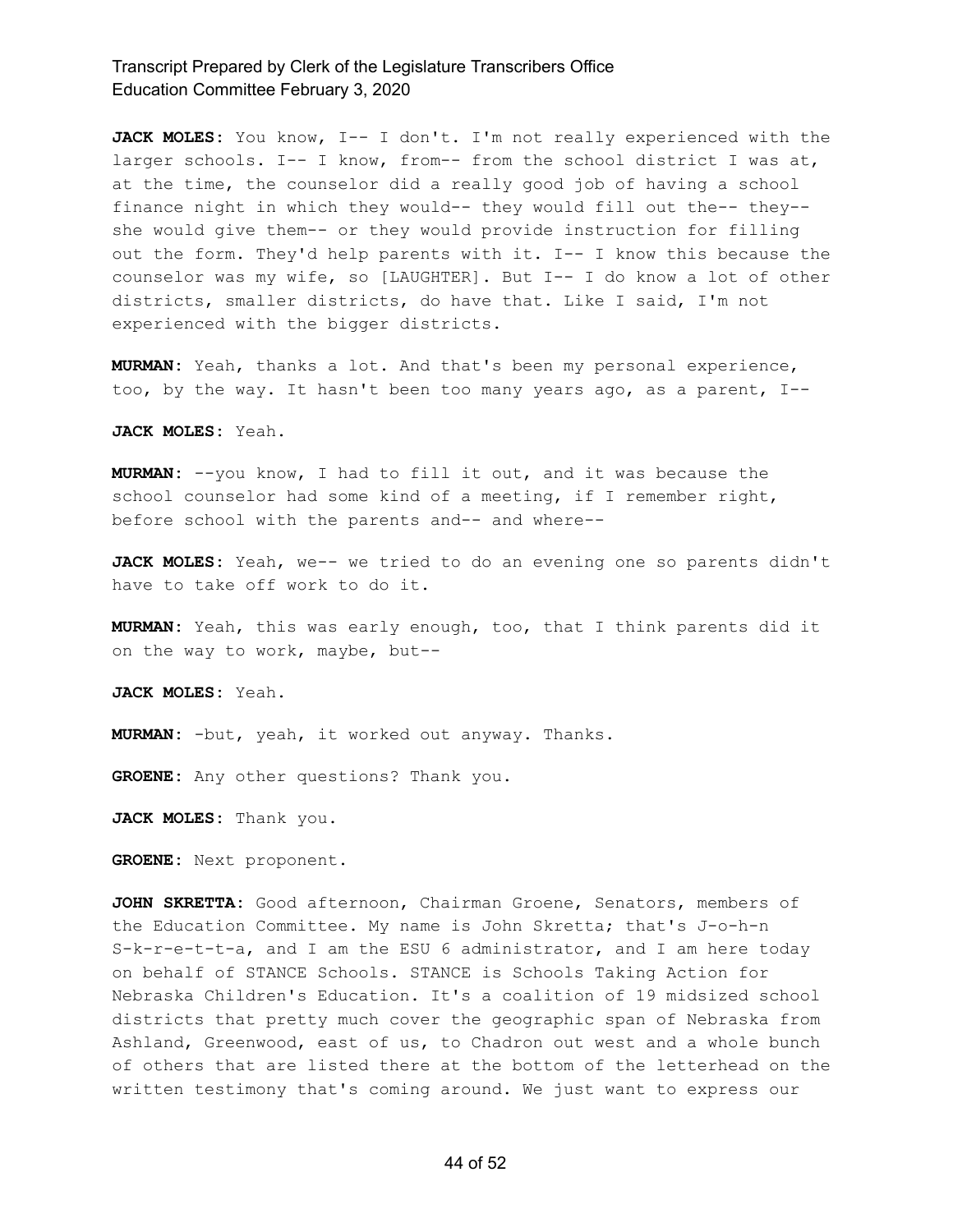full-hearted, unanimous support as an organization for Senator Kolowski's proposal as articulated in LB1168. We endorse the bill and assert that its passage would bring much-needed influx of support and resources to college and career educational opportunities for Nebraska students and our teachers. Specifically, there's, as-- as you know, there's two prongs to this bill. One of those would be the test reimbursement component. I just want to mention that-- that with the consistency with which Nebraska high schools offer dual credit enrollment possibilities, many of those carry with them an implication or a necessity for testing at the end. So an AP exam standard rate is \$94. If you get the fee reduction, it's still \$32. College-level examination programs are fee based, and so that component or that provision of the bill is substantial in that it would, I think, help fulfill the promise that the Nebraska Department of Education has pledged to, which is that we all need to be champions for equity, and that will help to level the playing field and ensure that students who are enrolled in these courses have the fullest opportunity to gain the acquisition of college-level credits. The second prong of that, in terms of credentialing for dual credit teachers and the qualification pathways for them and supporting that with funding, is something that we believe is absolutely essential if we want to ensure that we have as many students as possible accessing those opportunities, because we can't do that if we fall behind due to the more rigorous and very substantively changed requirements of the Higher Learning Commission around the credentialing of dual credit teachers in our high schools. This factors right into the teacher shortage areas that we have in career and technical education, also in language arts, mathematics, and sciences. One of the things that we researched and came across anecdotally described finding a high school math teacher with a graduate degree and being able to retain that person with a master's in mathematics is the equivalent of a unicorn in a public school anymore. So the-- the big problem is basically a pipeline of instructors who are qualified for, credentialed to teach those dual credit courses because of the advanced subject matter, content knowledge, expertise required. And so the number-one barrier to sustaining robust dual enrollment programing is almost certainly staffing. So in conclusion, we just want to articulate our support for Senator Kolowski's LB1168, and we really appreciate your consideration of it. Thank you.

**GROENE:** Questions? It was referred to earlier that in order to teach a dual credit or an AP class, the teacher has to have a master's degree?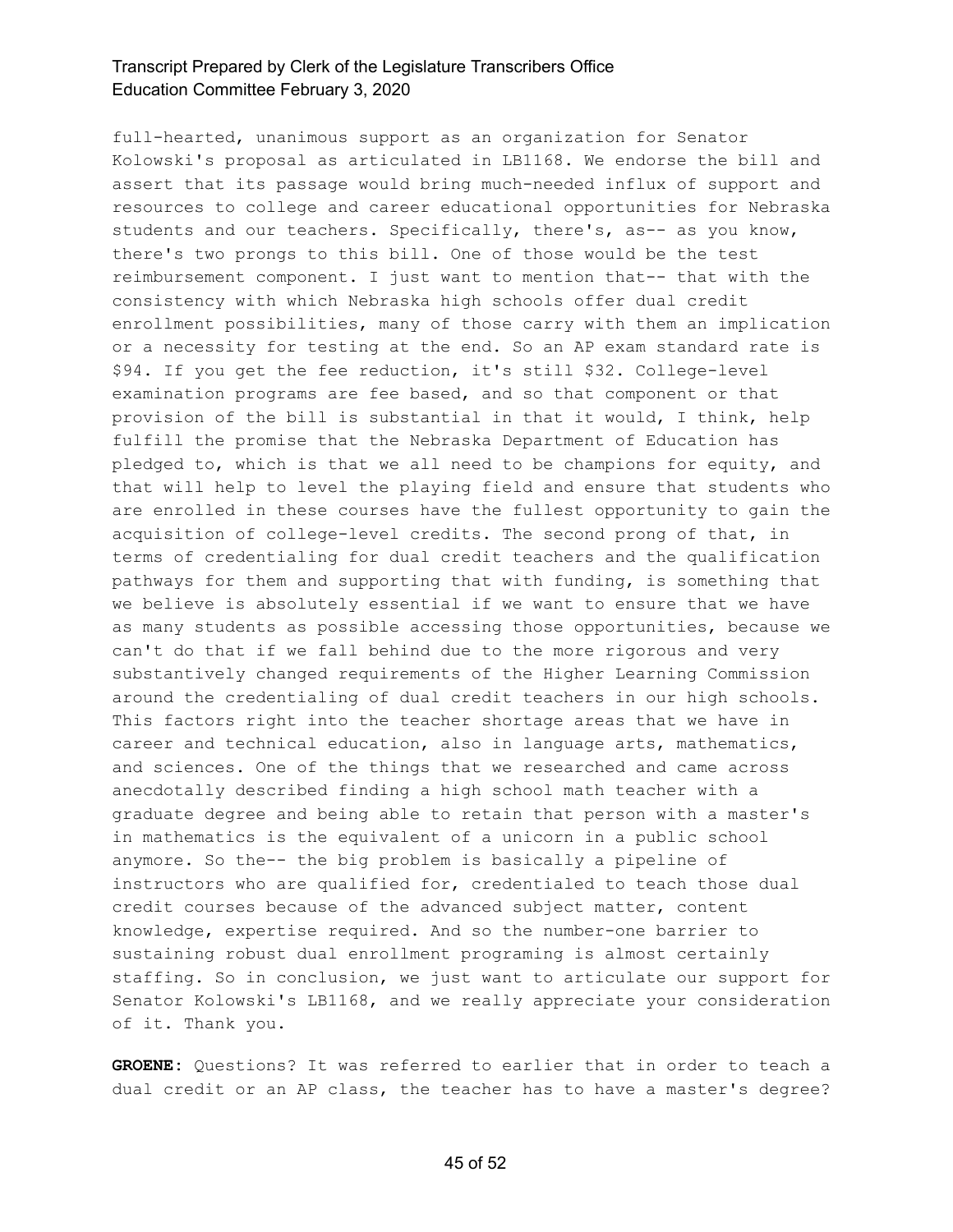**JOHN SKRETTA:** Yeah, so here's what's changed, because this is really kind of fascinating. What happened for years is that-- because, as you know, like if you look at the list of STANCE school districts, many of those, if you were to look on the Nebraska education profile and see what percentage of the teachers possess a master's degree, it's pretty substantial. OK? In-- in fact, in many cases, it may be over, well over half of the teachers possess a master's degree. The difference is that what the-- the change in requirement has stipulated, it's not going to work to teach a dual credit course if you have a master's degree in curriculum and instruction. You need to be able to demonstrate your subject matter expertise, so you've got to have a master's degree in that area and 18 of those credit hours need to be very subject specific. So we have a situation now that we've encountered in our schools where many teachers who have previously taught these courses for years don't meet the credentialing requirements anymore, so you're within a window now where schools are really, really thrashing about to try to get those teachers credentialed to do so.

**GROENE:** Who changed the standard? Did this body?

**JOHN SKRETTA:** The postsecondary oversight groups did, yeah; no, not- not the Legislature, no.

**GROENE:** It was a commission somewhere?

**JOHN SKRETTA:** Yeah.

**GROENE:** And most of these individuals would be-- when you were administrator, you might call a math teacher that you knew was going to stay around or-- and ask him to pursue this and you could help him with some scholarships.

**JOHN SKRETTA:** Yeah. So what some-- what some school districts have done has tried to rely on their foundations. If-- if they're affiliated with a foundation, then they'll do something like that to try and assist with tuition remission because, honestly, otherwise, you have situations where teachers are maxed out on a salary schedule already, as per negotiated agreement, so what's the incentive for them to go on and pursue additional graduate education, I mean, other than they love the content area or they want to keep teaching that teaching assignment. But it's a-- it's a real predicament.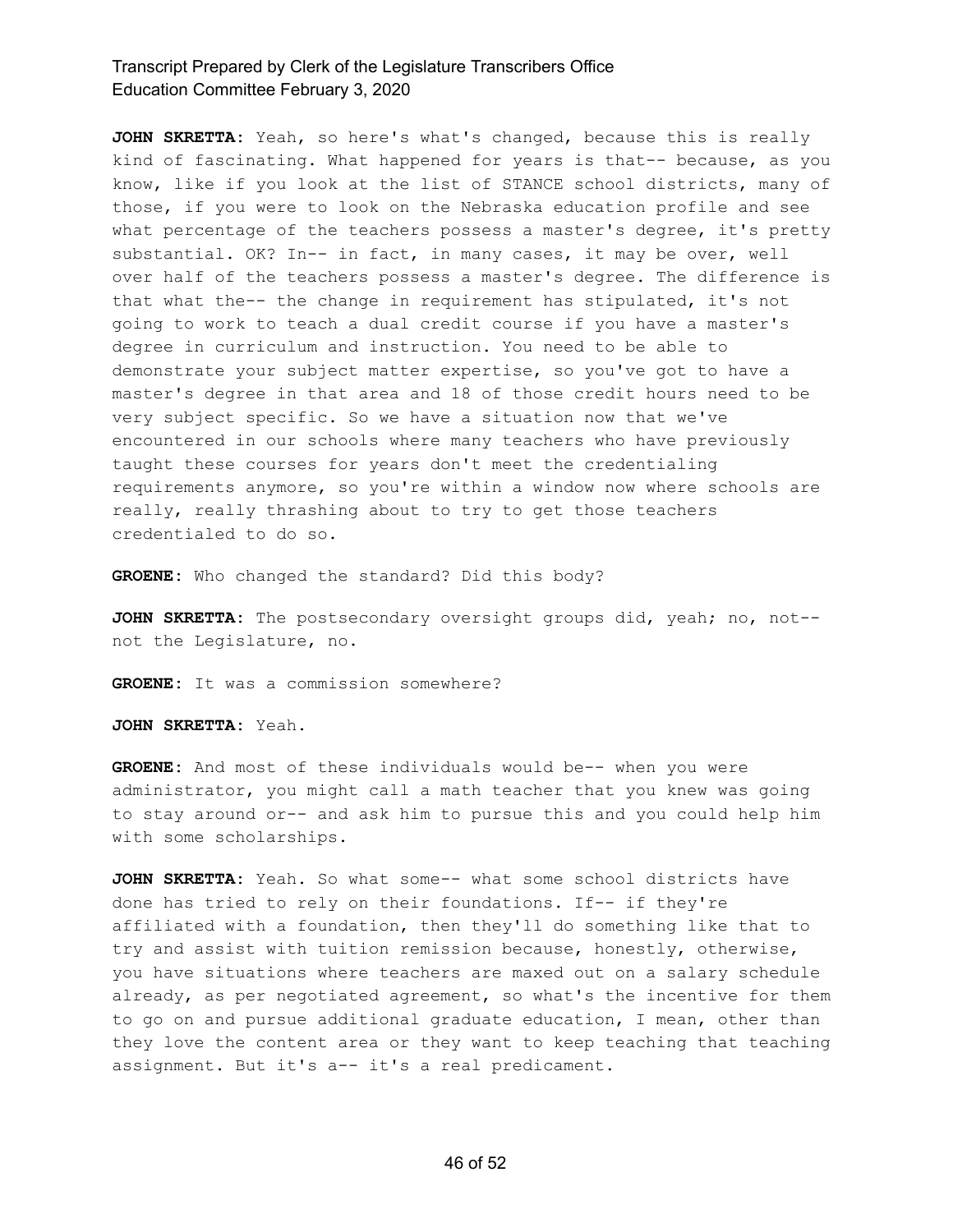**GROENE:** So what you're saying is a lot of them already have a master's degree, been there-- been there 16 years [INAUDIBLE].

**JOHN SKRETTA:** Substantial numbers, yep, yep, ironically enough.

**GROENE:** And they took something that maybe someday they wanted to be an administrator instead of continuing to be a math teacher.

**JOHN SKRETTA:** God forbid. [LAUGHTER]

**GROENE:** It's called pay scale. But it-- so that makes perfect sense. I understand why you would need to incentivize them. Thank you. Senator Linehan.

**LINEHAN:** Thank you, Chairman Groene. So because the postsecondary commission has re-- requires-- now requires that they have a master's in the content, does that make it more likely that colleges are going to accept these dual credit programs for college credit? Because there's a letter in our stuff from a woman who spent a lot of-- she's very happy she did so, but spent a lot of money on dual credits and AP programs and then, wherever her daughter, or child went to college, they didn't accept the credits. So--

**JOHN SKRETTA:** Yeah.

**LINEHAN:** --since they're demanding that, does it change--

**JOHN SKRETTA:** If you-- so-- so typically what we've seen is if you attend school in state, there's likely articulation and acceptance agreements. And as soon as you move outside the boundaries of the state of Nebraska, so if the undergrad was pursued elsewhere outside of Nebraska, whether a private or a publicly funded university, it would be much less likely that the credits would transfer, not impossible, but less likely.

**LINEHAN:** But doesn't that kind of go against the idea that we're under this postsecondary commission that's multiple states and that's why we're having to do this, because they're saying we have to do it? Wouldn't at least--

**JOHN SKRETTA:** Yeah.

**LINEHAN:** --all the states that they're overseeing--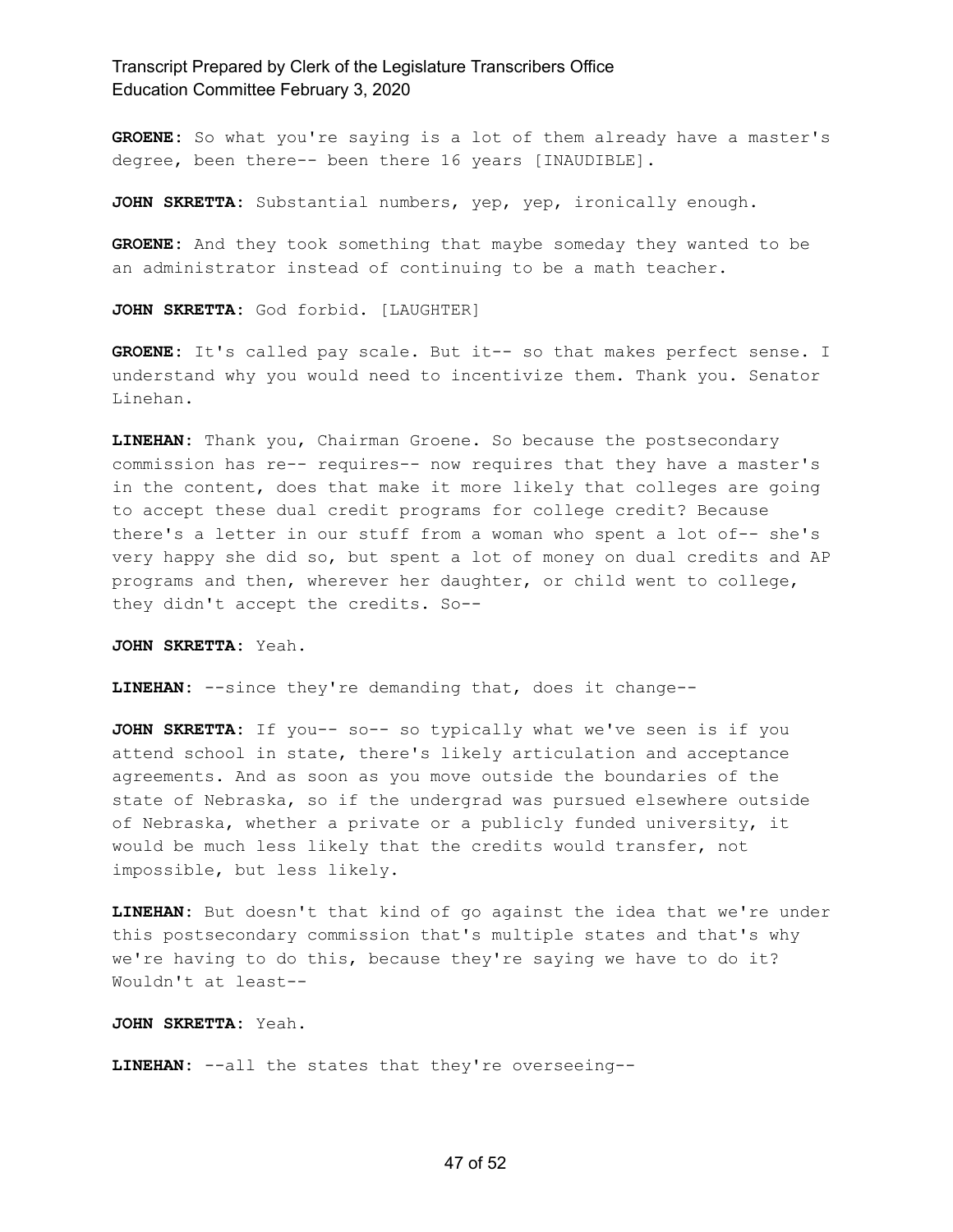**JOHN SKRETTA:** Um-hum.

**LINEHAN:** --be some effort that there was--

**JOHN SKRETTA:** One would think--

**LINEHAN:** That's not the situation.

**JOHN SKRETTA:** --that there would be a better effort to coordinate acceptance across all institutions, yes, but yeah, it is a-- it's--

**LINEHAN:** Well, why are we-- I mean, I'm sure-- excuse my ignorance, but how many states are in this commission, do you know? If you don't know, that's fine.

**JOHN SKRETTA:** I don't know.

**LINEHAN:** I don't know either, but it sounds like it's mostly Midwestern, because it's out of Chicago, right?

**JOHN SKRETTA:** I think so, from something I came across, Midwestern, yeah.

**LINEHAN:** OK. All right. Thank you for being here. Appreciate it.

**GROENE:** One more question, do you know the percentage of students who take an AP class or dual credit and then that's the end of it, they don't apply to take the test so it is accepted?

**JOHN SKRETTA:** Yeah. So that's-- that's one of the other things that's an interesting factor with this bill is, if you had testing reimbursement, you would substantially-- you could predict that you would substantially increase the rate at which students who take AP courses actually take the exam, because what's happening now is that due to the dual credit nature of it, if it's-- if it's set up as a dual credit offering AP course, they'll simply take the credits from, say, Wesleyan, if that's the sponsoring institution, with the hope that those credit hours will transfer. But actually, if you take the AP exam, first of all, the school districts have a better data set to work with over time; and second, you have a greater likelihood that the score earned on the AP exam will be transferable to any institution, depending on how well you perform on it, of course.

**GROENE:** Because that's a national test then?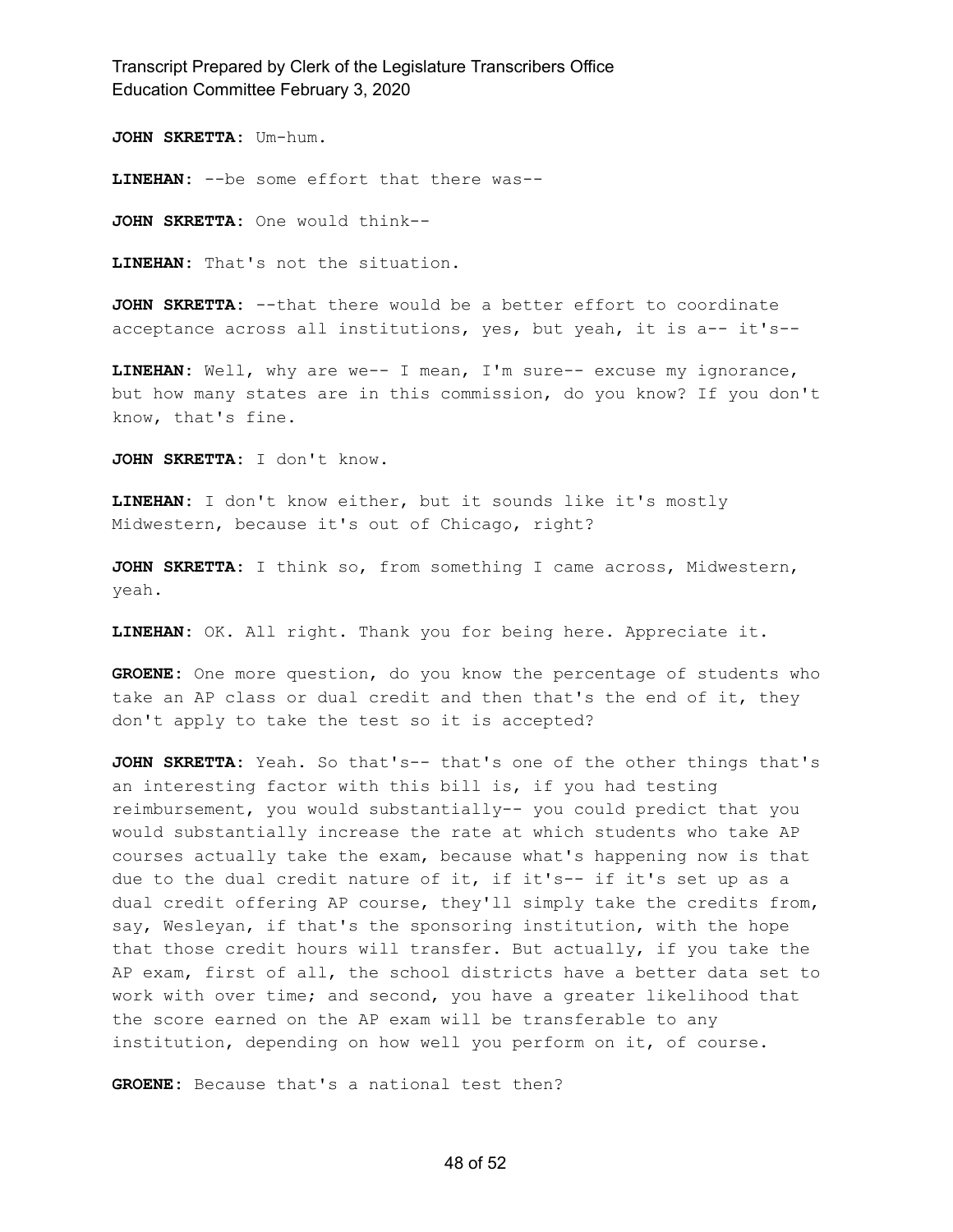**JOHN SKRETTA:** Yeah, college board administered, yep, um-hum.

**GROENE:** Then a test on each subject matter?

**JOHN SKRETTA:** Yeah.

**GROENE:** But do you know what percentage of kids who take an AP class actually end up taking the college credit testing?

**JOHN SKRETTA:** I don't. I know in my prior experience at Norris it was very low--

**GROENE:** It was.

**JOHN SKRETTA:** --compared to the total number of students taking those courses, um-hum.

**GROENE:** So, curiosity, why did they take it, just because they wanted to be challenged?

**JOHN SKRETTA:** They wanted more rigorous content and they anticipated that, because it still had a dual credit agreement, they would be able to capitalize on the dual credits acquired through Wesleyan or whichever postsecondary institution was the--

**GROENE:** They checked and the school already told them they'd probably accept it.

**JOHN SKRETTA:** Yeah.

**GROENE:** --without spending \$95 for the test. Thank you. Senator Brewer.

**BREWER:** Just a quick question on the opening part you had. My son was a math teacher in Iowa, finished his master's and was stolen by Nebraska. Math teachers are that hard to come by?

**JOHN SKRETTA:** Yeah, we're always in the market to steal good math teachers. Absolutely. [LAUGHTER]

**BREWER:** Well, all right. Guess he picked the right field.

**JOHN SKRETTA:** Yeah, and-- and I think part of the challenge is that if you obtain an advanced graduate-- a graduate-level degree in math or science, those fields in particular, the demand from the private

#### 49 of 52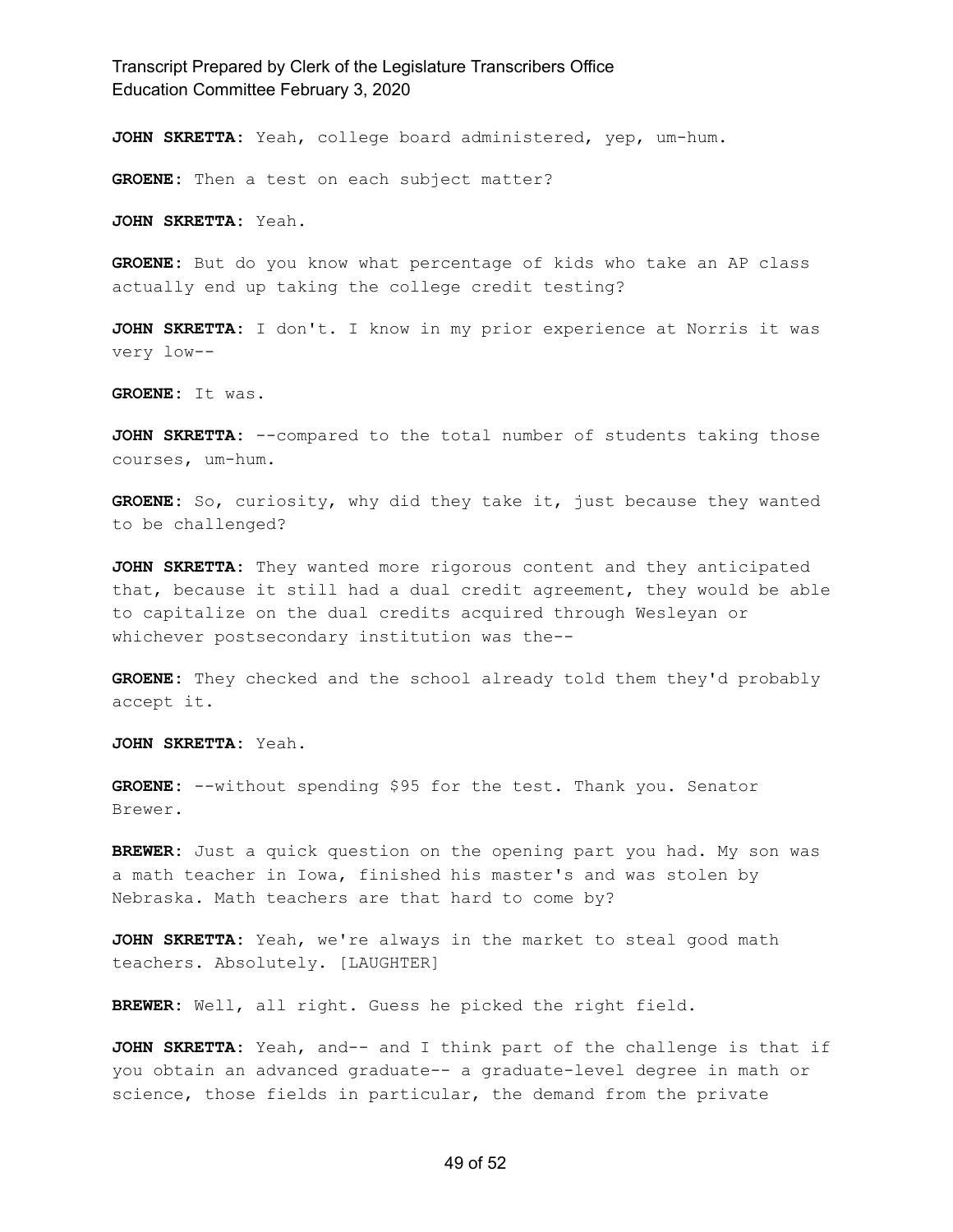sector may make it difficult for a traditional salary schedule agreement within a school district to compete in terms of overall compensation, if that makes sense.

**BREWER:** I think they also said you have to coach girls' basketball.

**JOHN SKRETTA:** That usually-- other duties as assigned, yeah.

**BREWER:** Thank you.

**GROENE:** Any other questions? Thank you, sir.

**JOHN SKRETTA:** Thanks.

**GROENE:** Next proponent.

**BRIAN HALSTEAD:** Good afternoon, Senator Groene, members of the Education Committee. For the record, my name is Brian Halstead, B-r-i-a-n H-a-l-s-t-e-a-d. I'm with the Nebraska Department of Education. We're here as a proponent on LB1168. As I said on LB920 and LB998, this topical area is a priority of the State Board of Education. We're certainly willing to work with the committee and all of the parties involved to craft the language necessary to move this bill out. And I'll stop there and answer any questions. I do have the answer. There are 19 states who are part of the Higher Learning Commission, which is a postsecondary accrediting organization. They are not a Nebraska agency that created that requirement, so.

**GROENE:** Any questions? To clarify, in your fiscal note, the \$282,500 is involved-- included in that?

**BRIAN HALSTEAD:** That is the funding for the Career Connections, the Kuder system that I think you also got a handout as to what it does. Yes, that's the current dollar value of the cost of that system.

**GROENE:** And you added it in here into the fiscal note.

**BRIAN HALSTEAD:** I believe that's how the fiscal note was crafted, yes, to show--

**GROENE:** Because crafting this-- this bill, you-- well, I think we-- Senator Kolowski and his staff did work extensively [INAUDIBLE]--

**BRIAN HALSTEAD:** Oh, absolutely, absolutely.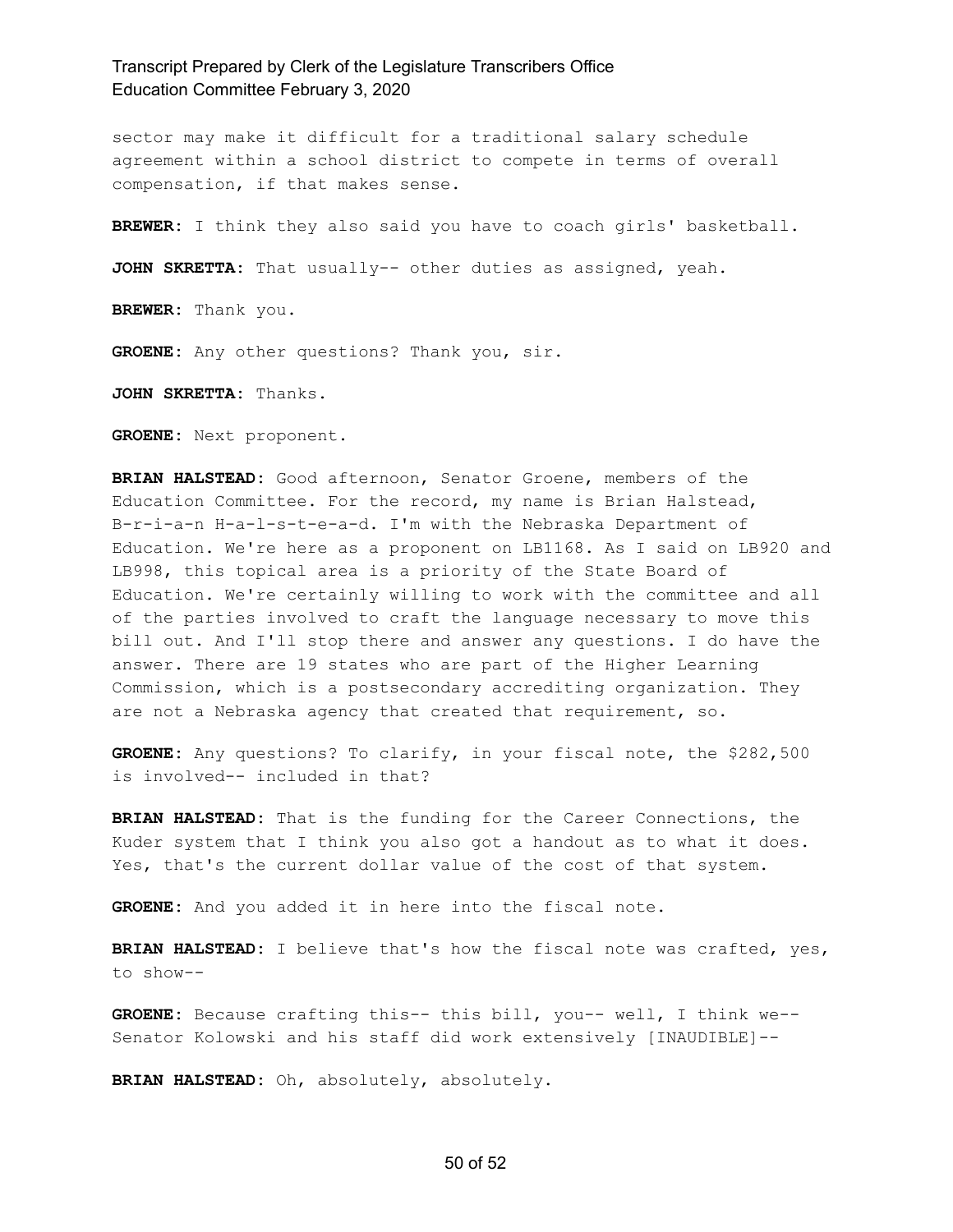**GROENE:** --language that--

**BRIAN HALSTEAD:** Right, it-- it's just going back and looking at all the language in LB920, looking at the language in this, and making sure they consistently work or whether there's some tweaking, and LB998 also as a piece, so it's part of it. Sometimes staff who work on this piece don't know the other pieces, so when they do an analysis, they're only here. They haven't seen everything else, and that's part of the work we'll do with you and the committee to make sure this all works coherently for everyone involved.

**GROENE:** Thank you. Any other questions? Next proponent. Opponent? Neutral? Letters for the record: proponents, Millard Public Schools, Holland Children's Movement; opponents, none; neutral, none. Senator Kolowski, would you like to close?

**KOLOWSKI:** I want to thank the committee and all those who testified today for the-- the backing they've given to this particular bill and for the, again, with Senator Groene and his staff, working on a bill that can have great impact upon our state and the students that are working on this. One of the things-- here's an aside-- sidebar on one of the things that-- that's taken place in the state at the current time. Millard South High School in the Millard District is-- will be awarding a-- the junior college or the degree with their high school degree this particular next year, because of the dual enrollment program that has been in place with the juniors and seniors in the Millard schools, and those students will be way ahead of the curve, as they-- they worked very hard in high school to do that. They have a number of courses and they have all those credit hours added up. But it's a great advantage for those-- for those kids to-- to basically walk into college as a junior as they're leaving high school. So it's a very ambitious program, and I think we'll have more schools looking at that and doing that in the near future. And that's where the-- the dual enrollment and other opportunities for these students will come into play. So we're-- we're on the right path. We're doing some really good things, and I think we all need to take some pride in that as far as what our students are doing and the options that they have to be successful as they move on. Thank you.

**GROENE:** Any questions? For clarity, what you're saying is you-- Millard South will have--